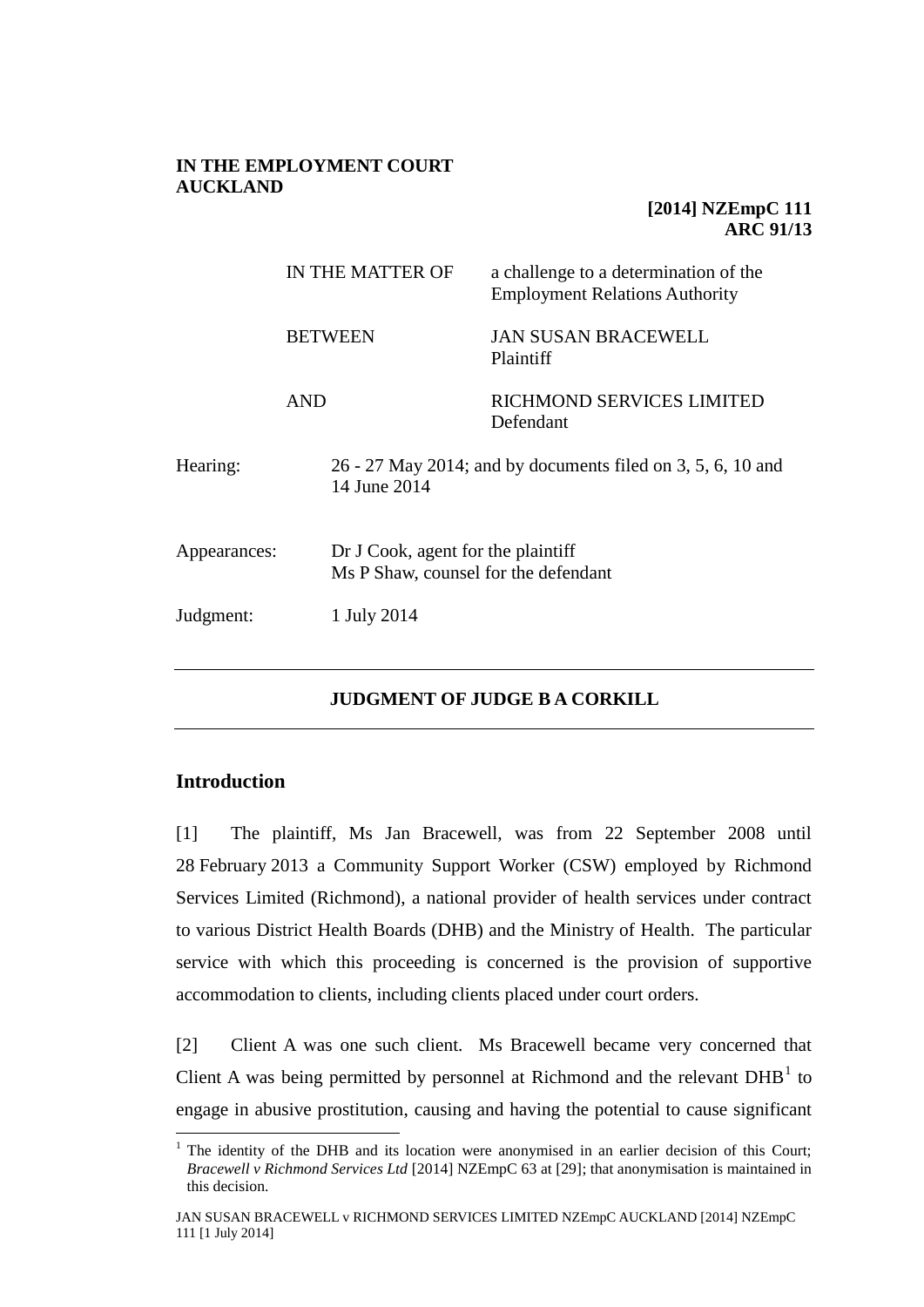harm to her. She was supported in this belief by her advocate and partner, Dr Jane Cook.

[3] Ms Bracewell resigned from her employment with Richmond taking copies of Client A's clinical records. It was her intention to use them to bring complaints against Richmond, and certain DHB personnel, particularly a case manager, Ms C, and a consultant psychiatrist, Dr L. Ms Bracewell believes that she had, and continues to have, a need to retain and use these documents to advance her concerns. Key issues include whether Client A is competent to consent to sexual activity and whether she is a "vulnerable adult" for the purposes of ss 151 and 195 of the Crimes Act 1961.

[4] Richmond was granted orders that Ms Bracewell and her representative return Client A's clinical records in the Employment Relations Authority (the Authority).<sup>2</sup> Ms Bracewell was also ordered to pay costs to Richmond of \$3,375.<sup>3</sup>

[5] Subsequently, Ms Bracewell brought a challenge to set aside the Authority's determination. She asserts that she has the lawful right to retain and disclose confidential documents as evidence of possible criminal negligence for the purposes of an independent investigation; she also seeks \$40,000 compensation for "stress, anxiety and to cover advocacy costs." In addition, she challenges the costs determination made by the Authority.

[6] For its part, Richmond brought a cross-challenge. It seeks an order that Ms Bracewell return all confidential information to Richmond, and a permanent injunction restraining her from disclosing or using any confidential information. Richmond also seeks a penalty for each breach of the confidentiality clause of the relevant agreement.

### **The evidence**

 $\overline{a}$ 

[7] At the hearing, evidence was led for Richmond from its Chief Executive, Dr B L Disley, who described the nature of the services provided by Richmond in this instance, the employment arrangements for CSW's, and the way in which the

<sup>2</sup> *Richmond Services Ltd v Bracewell* [2013] NZERA Auckland 481.

<sup>&</sup>lt;sup>3</sup> Richmond Services Ltd v Bracewell [2013] NZERA Auckland 519 [Authority costs determination].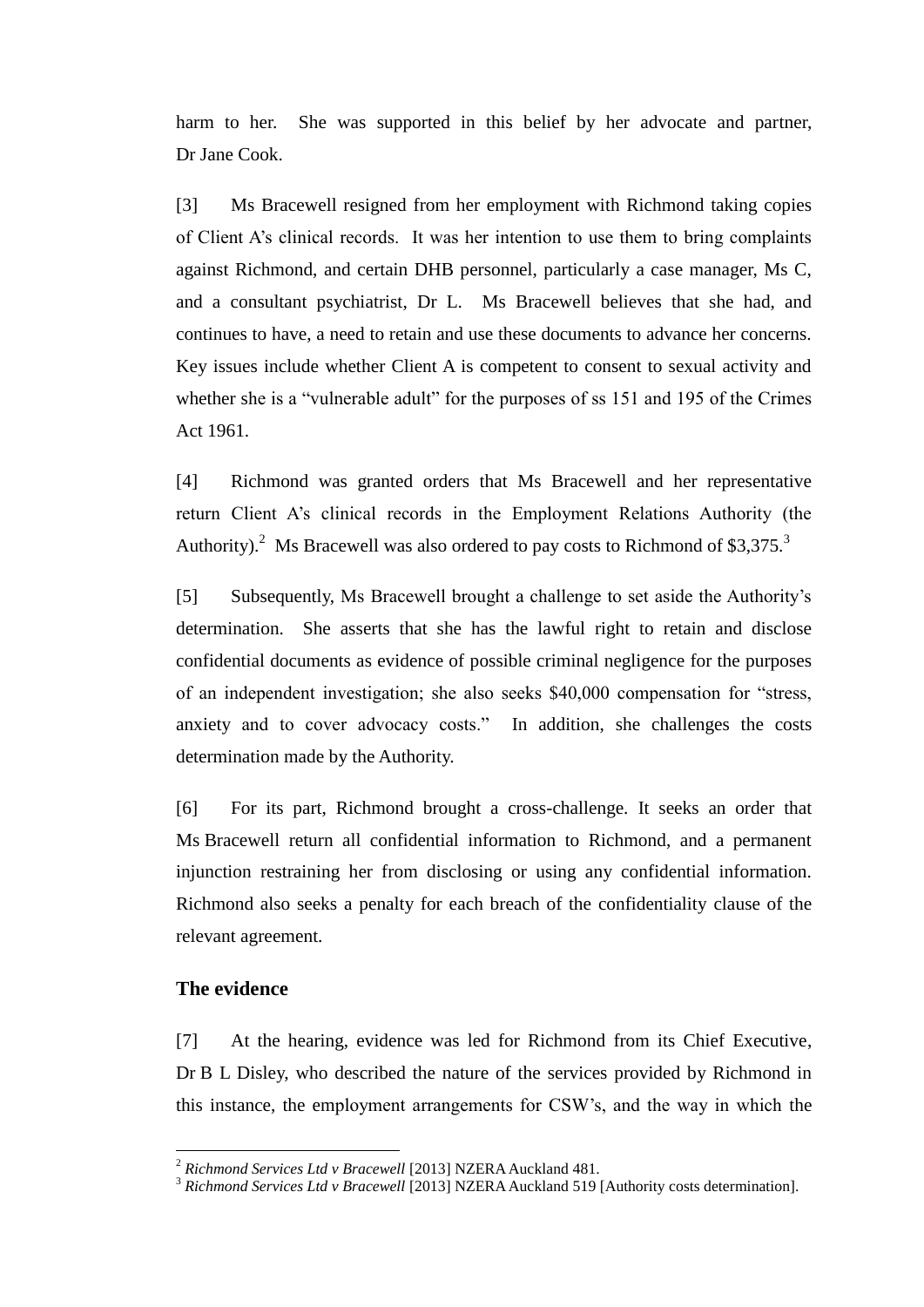complaints lodged by Ms Bracewell were dealt with. Also called for Richmond was Ms B, a relevant manager from the DHB and its privacy officer. She explained the interface of the DHB with primary care providers such as Richmond, how complaints regarding such primary care providers are dealt with, and her involvement in the particular matters which are the subject of this proceeding. She considered that Client A was safe, and that those who had investigated the complaints in depth were not able to identify any wrong-doing on the part of anyone involved in Client A's care, including Richmond. It is her view that Ms Bracewell does not have any ongoing need to hold or disclose the private and sensitive information of Client A.

[8] For Ms Bracewell, an employment advocate gave evidence as to the support she gave Ms Bracewell with regard to the matters that were concerning her. Also called was a former CSW employed by Richmond who outlined her concerns relating to Client A, similar in nature to those of Ms Bracewell. Finally, Ms Bracewell herself gave evidence outlining in detail the chronology of events. She explained how her concerns developed, and the various disclosures and other steps she subsequently took.

[9] The evidence included a bundle of documents which facilitated an accurate appreciation of the way in which the matter unfolded. All the evidence has been carefully considered and is referred to where necessary.

## **Legal framework**

[10] The relevant terms of employment are contained in a collective agreement where the parties were Richmond New Zealand Trust Limited (apparently the defendant is a successor of that entity) as employer, and the National Union of Public Employees' Inc (NUPE) and the Service and Food Workers' Union Nga Ringa Tota Inc (SFWU) as the union parties. Dr Disley explained that Ms Bracewell was a member of the SFWU and was thus covered by this agreement. The term of the agreement was from the date of ratification until 1 November 2012. As to the position thereafter, since Dr Disley stated that it was the applicable agreement during the period of Ms Bracewell's employment. Given that there is no evidence to the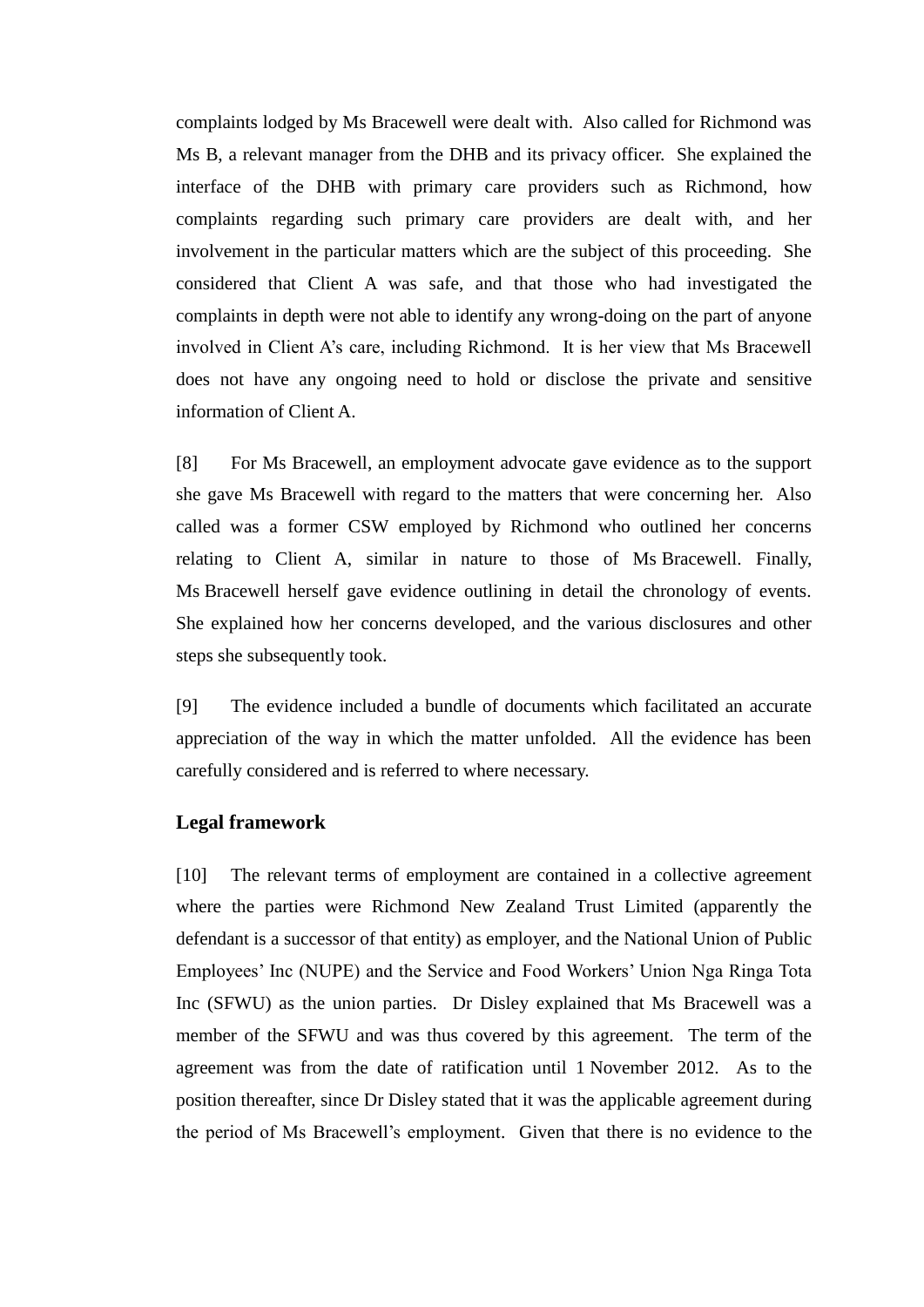contrary, I infer that the agreement continued in force under s 53 of the Employment Relations Act 2000 (the Act).

- [11] Relevant provisions of the agreement include:
	- a) That employees would comply with all the employer's policies, rules and procedures; employees had an obligation to ensure that they were familiar with the details of such policies and the effects of any changes. $4$
	- b) Clause 18 dealt with confidentiality and stated:
		- 18.1 During the course of employment, employees may receive and handle knowledge and information which is considered to be confidential. Accordingly, employees will not, either directly or indirectly, use or disclose to any person any information which has or may be acquired during the course of employment with the employer, concerning the employer's operations, business affairs, property or clients.
		- 18.2 This clause will not prevent employees from making appropriate ethical/professional disclosures regarding individual patient clinical status and associated legal issues.
		- 18.3 This clause applies to all information whether or not it is recorded or memorised and includes information which is, or may be, of use to any competitor of the employer or a competitor of the employer's clients.
		- 18.4 This restriction will apply throughout an employee's employment with the employer and after the termination of employment without any limit in point of time. However, the restriction will cease to apply to such confidential knowledge or information which may become publicly known without breach of this instruction on the part of the employee.
	- c) All terms implied by operation of law or incorporated by statute were part of the agreement.<sup>5</sup>

[12] Richmond had three particular policies that were relied on in this proceeding. They are:

<sup>4</sup> Clauses 7.3 and 7.4.

 $<sup>5</sup>$  Clause 26.</sup>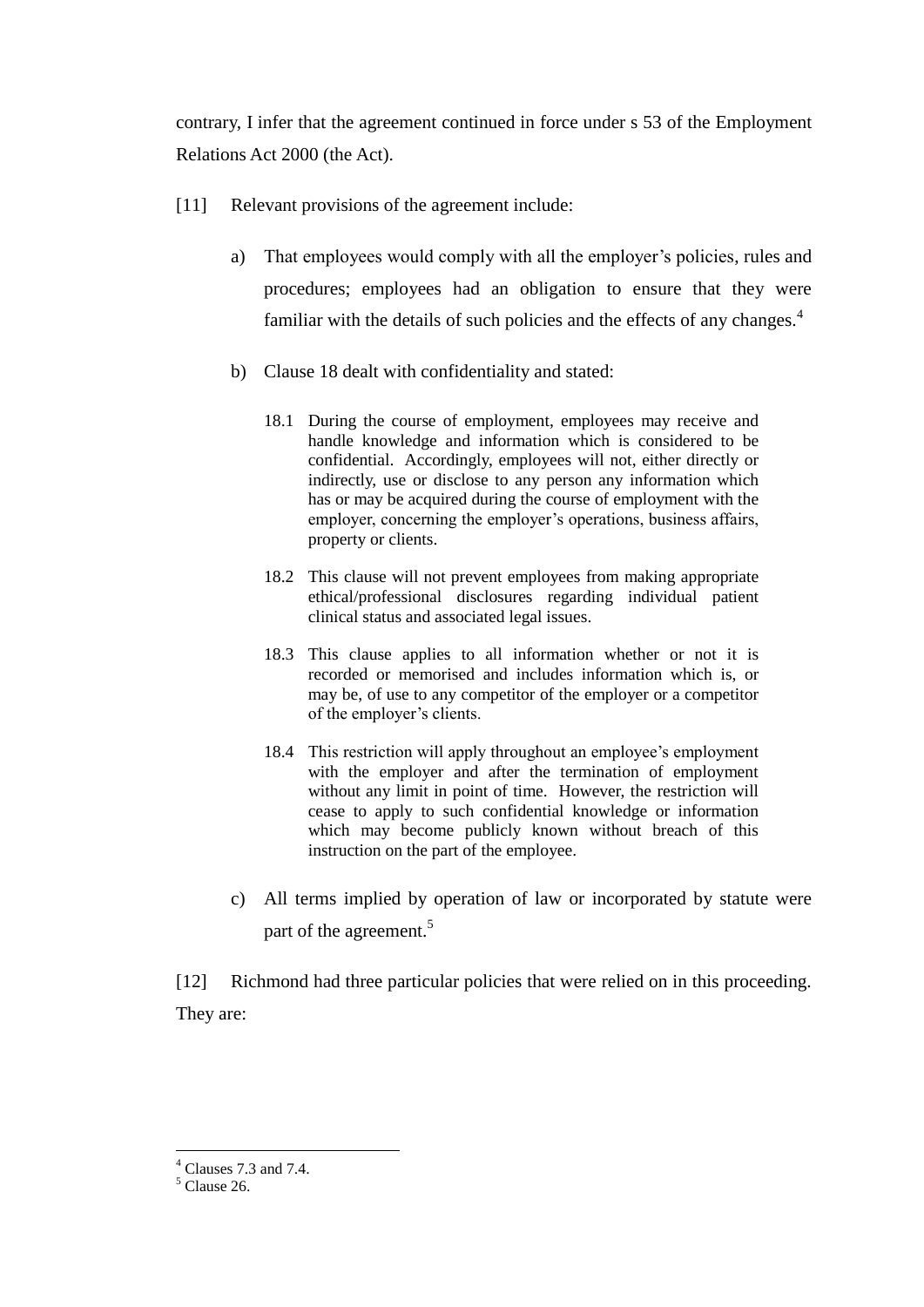a) A Privacy of Consumer Information Policy, which reflected the expectations of the Health Information Privacy Code 1994 (the HIPC). Included in the policy is the following important statement:

> Personally identifiable information may not generally be made available to other persons or organisations without the prior written consent of the consumer. There are exceptions to the release of information without consent, the most notable relates to the immediate safety of the consumer or others.

…

A consent (CYFS), form, Consent to Disclose Information, Consent to Release Information is available where release of personal information is requested in the absence of a consumer contract and a consumer is contactable to discuss the request.

The exceptions referred to are those contained in r 11 of the HIPC which is discussed below.

- b) An Information Systems Policy, which reinforced the confidentiality of client information.
- c) Richmond's Protected Disclosures Policy (the PD Policy), which provided for notification by staff of suspected serious wrongdoing.

# **Protected Disclosures Act 2000**

[13] Before describing the provisions of Richmond's PD Policy, it is necessary to describe the statute under which it was promulgated – the Protected Disclosures Act 2000 (the PD Act).

[14] In 1994, disciplinary action was taken against a psychiatric nurse by his employer who alleged the employee had breached his obligations of confidentiality in disclosing information about the release of a patient in his employer's care to a Member of Parliament. An Independent Ministerial Review was established and found that while New Zealand did not have the problems which had prompted whistle-blowing regimes in other jurisdictions, the degree of protection given to New Zealand employees who disclosed matters of serious wrongdoing outside their organisation was inadequate. The Review accordingly suggested that legislation should be enacted to reduce impediments to employees disclosing information about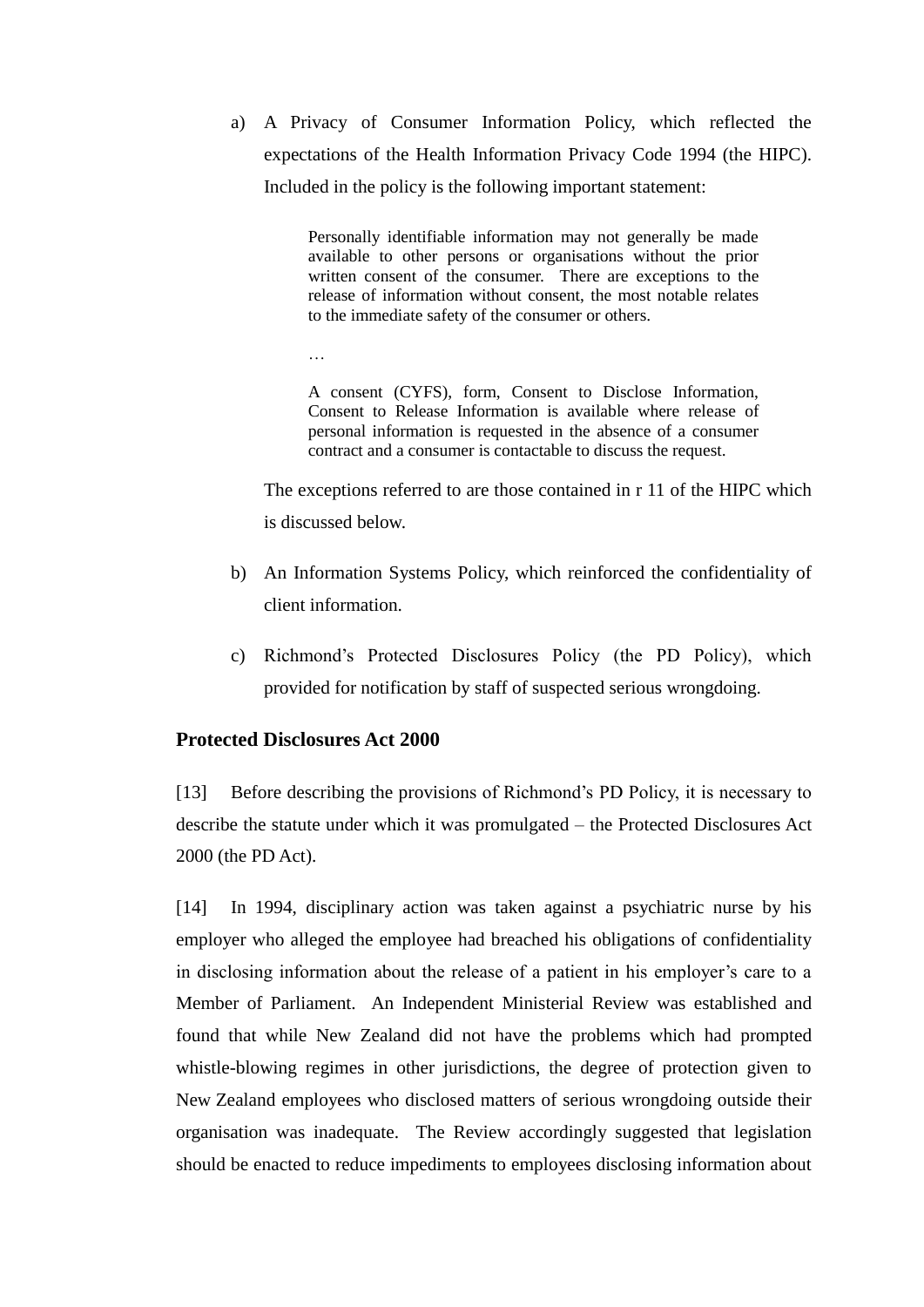serious wrongdoing and to reinforce existing statutory and ethical obligations of probity and integrity over the use of public resources.<sup>6</sup> These recommendations were accepted and the statute was duly enacted in 2000.

[15] A convenient overview of the statute is provided in the following statement of the Court of Appeal in *Reeves v One World Challenge LLC*: 7

The Protected Disclosures Act provides that if whistleblowers want to breach confidentiality agreements to expose wrongdoing they must do so via the regime provided for in the Act; only if the requirements of the Act are fulfilled will the whistleblower receive the immunity given by the Act from liability for breaching a confidentiality agreement.

- [16] The purpose of the PD Act is to promote the public interest: $8$ 
	- a) first by facilitating the disclosure and investigation of matters of serious wrongdoing in or by an organisation; and
	- b) by protecting employees who make disclosures about serious wrongdoing.

[17] The wrongdoing must pertain to an "organisation". This is a term which is widely defined as including any person or persons whether corporate or incorporate, and whether in the public sector or the private sector.<sup>9</sup>

[18] Disclosure must be made by an employee only in accordance with internal procedures established by and published in the organisation, for receiving and dealing with information about serious wrongdoing.<sup>10</sup> However, the utilisation of internal procedures is subject to two important statutory provisos:

a) The first is s 6 which states:

### **6 Disclosures to which Act applies**

<sup>6</sup> See Protected Disclosures Bill 1996 (208-2) (select committee report) at 1-3. The genesis of the statute is conveniently described in Gehan Gunasekara "Whistle-blowing: New Zealand and UK Solutions to a Common Problem" (2003) 24 Stat.L.R. 39 at 41-42. A detailed review of the operation of the statute was undertaken by Mary Scholtens QC in 2002, which contains a helpful comparative analysis of similar statutes in Australia and the UK: Report to the Minister of Statement Services "Review of the Operation of the Protected Disclosures Act 2000" (12 December 2003) at Appendix 5.

<sup>7</sup> *Reeves v One World Challenge LLC* [2006] 2 NZLR 184 (CA) at [66].

<sup>8</sup> Section 5.

<sup>9</sup> Section 2.

 $10$  Section 7.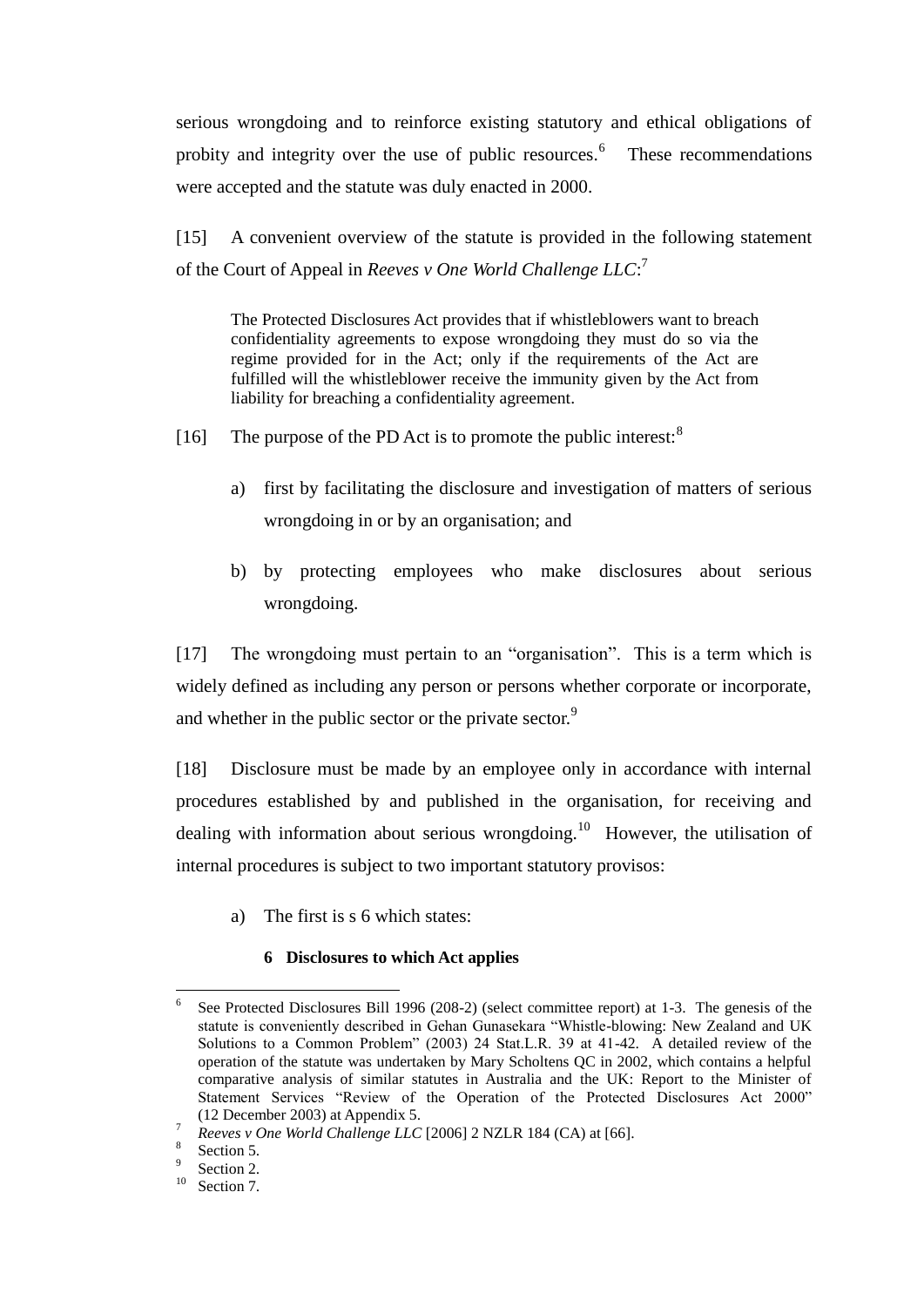- (1) An employee of an organisation may disclose information in accordance with this Act if—
	- (a) the information is about serious wrongdoing in or by that organisation; and
	- (b) the employee believes on reasonable grounds that the information is true or likely to be true; and
	- (c) the employee wishes to disclose the information so that the serious wrongdoing can be investigated; and
	- (d) the employee wishes the disclosure to be protected.
- (2) Any disclosure made in accordance with subsection (1) is a protected disclosure of information for the purposes of this Act.
- (3) If an employee of an organisation believes on reasonable grounds that the information he or she discloses is about serious wrongdoing in or by that organisation but the belief is mistaken, the information must be treated as complying with subsection (1)(a) for the purposes of the protections conferred by this Act and by [section 66\(1\)\(a\)](http://www.legislation.govt.nz/act/public/2000/0007/latest/link.aspx?id=DLM304658) of the Human Rights Act 1993.
- (4) This section is subject to [section 6A.](http://www.legislation.govt.nz/act/public/2000/0007/latest/link.aspx?id=DLM2030799)
- b) The second is s 6A, which states:

#### **6A Technical failure to comply with or refer to Act**

- (1) A disclosure of information is not prevented from being a protected disclosure of information for the purposes of this Act merely because—
	- (a) of a technical failure to comply with [sections 7 to 10](http://www.legislation.govt.nz/act/public/2000/0007/latest/link.aspx?id=DLM53904) if the employee has substantially complied with the requirement in [section 6](http://www.legislation.govt.nz/act/public/2000/0007/latest/link.aspx?id=DLM53903) to disclose the information in accordance with this Act; or
	- (b) the employee does not expressly refer to the name of this Act when the disclosure is made.
- (2) This section applies despite anything to the contrary expressed or implied in the relevant internal procedures.

[19] The PD Act confers immunity from civil or criminal proceedings for a person who makes a protected disclosure of information where the proceedings arise by reason of the disclosure.<sup>11</sup> That immunity overrides any other prohibition of or restriction on, the disclosure of any information, whether under an enactment, rule of law or contract. This provision does not override, however, any protection,

…

 $\overline{a}$  $11$  Section 18.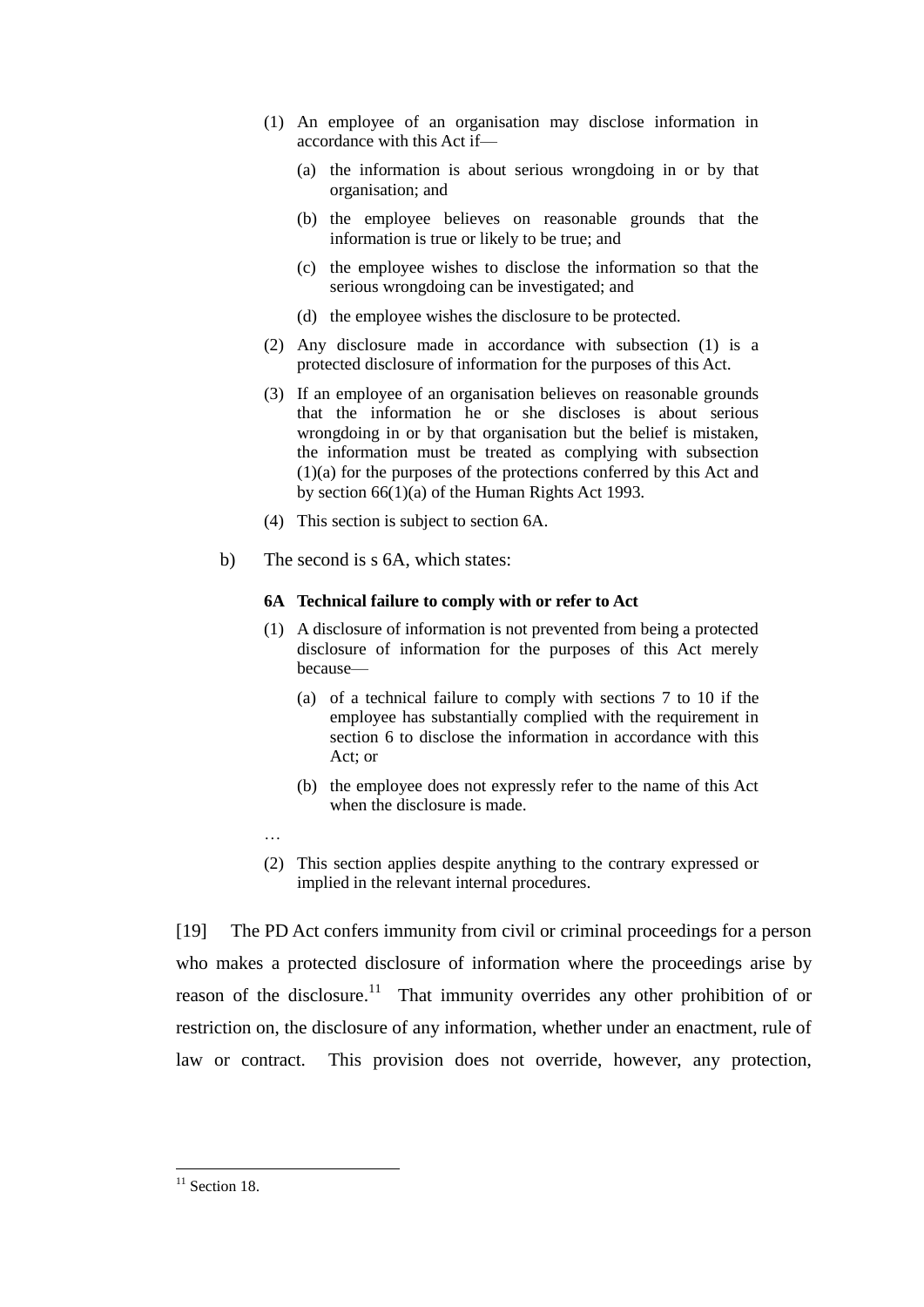privilege, immunity or defence relating to the disclosure of information which might be available, such as a common law public interest defence.<sup>12</sup>

[20] Finally, it should be noted that the PD Act states that the provisions of the Act apply despite any provision to the contrary in any agreement or contract.<sup>13</sup>

# **Richmond's PD Policy**

[21] Richmond's PD Policy is an internal procedure under s 7 of the PD Act. It defines a protected disclosure in the same terms as are prescribed by s 6(1) of the PD Act.<sup>14</sup> It goes on to define serious wrongdoing as:

- An unlawful, corrupt, or irregular use of client or Richmond funds or  $\bullet$ resources; or
- An act, omission, or course of conduct that constitutes a serious risk to  $\bullet$ public health, or public safety or the environment; or
- An act, omission, or course of conduct that constitutes a serious risk to the maintenance of law, including the prevention, investigation and detection of offences and the right to a fair trial; or
- An act, omission, or course of conduct that constitutes an offence at law;  $\bullet$ or
- An act, omission, or course of conduct by a public official that is oppressive, improperly discriminatory, or grossly negligent, or that constitutes gross mismanagement.

[22] It emphasises that if a staff member makes a disclosure under the policy, he or she must have a reasonable belief of the truth of an allegation and a genuine motivation for making that disclosure. The disclosure is not protected if staff make an allegation knowing it to be false, or otherwise act in bad faith.

 $\overline{a}$ <sup>12</sup> Section 21.

 $13$  Section 23.

 $14$  See [18] above.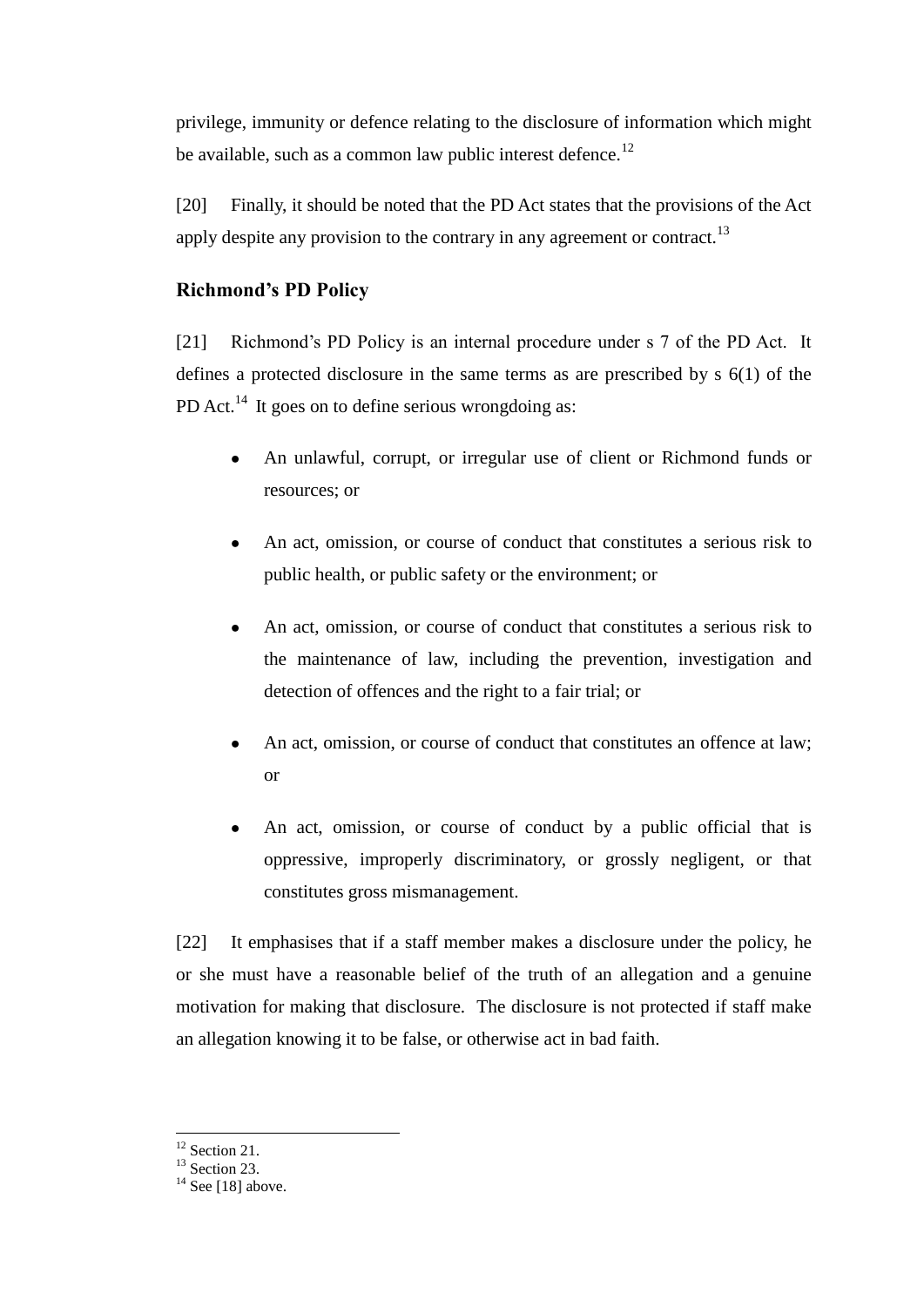[23] The structure of the internal procedure is described as involving four sequential steps:

- a) Step one is disclosure to a Divisional or General Manager where a staff member wants to make a disclosure of serious wrongdoing.
- b) Step two is disclosure to the CEO, or General Manager, Business Services, where a staff member believes on reasonable grounds that a Divisional or General Manager may be involved in alleged serious wrongdoing or that they are not people to whom it is appropriate to make the disclosure because of their relationship or association with a person involved in the alleged wrongdoing.
- c) Step three is disclosure to the Chair of the Richmond Board of Directors if the staff member believes on reasonable grounds that the above people are or may be involved in alleged serious wrongdoing, or that they are not people to whom it is appropriate to make the disclosure because of their relationship or association with a person involved in the alleged wrongdoing.
- d) Step four is disclosure to an appropriate authority. This step is significant in this case so it is necessary to reproduce it: $15$

If the staff member believes on reasonable grounds:

- that Richmond's Chair is or may be involved in the serious wrongdoing; or
- that immediate reference to an outside authority is justified by the urgency of the matter or some other exceptional circumstances: or
- that there has been no action or recommended action on the matter to which the disclosure relates within 20 working days of the staff member having made the disclosure in accordance with Richmond's internal procedure;
- the staff member may in these limited circumstances make the disclosure to an "appropriate authority".

The appropriate authorities are:

<sup>&</sup>lt;sup>15</sup> This provision is based on s 9 of the PD Act which provides for circumstances when an employee or former employee may make a protected disclosure to an outside agency; and s 3 of the PD Act which defines the term "appropriate authority".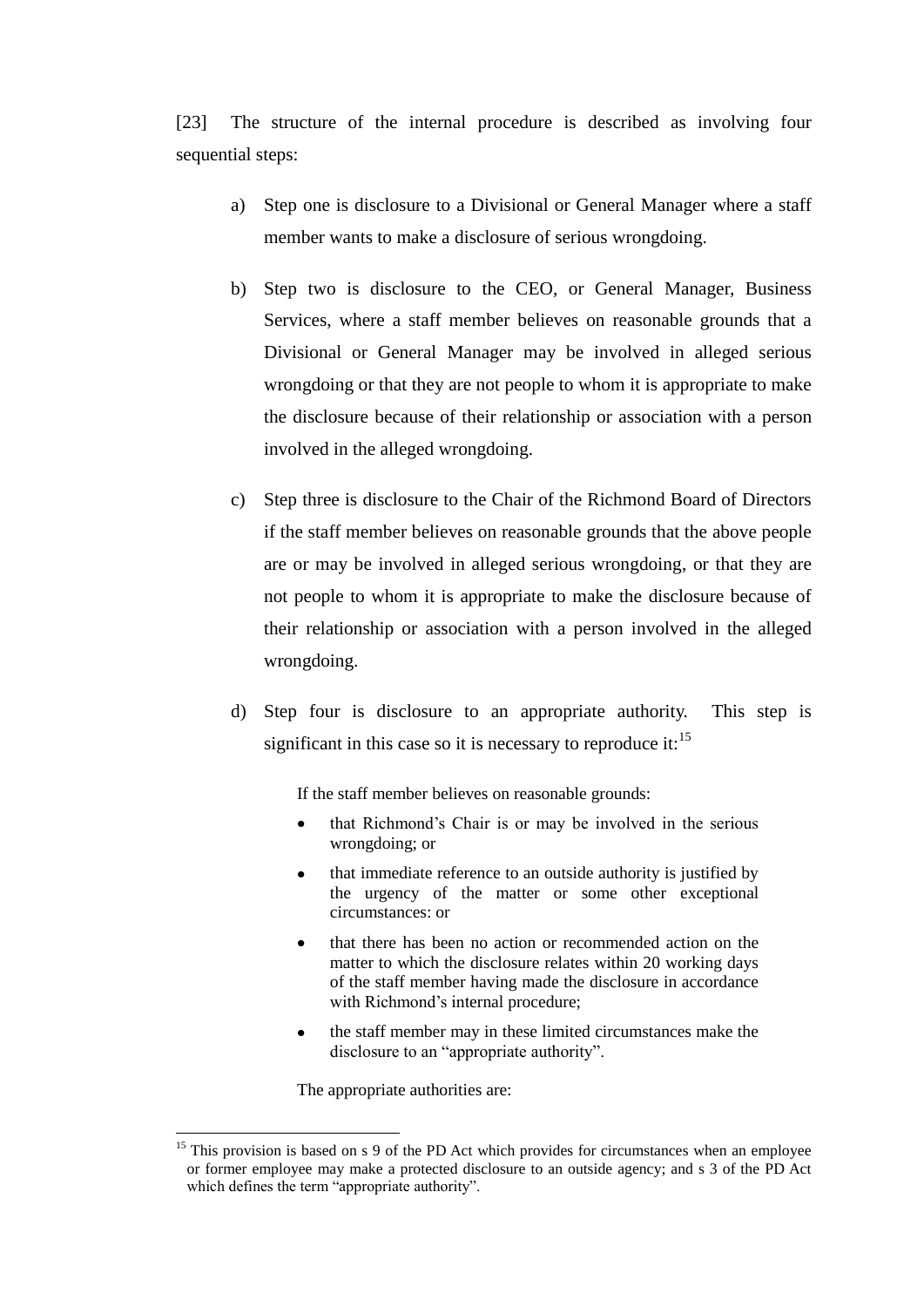- The Commissioner of Police;
- The Controller and Auditor General;
- The Director of the Serious Fraud Office;
- The Inspector General of Intelligence & Security;
- The Parliamentary Commissioner for the Environment;
- The Police Complaints Authority;
- The Solicitor-General;
- The Health & Disability Commissioner.

Please note that if you make your disclosure directly to a Minister of the Crown or Member of Parliament, or to the media, you will not be protected under the Act.

# **Health Information Privacy Code**

[24] As well as relying on the PD Act and the PD Policy, Ms Bracewell relied on two provisions of r 11 of the HIPC. Rule 11 places closely defined limits on the extent to which health information may be disclosed. The starting point of the rule is that an individual's health information must not be disclosed unless certain grounds are made out. But where a health agency believes on reasonable grounds that it is not desirable or practicable to obtain authorisation from the individual concerned, the health agency may disclose information if it is necessary to prevent or lessen a serious and imminent threat either to public health or safety, or to the life and health of the individual concerned,<sup>16</sup> or non-compliance is necessary to avoid prejudice to the maintenance of the law by any public sector agency, including (for present purposes) the investigation of offences. $17$ 

# **The confidentiality obligations of the employment agreement**

[25] Under cls 18.1 and 18.3 of the collective agreement,  $^{18}$  employees may not use or disclose any information acquired during the course of employment, whether it is recorded or memorised. This is subject to the proviso in cl 18.2 which provides that employees are not prevented from making appropriate ethical/professional

 $16$  Rule 11(2)(d).

 $17$  Rule  $11(2)(i)$ .

 $18$  See para [11] above.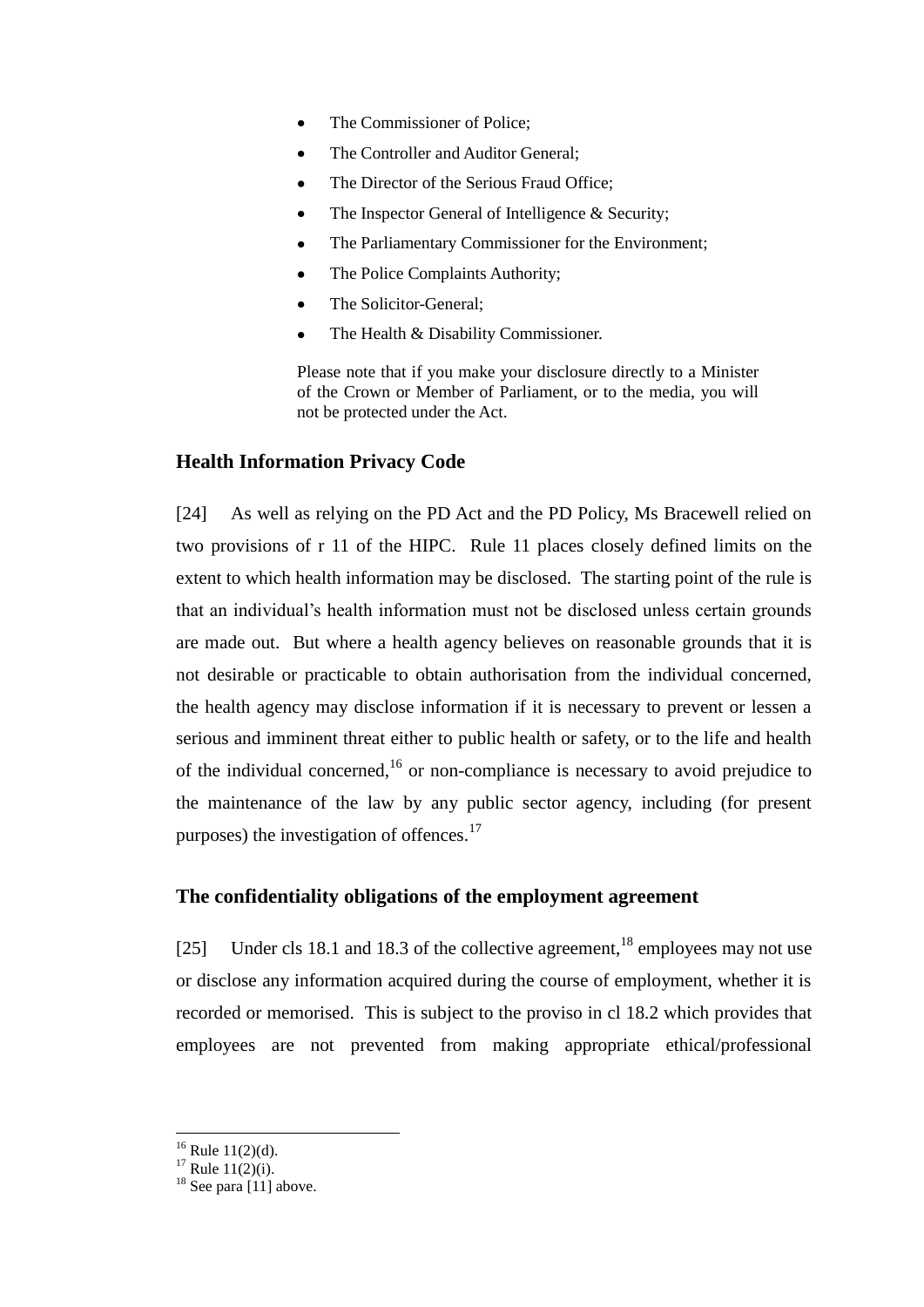disclosures regarding individual patient clinical status and associated legal issues. The obligations of this clause applied to current and former employees.<sup>19</sup>

[26] Dr Disley considered that cl 18.2 was intended to cover the situation where there is a serious and imminent risk to an individual, such that the employee may have a duty to disclose information in line with the health provisions of the HIPC. It was further contended that the proviso would not apply to a CSW, who is not a health practitioner belonging to a professional body with ethical requirements or obligations. She said that CSWs do not have training and/or are not subject to guidelines and/or do not have support for the purposes of such disclosures.

[27] The words used in cl 18.2 do not reflect these suggested limitations. The collective agreement covers not only CSWs, but also MST therapists and health practitioners.<sup>20</sup> The clause is not limited to categories of employees who are subject to codes of ethics, or to members of a particular profession. The only limitation is that a disclosure must be "appropriate"; and must be "regarding individual patient clinical status and associated legal issues".

[28] However, the provisions of the HIPC may well assist in determining whether any particular disclosure is appropriate, as Richmond's Privacy of Consumer Information Policy recognises.

[29] Independently of those considerations, however, are the protections that arise by reason of the PD Act. Sections 18 and 23 make it clear that the PD Act trumps the restrictions of cl 18.2 of the employment agreement.

[30] In summary, therefore, when assessing any particular disclosure it is necessary first to consider the provisions of Richmond's PD Policy and the PD Act. It is only if there is no protection under those provisions that the ability to disclose under cl 18.2 of the collective agreement becomes relevant; and in that context the provisions of the HIPC may be relevant.

 $19$  Clause 18.4

 $20$  Clause 2.1.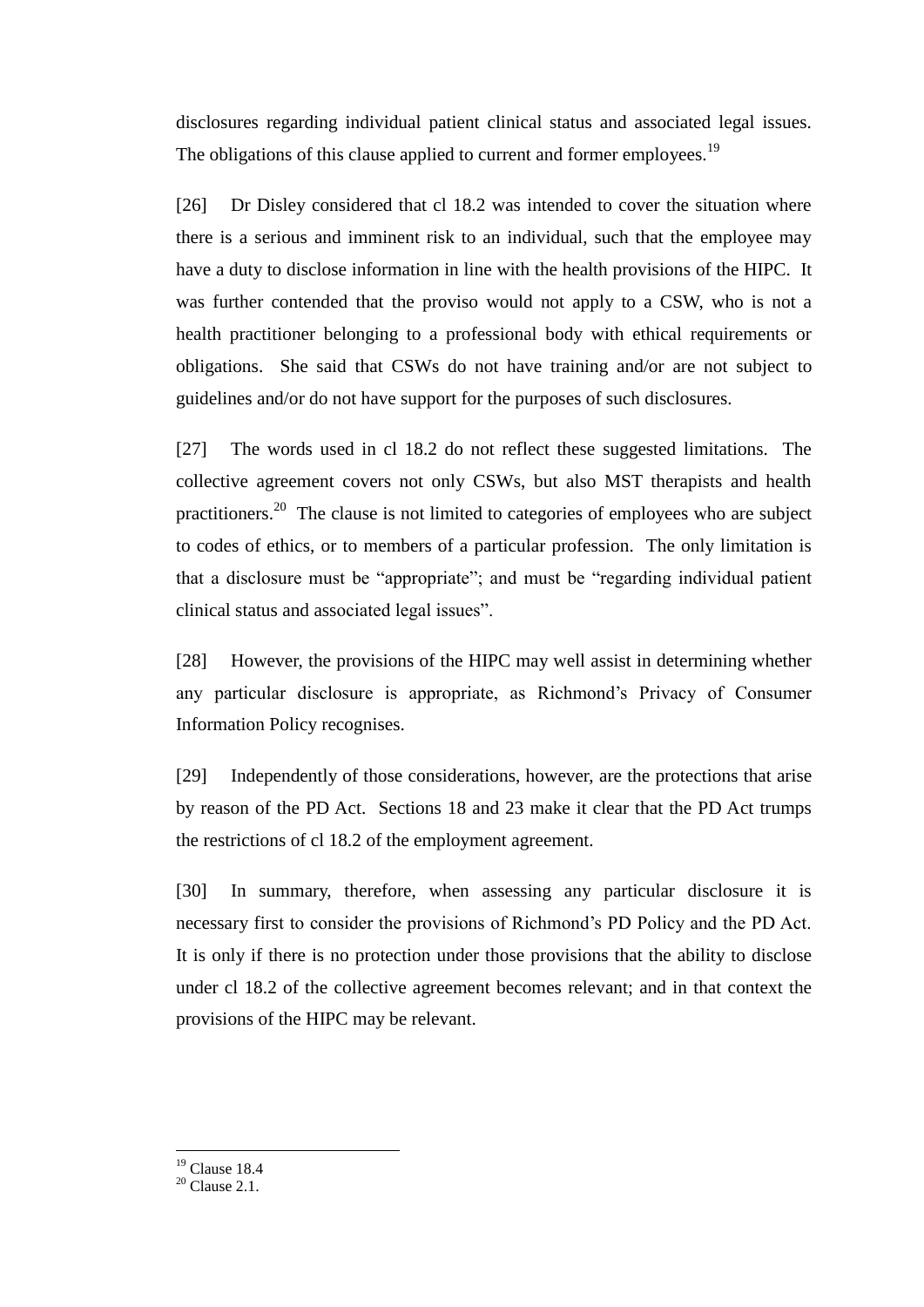## **Crimes Act 1961 provisions**

[31] Ms Bracewell contends that Client A is a "vulnerable adult" under the Crimes Act. The relevant provisions were introduced in  $2011$ <sup>21</sup> For present purposes, the key sections are:

- a) Section 2 which defines a vulnerable adult for the purposes of ss 151, 195 and 195A. Such a person is one who is "unable, by reason of detention, age, sickness, mental impairment, or any other cause, to withdraw himself or herself from the care or charge of another person".
- b) Section 151 which provides that those who have the actual care or charge of a vulnerable adult who is unable to provide himself or herself with necessaries, are subject to a legal duty:
	- (a) To provide that person with necessaries; and
	- (b) To take reasonable steps to protect such persons from injury.
- c) Section 195, which creates an offence where there is ill treatment or neglect of a child or vulnerable adult; this includes an omission to discharge or perform any legal duty which is likely to cause suffering, injury, adverse effects to health or any mental disorder or disability to a vulnerable adult, if the conduct is a major departure from the standard of care to be expected of a reasonable person.

[32] An issue which will need to be considered further is the question of whether the status held by Client A under the provisions of the Mental Health (Compulsory Assessment and Treatment) Act 1993 (Mental Health Act) means that she is a person who is unable by reason of mental impairment to withdraw herself from the care or charge of another person: that is, whether a Mental Health Act classification in effect deems a subject person to be a vulnerable adult.

[33] A yet further issue arising from these provisions relates to the threshold for an offence under s 195. Whether a relevant Act or omission constitutes a major departure from the standard of care to be expected of a reasonable person is a matter

<sup>&</sup>lt;sup>21</sup> Crimes Amendment Act (No. 3) 2011, s  $4(1)$ ; see s 12 of that Act for the transitional provision.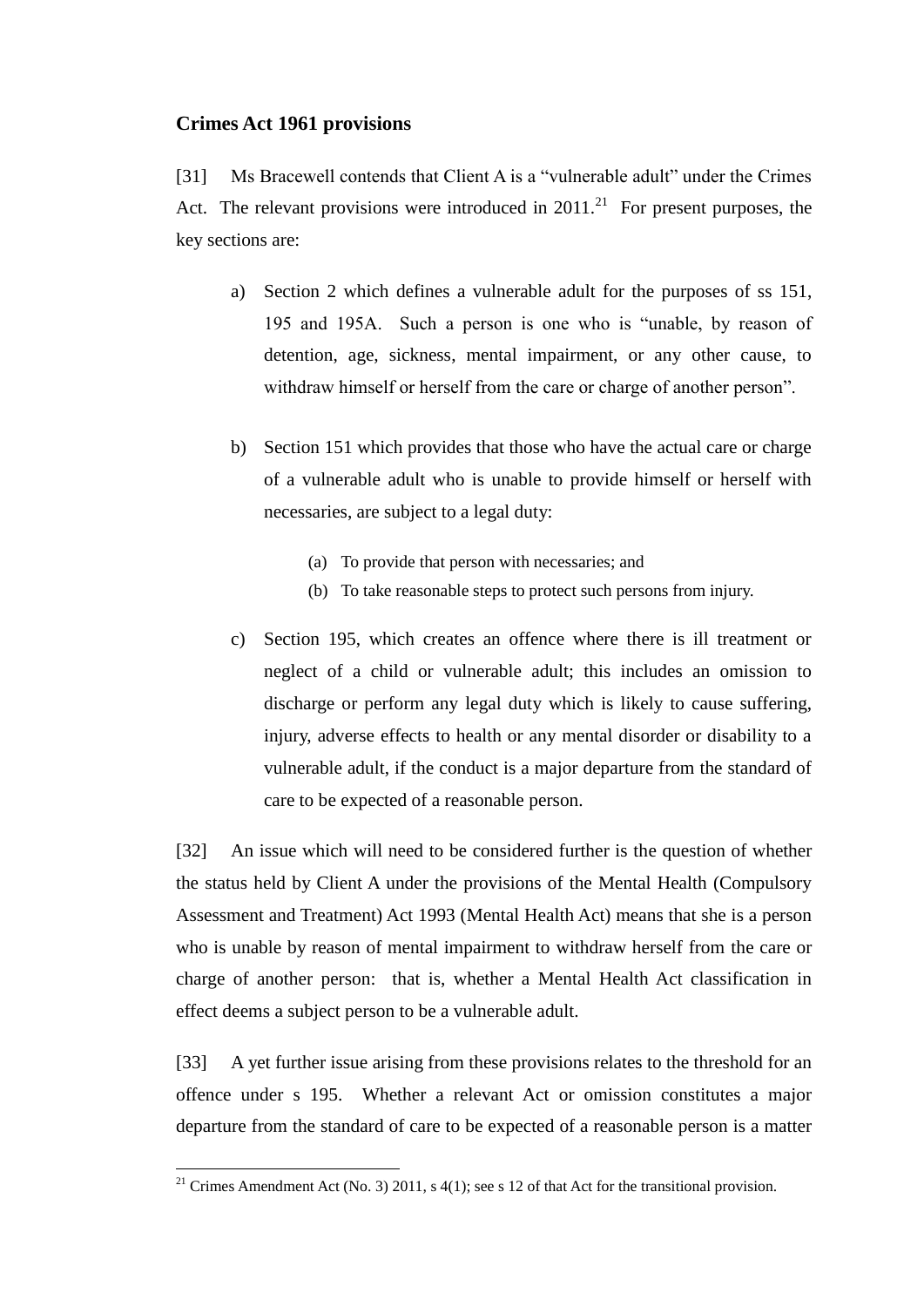of degree and requires a value judgment as to whether the behaviour "was so bad in all the circumstances as to amount  $\dots$  to a criminal act or omission".<sup>22</sup> As the Court of Appeal has put it, in more traditional language, the Crown must prove not merely negligence but gross negligence. $^{23}$ 

### **The facts in the present case**

[34] I accept Dr Disley's evidence that the key role for a CSW such as Ms Bracewell was to work with clients to determine what they might need to enable them to live well and identify what other life skills they need. This included supporting them in activities for daily living, through education, employment and socialisation opportunities to live independently.

[35] The job description made no mention of any clinical role, although in a situation where the mental and emotional state of a client was heightened, a CSW could offer and administer medications on an as needed basis. However, clinical care and support was provided externally by the DHB to Richmond by the client's Case Manager and consultant psychiatrist. They had the primary responsibility for the clinical management of clients.

[36] Client A had lived at Richmond's facility since early 2011. Her referral information indicated a diagnosis of schizoid-affective disorder as well as a mild intellectual disability. She had a dysfunctional relationship with her family. From March 2010 she was the subject of a compulsory inpatient treatment order; in March 2011 she was granted leave from hospital by the responsible clinician, during which time she resided at Richmond. On 12 April 2012, a clinical review was conducted under s 76 of the Mental Health Act, which changed her status to a community treatment order pursuant to s 29 of that  $Act.^{24}$  The mental health assessment that was conducted by her Case Manager prior to the placement recorded that she was vulnerable to exploitation and was suspected of soliciting herself. Some

<sup>22</sup> *R v Adomako* [1995] 1 AC 171 (HL) at 187 per Lord Mackay.

<sup>23</sup> *R v Fenton* [2003] 3 NZLR 439 (CA) at [13].

 $24$  Ms Bracewell in a memorandum of 14 June 2014 submitted that the clinical review was "falsified", and that Dr L and the DHB "lied" in claiming that Client A's status falls under s 29 of the Mental Health Act. There is simply no evidence to support this contention.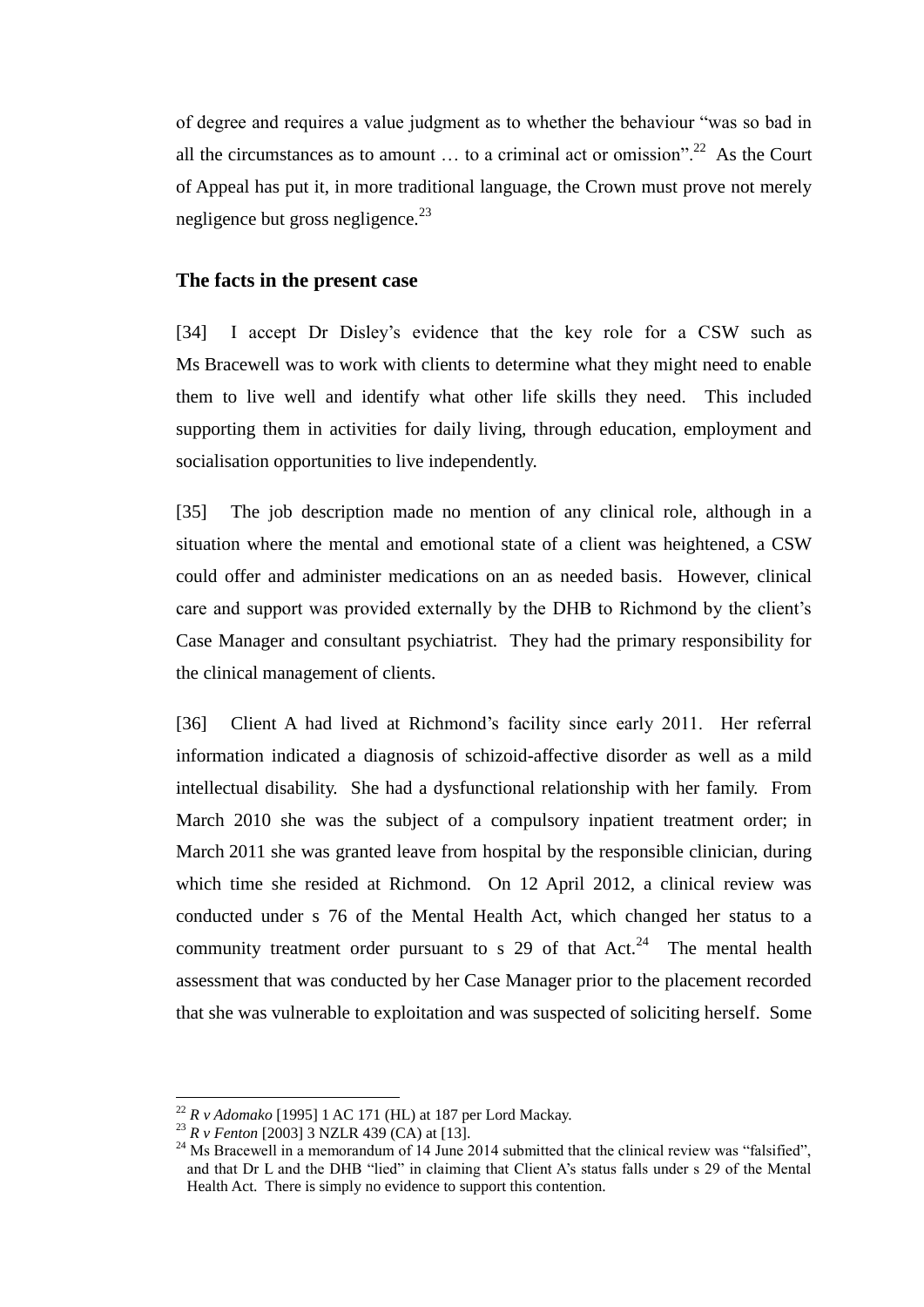elaboration of her clinical situation was contained in Ms Bracewell's brief of evidence.<sup>25</sup>

[37] In the course of 2011, Ms Bracewell became very concerned about the way in which a new rotational roster system was operating at Richmond, because it compromised ongoing one-to-one contact with clients. She believed that continuity, trust and rapport was thereby lost. She complained about this, and concluded that nothing changed as a result. A year later she lodged another complaint alleging that the Service Delivery Manager was instructing staff to over-record one-to-one contact time with community service clients. An investigation found that practices were being adopted which were not consistent with standard practices, and that over-recording of time had occurred. She lodged a third complaint in September 2012, alleging that there was local incompetence and a lack of respect and concern for staff and clients on the part of local management. Dr Disley, the recently appointed CEO, responded to this concern promptly, recording that it was her understanding a full investigation had been carried out with regard to a particular patient to whom Ms Bracewell had referred, and that as far as ongoing client support was concerned, an acting Divisional Manager would urgently investigate.

[38] In late October 2012, Ms Bracewell learned from another client that Client A had visited a man who resided next to the Richmond facility, and that she was given \$30 in exchange for "brutal sex". Initially Ms Bracewell was unsure about this report because of its hearsay nature, but on instruction from the Service Delivery Manager she recorded it in Client A's progress notes. Ms Bracewell understood a second sexual assault occurred a week later; bruising was then detected. Some days later, the Police were contacted by a representative from Richmond, but no steps could be taken by then as the Police considered the report to be too late for them to investigate.

[39] Ms Bracewell herself visited the male neighbour and warned him that if harm occurred to Client A, she would complain to the Police. She remained very concerned because she felt that Client A would not remove herself from a situation which was not in her best interests.

 $25$  At paras [6]-[12].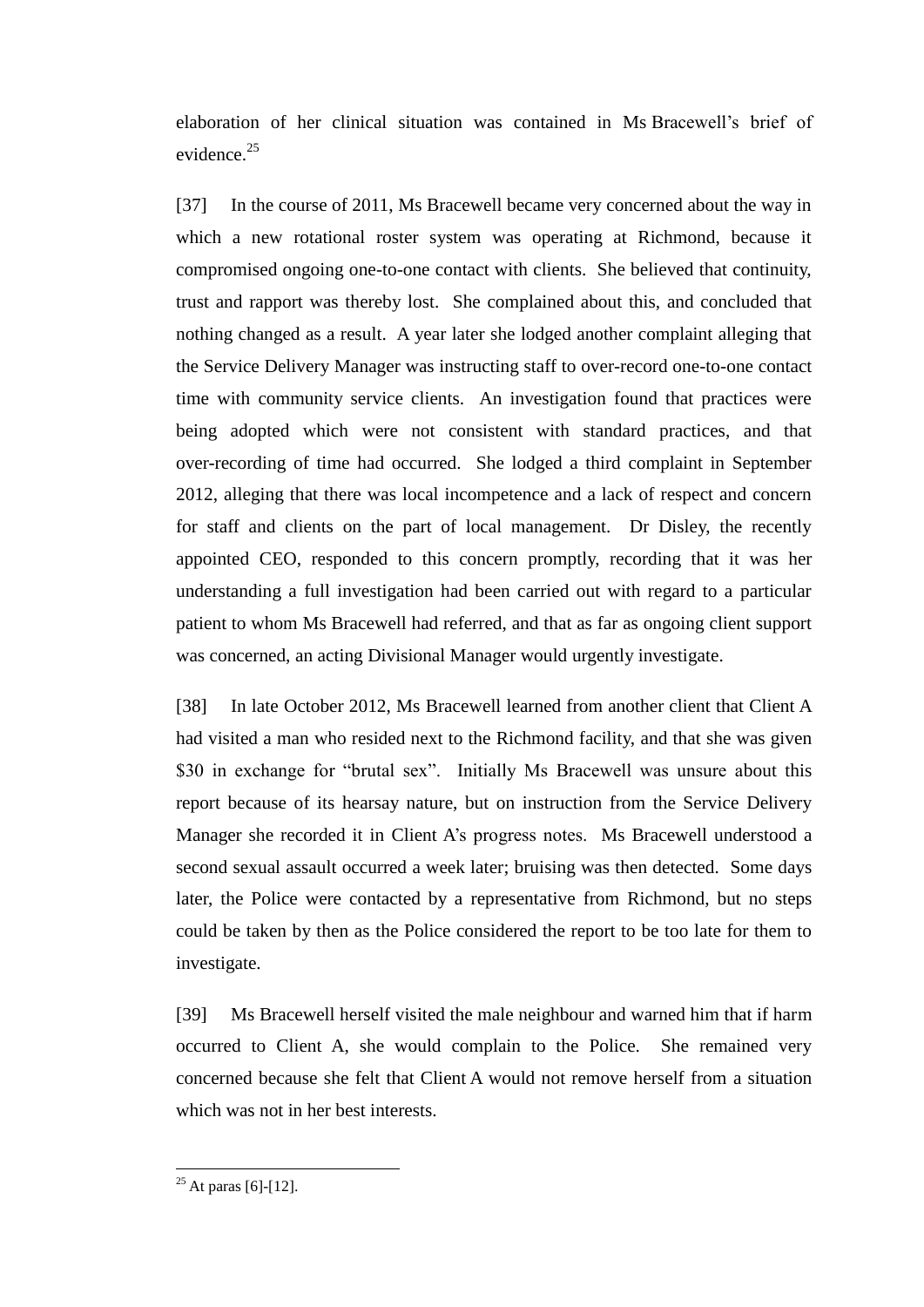[40] This was also the view of another CSW who gave evidence, and who on one occasion visited the neighbour when Client A was at his residence. She noted that Client A had been drinking and she was seated in a foetal position. She considered the situation to be inappropriate. She encouraged Client A not to drink too much and to come home at a reasonable time. This was met by a very aggressive response from a male occupant such that she did not herself feel safe.

[41] Subsequently, Client A disclosed to the Case Manager, Ms C, that she had in fact been raped by the male neighbour; this was in the context of Ms C taking Client A to a general practitioner because she had contracted a sexually transmitted disease (STD). Some bruising on Client A's neck had also been previously observed. Ms Bracewell understood that Dr L at the DHB acknowledged that these events were a major concern but merely stated that the sexual relationship was possibly not healthy for the client. No relevant entries were made in Client A's progress notes, and the alleged assault(s) were not reported at the time.

[42] One of Ms Bracewell's colleagues raised concerns about this admission. The concern was that the known physical evidence – bruising around Client A's neck and a subsequent STD – tended to confirm that she might well have been raped.

[43] Ms Bracewell stated that as a result of the information that was conveyed to the Divisional Manager, late entries were made in Client A's progress notes referring to Client A's disclosure. An incident report was also completed referring to three alleged assaults. However, the Police were still not contacted.

[44] On 24 January 2013 a telephone conference was convened between relevant Richmond staff and managers to discuss Client A's circumstances. Ms Bracewell considered that insufficient steps were being taken to protect Client A from harm.

[45] Consequently, on 27 January 2013 Ms Bracewell wrote to the CEO complaining again about mismanagement and client neglect. Although she had the circumstances relating to Client A in mind she did not refer specifically to them in her letter. Rather, she said that unless effective changes were implemented at the facility within the next fortnight, she would lodge a complaint with the Chief Ombudsman under the PD Act.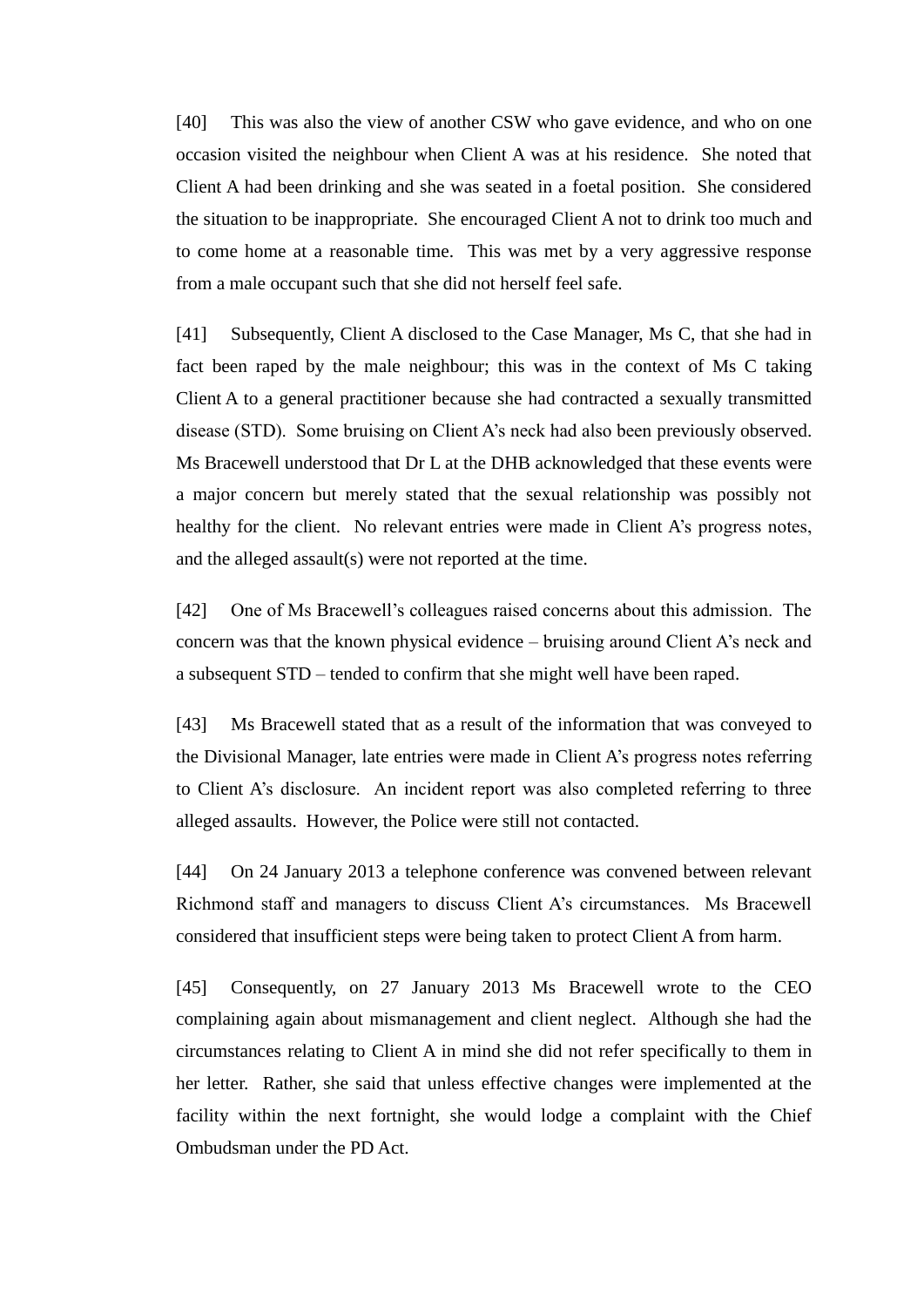[46] On 1 February 2013, Ms Bracewell complained to the Case Manager, Ms C, stating that she had failed to act in connection with the alleged assaults of Client A. Ms C stated that Client A had the right to have sex with whomsoever she chose, and that by visiting the alleged assailant, Ms Bracewell could have made things worse. In a robust conversation, Ms Bracewell stated that Client A was a very vulnerable adult who was unable to remove herself from a potentially harmful situation.

[47] A few days later, Ms C stated that she had spoken with the consultant psychiatrist, Dr L, who considered Client A was not a vulnerable adult, and reiterated that she could make her own choices with regard to sexual activities. Ms Bracewell was outraged by these responses. There had been a meeting with the Case Manager, staff from Richmond, and Client A's whanau to discuss her health issues and care. However, Ms C instructed Richmond staff that Client A's family were not to be told of the recent alleged assaults or the other health concerns.

[48] Ms Bracewell was very concerned at the absence of counselling, Police intervention, or the trespassing of possible abusers as had occurred in other instances, together with a failure to advise her whanau of the issues. She reported her concerns as to Ms C's reaction to her Service Delivery Manager who suggested that they meet with the Operations Manager to discuss what had occurred. Such a meeting, however, did not occur.

[49] On 5 February 2013, Dr Disley wrote to Ms Bracewell. It is clear that the various concerns raised by Ms Bracewell were being taken seriously. Ms Bracewell was asked to forward copies of notes from the client information system, together with the client incident reports or any other information she had to support her allegations. Dr Disley asked that copies of these notes be forwarded to the Operations Manager and to the Acting Divisional Manager for follow up in the first instance, although she would be maintaining a watching brief.

[50] On about 10 February 2013, Ms Bracewell met Ms B at the DHB to discuss her concerns about Client A, and another patient. Ms Bracewell said she provided some of Client A's documents to Ms B, which she photocopied. In the discussions about Client A, Ms B believed that she agreed with Ms Bracewell that the key issue was whether or not the client was competent to consent to sexual intercourse, an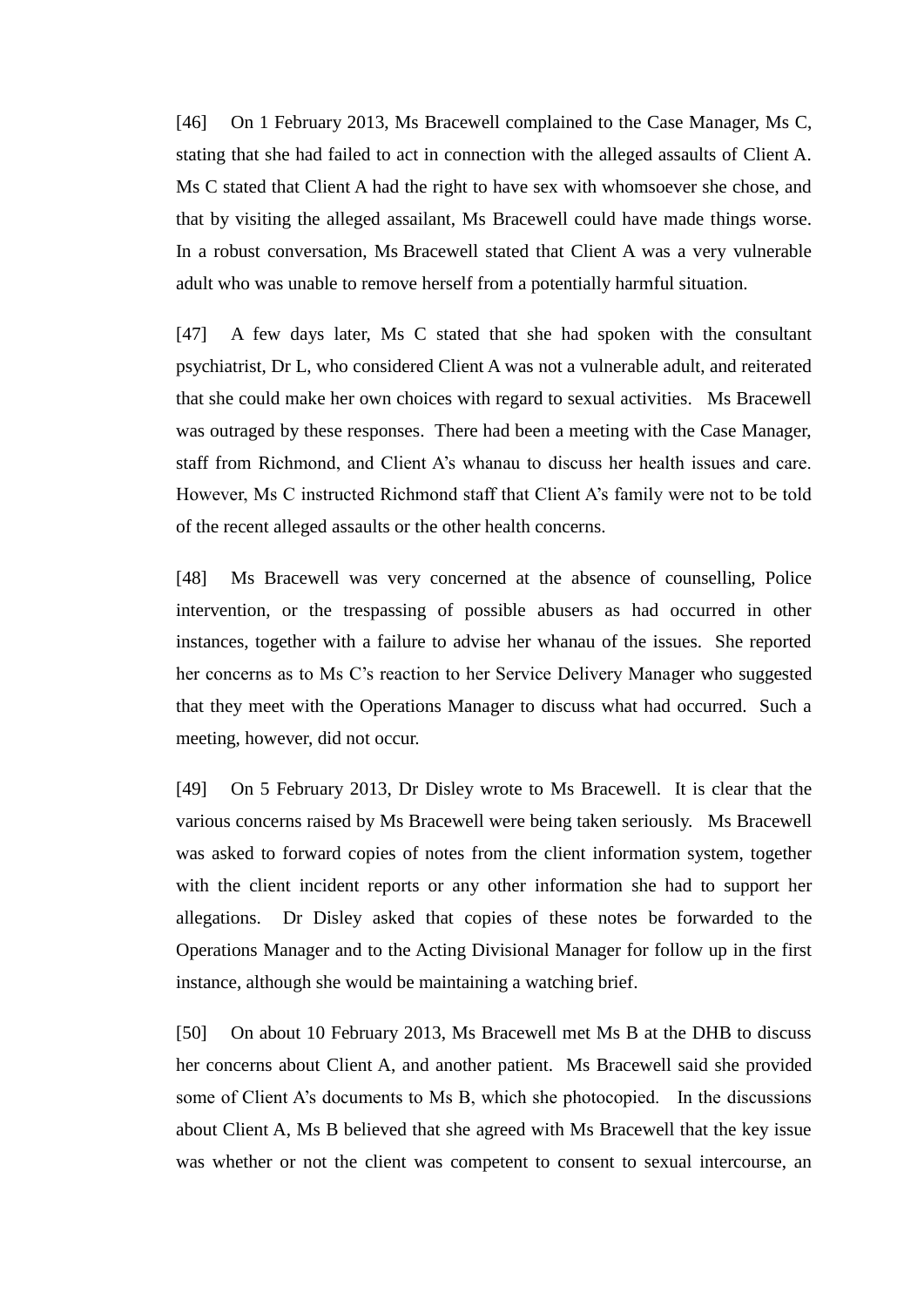issue that she undertook to follow up with DHB staff. She also agreed that if the client was a "vulnerable adult" then a crime may have been committed, but to determine this would require an assessment of capacity to consent. Ms Bracewell was also advised to raise the issue with her managers. If she thought Client A was really at risk from continued contact with the male who she said had raped Client A, she should approach the Police. Subsequent to the meeting, Ms Bracewell forwarded to Ms B by email three further documents, including an incident report and two progress notes. Ms B was not overly concerned that Ms Bracewell possessed such documents as she clearly believed the patient was in immediate danger, and Ms Bracewell was still employed by Richmond and involved in the patient's care. She considered that Ms Bracewell was entitled to access the documents.

[51] By 14 February 2013, Ms Bracewell decided neither Richmond nor the DHB were responding adequately. She therefore lodged a complaint with the Police regarding an alleged assault against Client A. She also asserted that Richmond had failed in its duty of care obligations to Client A. She provided the Police with some of Client A's confidential documents.

[52] It was not until 20 February 2013 that Ms Bracewell responded to Dr Disley's letter of 5 February 2013; on that date she provided information regarding the two incidents about which she was concerned, of which one related to Client A. In the course of her letter, she alleged that Client A had been "at least twice sexually assaulted last October/November", and that staff at Richmond and the DHB knew of this soon after. She stated that nothing had been done either to press charges on Client A's behalf or to prevent her from being vulnerable to further assault. She recorded that she had recently sought advice from a DHB lawyer "who stated that a crime had been committed"; and confirmed that she had therefore laid a complaint with the Police. She enclosed with her letter some 50 pages of documentation which she had obtained relating to Client A.

[53] On 21 February 2013 Dr L assessed Client A, apparently as a result of Ms Bracewell raising her concerns with Ms B at the DHB. Dr L found there was no indication that Client A did not understand what it was to consent to sexual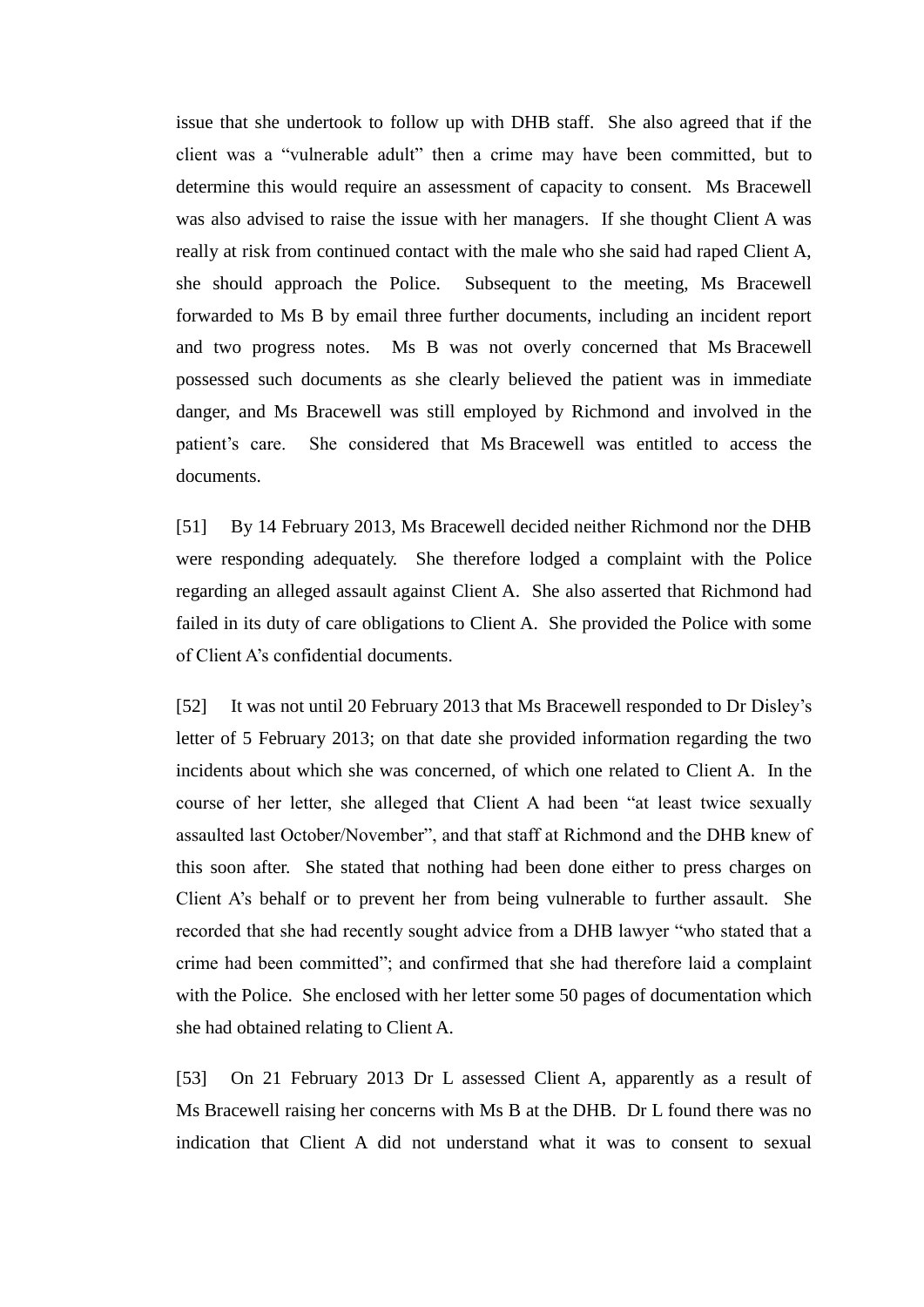intercourse and that, in his opinion, Client A was not a vulnerable adult under the Crimes Act.

[54] Ms Bracewell learned of this and on 22 February 2013 wrote to the Clinical Director/Director of Area Mental Health Services at the DHB. She detailed her concerns with regard to Client A and asserted that Dr L and Ms C had been "criminally negligent to the point of malpractice", and that she had contacted the Police "to press charges". She demanded that the DHB take steps immediately to intervene and to put Client A in the care of another psychiatrist and case manager so that she could be classed as a vulnerable adult for the purposes of the Crimes Act. Dr Cook co-signed the letter.

[55] At a Richmond staff supervision meeting on 27 February 2013, the Operations Manager and the Service Delivery Manager were asked what was to be done regarding Client A. Ms Bracewell said that the managers responded by stating that Client A had rights and that staff could not prevent her from engaging in sexual activities, and that she could be directed to a prostitutes collective for advice. Later that day, a male person rang Richmond wanting to take Client A out. Ms Bracewell felt that she and her colleagues were now powerless to intervene and that she felt she had to act.

[56] On 28 February 2013, she rang Ms B to enquire what was happening with regard to her complaints to the DHB and the Police. Ms B told her that she herself was now the subject of serious concerns. Ms Bracewell hung up. She did not understand what those concerns were. She concluded that her complaints were not being taken seriously, and that she should resign in order to pursue them. She did so.

[57] Ms Bracewell then wrote a lengthy letter to Client A's aunt regarding her concerns, summarising the information contained in the clinical records which she had assembled. She also attached a copy of her letter of complaint to the DHB. A short time later on 15 March 2013, a member of Client A's whanau told Richmond staff that someone had come to their door handing over "a file" containing information concerning Client A. This was believed to be Ms Bracewell. Although Client A had signed an authority that health information could be provided to members of her whanau, her DHB case manager had specifically informed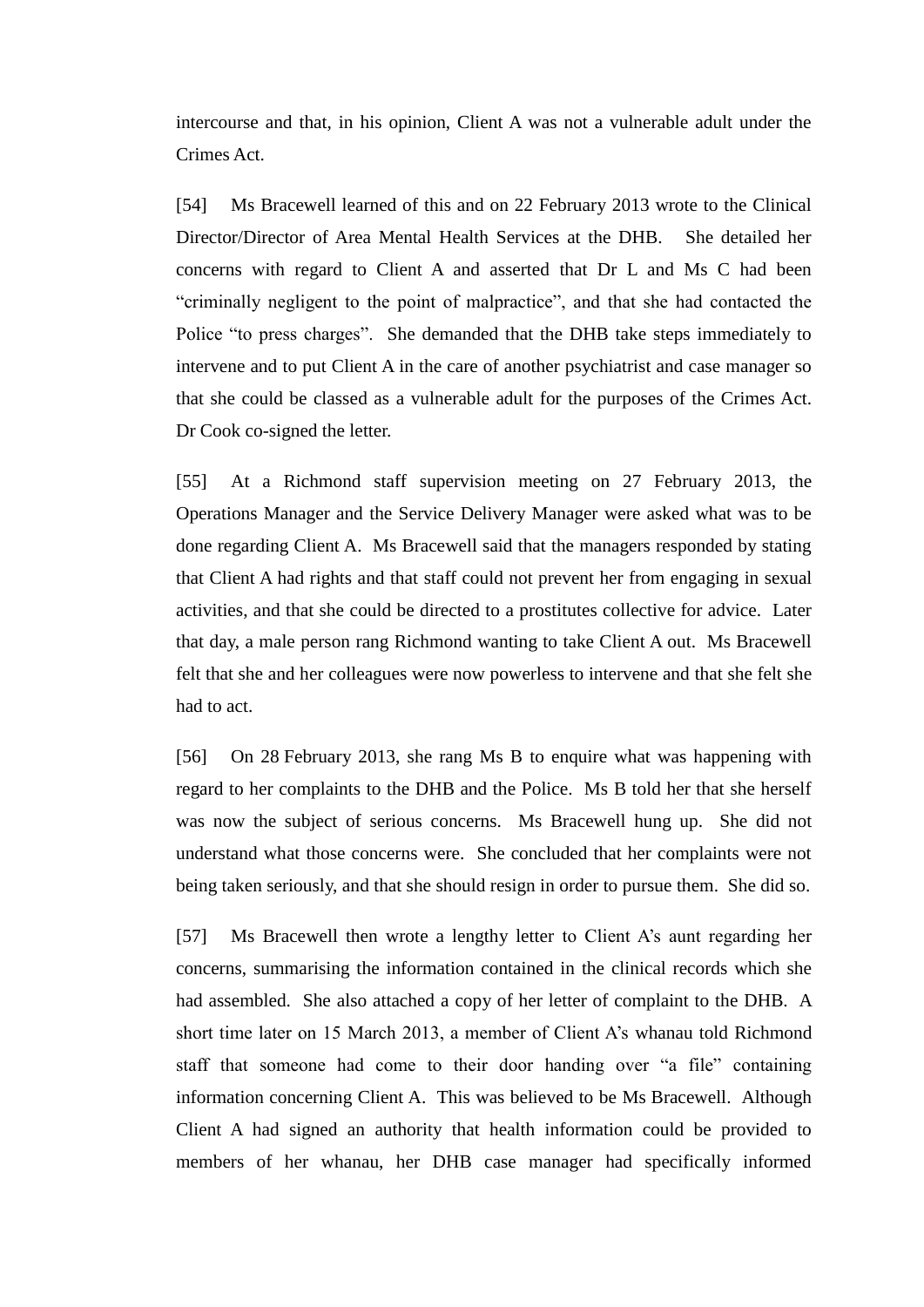Richmond staff that Client A did not consent to information regarding the incidents which had occurred being provided to her family; and this was recorded in the progress notes at Richmond. Richmond accordingly determined that it was necessary to inform Client A that her privacy had been breached and that confidential information had been provided to personnel outside of Richmond. She was distressed upon learning of this.

[58] On 1 March 2013, the Operations Manager from Richmond wrote to Ms Bracewell stating that serious allegations had been made that she had released confidential information about a Richmond client to a third party. Although not stated in the letter from Richmond, the evidence establishes that a verbal complaint had been received from the DHB because the letter to the DHB of 22 February 2013 had been signed not only by Ms Bracewell but by Dr Cook. It was apparent that Dr Cook had accessed the confidential information.

[59] On 6 March 2013, the Divisional Manager of Richmond wrote to Ms Bracewell confirming that her resignation would be accepted. The Manager stated that the issues which had been raised concerning two Richmond clients were being taken seriously and were being investigated. With regard to Client A, it was confirmed that legal advice was being sought as to whether she was a vulnerable adult. It was noted, however, that Client A was able to make fully informed decisions and this had been confirmed by Dr L following his recent assessment. A copy of Richmond's PD Policy was enclosed, which explained the internal procedures which were supposed to be followed if there was a belief that serious wrongdoing had occurred. The Divisional Manager stated that on the information she had, the actions of Richmond employees did not constitute serious wrongdoing, and that, under the policy, she as Divisional Manager should have been given sufficient time to investigate the concerns before confidential client information was provided to third parties.

[60] On 15 March 2013, the Police wrote to Ms Bracewell informing her as to the outcome of their inquiries. A trained child evidential interviewer had spoken to Client A as to whether any sexual assault had occurred. She had been interviewed in an appropriate and non-threatening manner in the presence of a caregiver who was familiar to her. Client A was adamant that no sexual assault had occurred and denied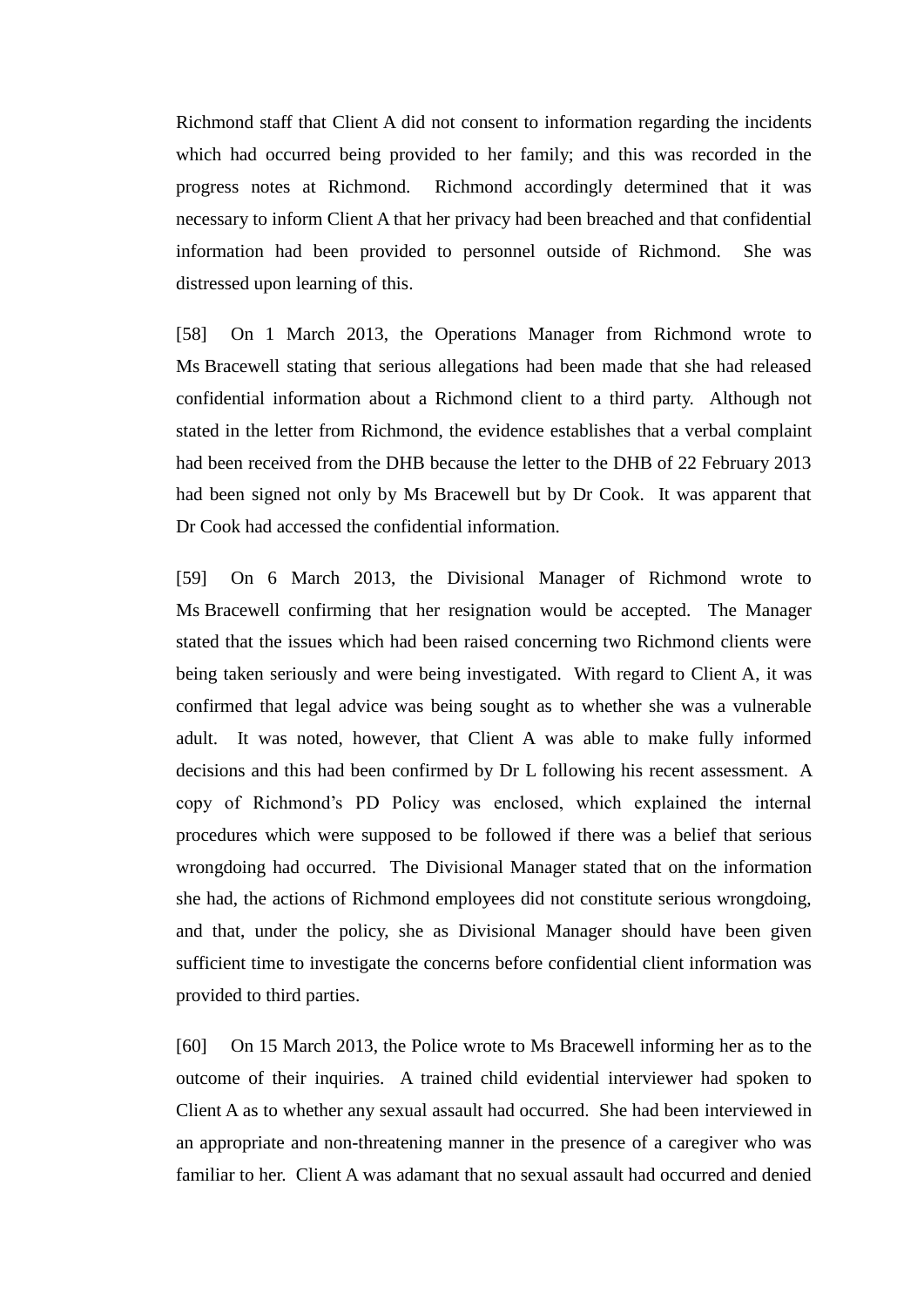there had been sexual intercourse. She said that she had in the past gone to the male neighbour's house as he gave her cigarette butts, but that she did not do this anymore as she was aware that he did not want her in his home. Client A made an "important Police promise" to the police officer that she would no longer go to the neighbour's address. She had agreed with the police officer that he was not a nice person. She said she had not been there for some months.

[61] The Police also advised that staff from Richmond were adamant that Client A was capable of making decisions and of understanding the consequences of them. It was their conclusion that without a complaint from the victim or an admission from a suspect or any witnesses, there was no chance of obtaining a conviction for sexual violation.

[62] The Police also confirmed that the action of Richmond staff in reporting the suspected sexual assault to the Police soon after it allegedly occurred, together with their explanations as to the level of care they were providing for Client A suggested they had not breached the obligations arising under s 195 of the Crimes Act. Any omission to perform a legal duty had to be a major departure from the standard of care to be expected of a reasonable person. The Police letter stated that any culpability of Richmond fell well below that threshold.

[63] On 18 March 2013, Ms Bracewell emailed Ms B forwarding what she described as "confidential documents" as evidence of Client A's extreme vulnerability with regard to sexual activities. Ms B responded by informing Ms Bracewell that the DHB was arranging for an external review of Client A's competency. She considered the question was whether Client A lacked capacity so that she would fall within the definition of vulnerable adult.

[64] Ms B said that it was her belief that if Client A was vulnerable in terms of the statute, then a crime had been committed; but an independent assessment had to be obtained. The fact that Client A was under a Compulsory Community Treatment Order did not mean that she lacked capacity or was unable to withdraw herself from harm.

[65] On 19 March 2013, Ms Bracewell and other colleagues met with a journalist who then commenced making enquiries of the DHB and Richmond. It was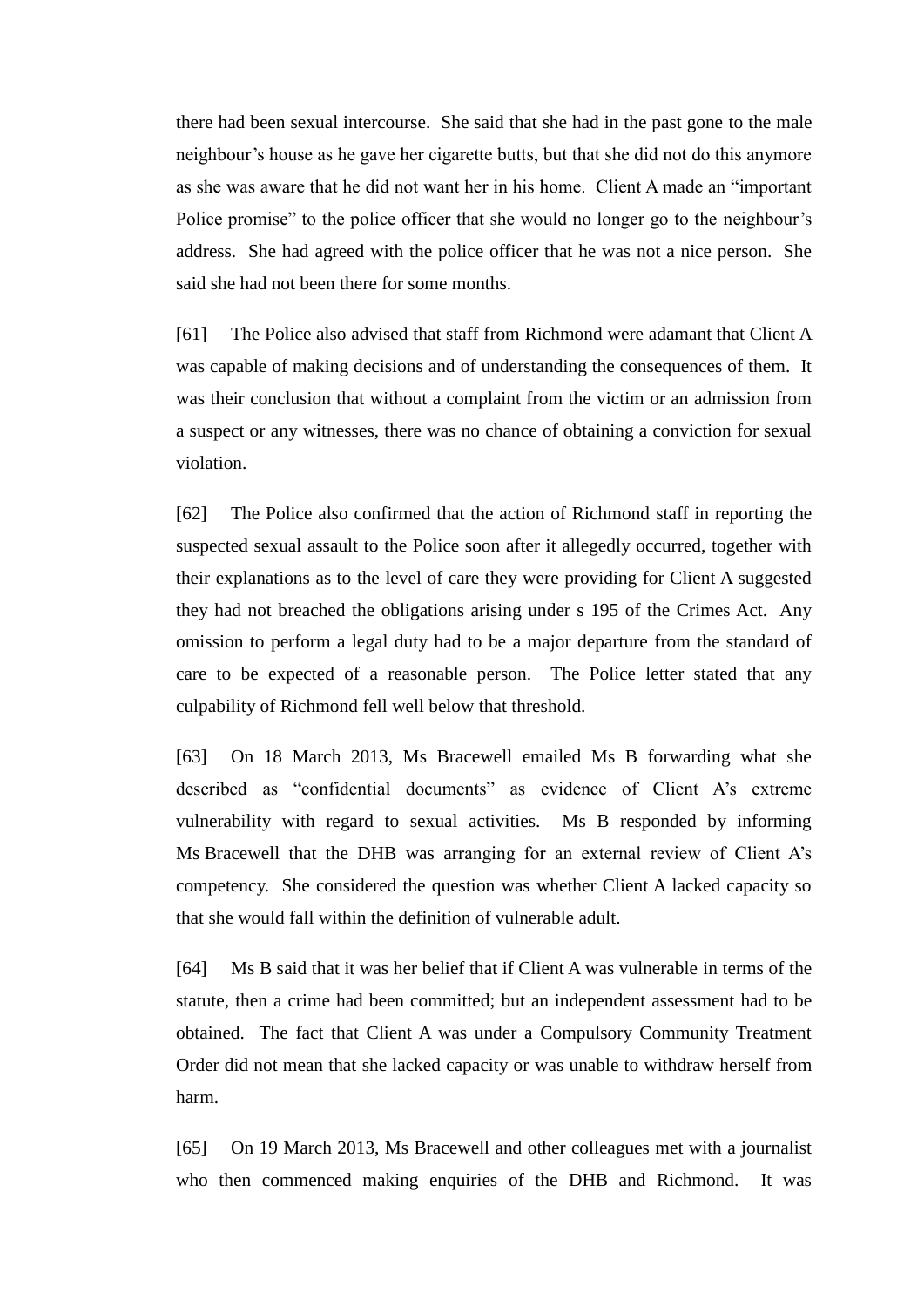Ms Bracewell's evidence that she provided confidential information to the journalist on the proviso that no client would be identified.

[66] On 20 March 2013, the Divisional Manager of Richmond wrote to Ms Bracewell reminding her of her obligations under the employment agreement with Richmond, and indicating Richmond's view that she was not protected either by the PD Act, or its PD Policy. On the same day, Ms Bracewell replied stating:

Get stuffed, bring it on, under intentional practice and the protected disclosures act, I'm keeping all the evidence. You may not believe it, but I and others believe and I have extensive evidence to show that serious crimes have been and are being committed not only by Richmond, but also by [Client A's] consultant psychiatrist [Dr L], and [the DHB], and I didn't sign up to be party to this. It is time that the public knows about your and their ongoing violations of the Health  $\&$  Disability Code, and the Crimes Amendment Act. To be diagnosed as mentally disordered and placed under compulsory care and a Compulsory Treatment Order means that [Client A] is, by definition, a vulnerable adult. See you in court.

[67] On 27 March 2013, the Clinical Director/Director of Area Mental Health Services of the DHB acknowledged the letter sent by Ms Bracewell on 26 February 2013, and a further package of notes about a Richmond client received from Ms Bracewell on 15 March 2013. It was stated that there had been breaches of patient rights and privacy, which were taken very seriously and had been reported to Richmond accordingly.

[68] On 9 April 2013, the Detective Sergeant who was in charge of the Police inquiry confirmed to Dr Cook that he had interviewed Dr L and Ms C, and that he was satisfied Richmond had done everything allowed under law to protect Client A. He had further sought a legal opinion on the issue of consent and had determined that she had the capacity to consent. He said it was the opinion of the Police Legal Team that consent could not be aligned to Client A's mental health classification, and that this question was one to be determined by a medical professional. The threshold for offences under either ss 195 or 195A of the Crimes Act was in the nature of gross negligence. He did not consider that this had occurred in the present case.

[69] He then stated that the medical notes which had previously been provided were being returned to the DHB. He considered it was clear from the consent form included in the notes that the Police were not included in the agencies entitled to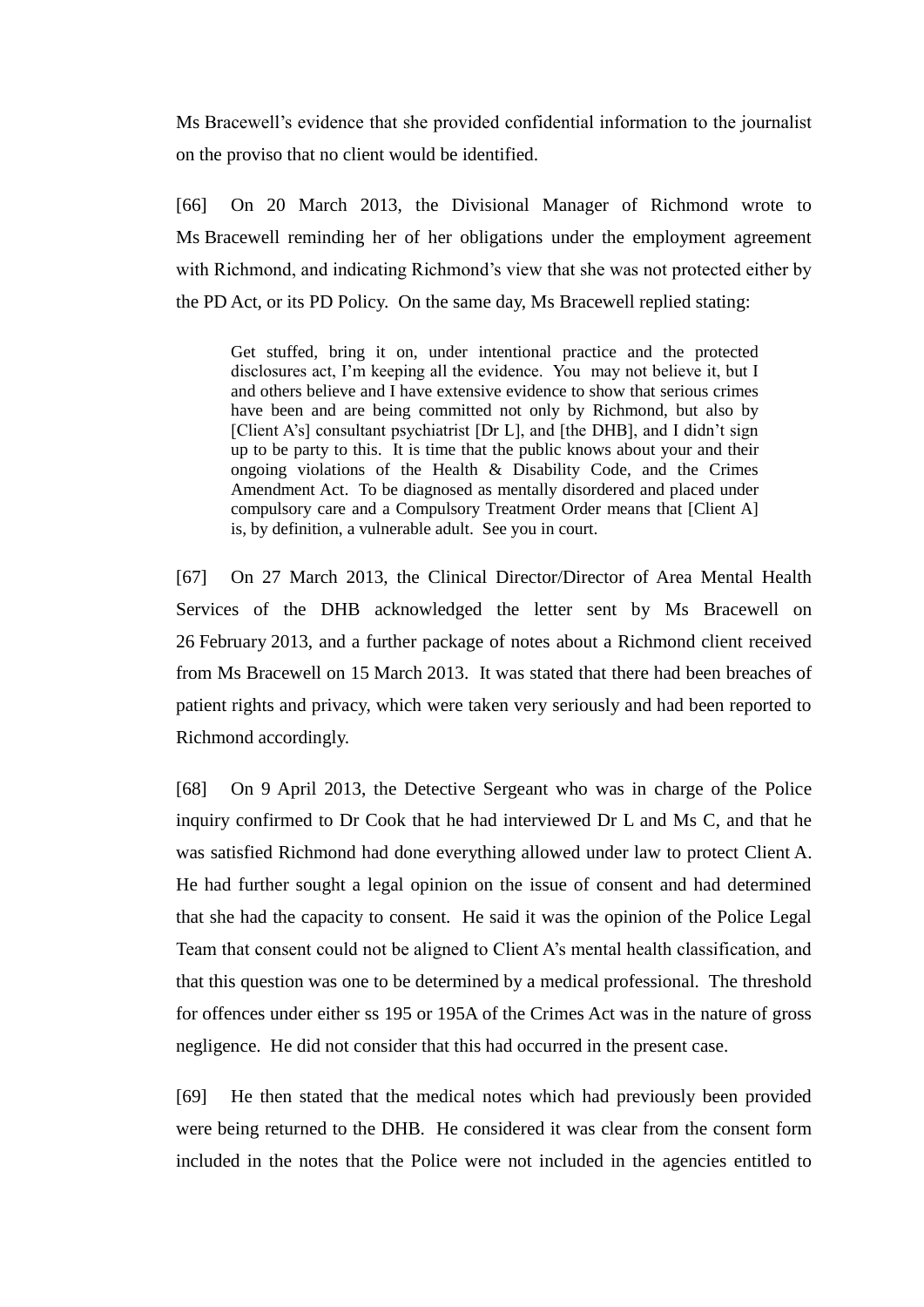receive the notes. He told Ms Bracewell that by emailing documents to the Police there had been a significant breach of Client A's rights. He stated that the Health and Disability Commissioner (HDC) may be an appropriate agency to offer advice.

[70] Also on 9 April 2013 a copy of proceedings issued by Richmond in late March 2013 were served on Ms Bracewell. Richmond was seeking a permanent injunction restraining Ms Bracewell from disclosing any of Richmond's confidential information, including information relating to its clients. A penalty was also sought. Because Ms Bracewell provided a written undertaking to the Authority on 1 May 2013 that she would not use or disclose any of Richmond's confidential information including that relating to clients, and would provide all confidential information to her representative, Richmond did not proceed at that stage with its application for an interim injunction, although the matter then proceeded to mediation, and subsequently a hearing on the papers. Ms Bracewell signed a second document under oath on 12 June 2013 that she had now given the confidential documents to Dr Cook for safe keeping.

[71] On 9 April 2013, Ms Bracewell submitted a complaint to the Chief Ombudsman's office, along with the confidential documents.

[72] On or about 21 May 2013, the DHB obtained an independent opinion from Dr K, a psychiatrist. He considered Client A had the capacity to give consent with regard to sexual activity.

[73] The DHB's position in summary at this point was that Dr L as the responsible Clinician under the Mental Health legislation, Ms C as the Case Manager, District Inspectors and the Area Director of Mental Health Services all considered that the patient was not a vulnerable adult under the Crimes Act. This conclusion was supported by Dr K's opinion.

[74] On 23 May 2013, the Chief Executive of the DHB wrote to Ms Bracewell. He said that the issues which had been raised had been investigated by a number of agencies, none of whom supported the contentions of Ms Bracewell and Dr Cook. He also advised that continued pursuit of the matter was causing distress to Client A and her family.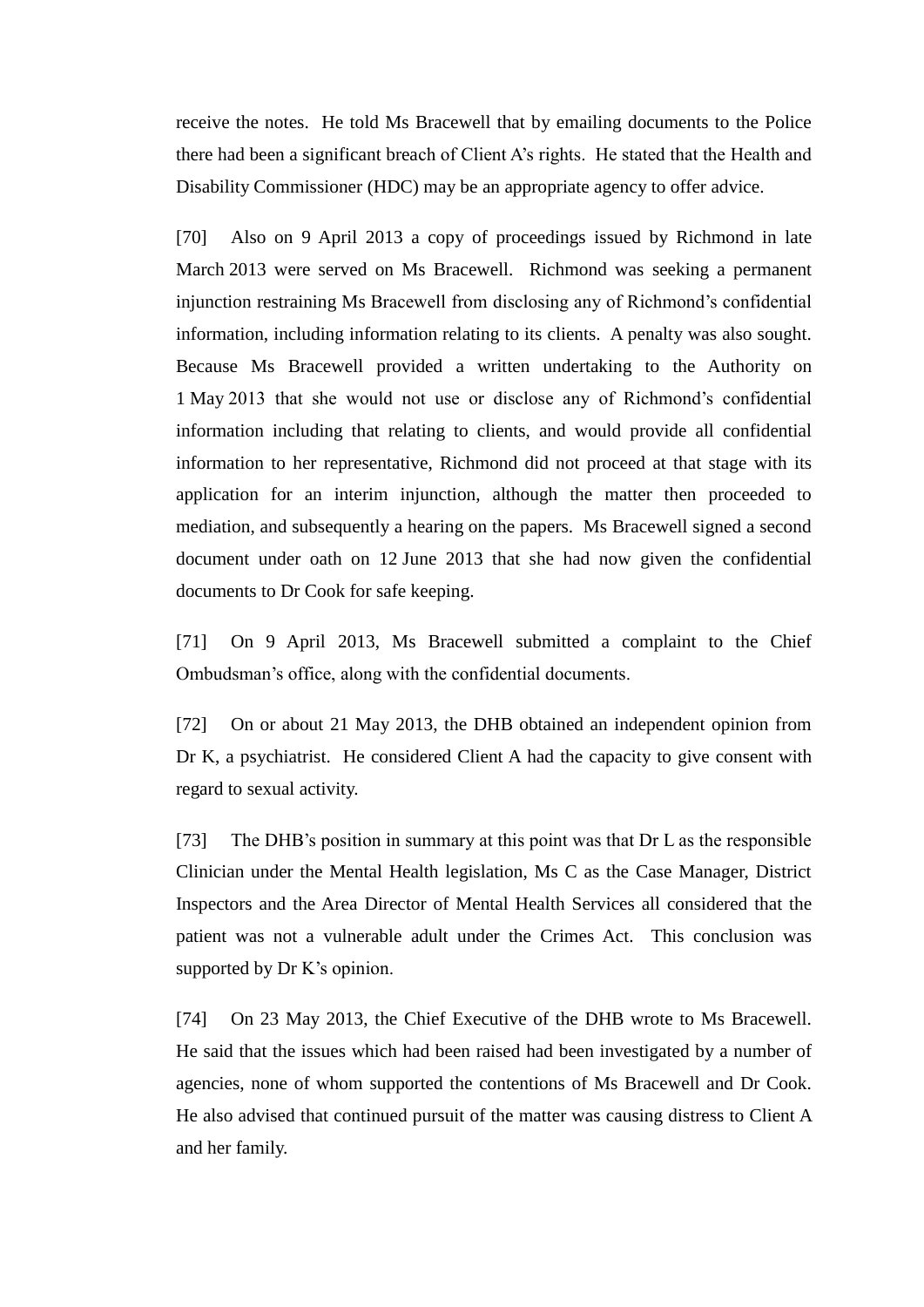[75] On 18 June 2013, the Office of the Ombudsman wrote to Ms Bracewell stating that it was not the role of the Ombudsman to consider matters relating to Health and Disability Services. That was the function of the HDC.

[76] On 28 July 2013, Ms Bracewell wrote at length to the Medical Council of New Zealand (MCNZ), lodging a complaint against Dr L and the DHB for what was alleged to be criminal neglect and failure to protect a patient from mental and physical harm. The letter referred to Client A's confidential information. MCNZ advised that such a concern had first to be considered by the HDC to whom it referred the complaint in late September 2013.

[77] The office of the HDC then considered the issues raised, including the independent medical opinion obtained from Dr K. The DHB subsequently advised the HDC that Client A did not support the complaint which had been made, and did not consent to the release of her health information to the Commissioner's office. The Deputy Health and Disability Commissioner accordingly determined on 26 February 2014 that further action was not warranted. She concluded that Client A had been assessed as being competent. She also recorded that by this stage Ms Bracewell did not want her office to assess the complaint in any event. It is apparent from the Deputy Health and Disability Commissioner's decision that Ms Bracewell had provided confidential documentation to the HDC office.

[78] Finally, on 27 March 2014, MCNZ advised Ms Bracewell that its Complaints Triage Team had considered the information which was available regarding Dr L, including the outcome of the HDC's investigation and had decided to take no further action as the concerns had already been fully investigated by the appropriate authorities, namely the Police, the HDC and the DHB.

## **Evidential issue**

[79] Prior to the hearing, an issue was raised as to whether the Court should examine the health records of Client A. On 17 December 2013, the Court granted an order staying the orders of the Authority subject to conditions, one of which was that the confidential documents listed in Appendix A to the Authority's determination and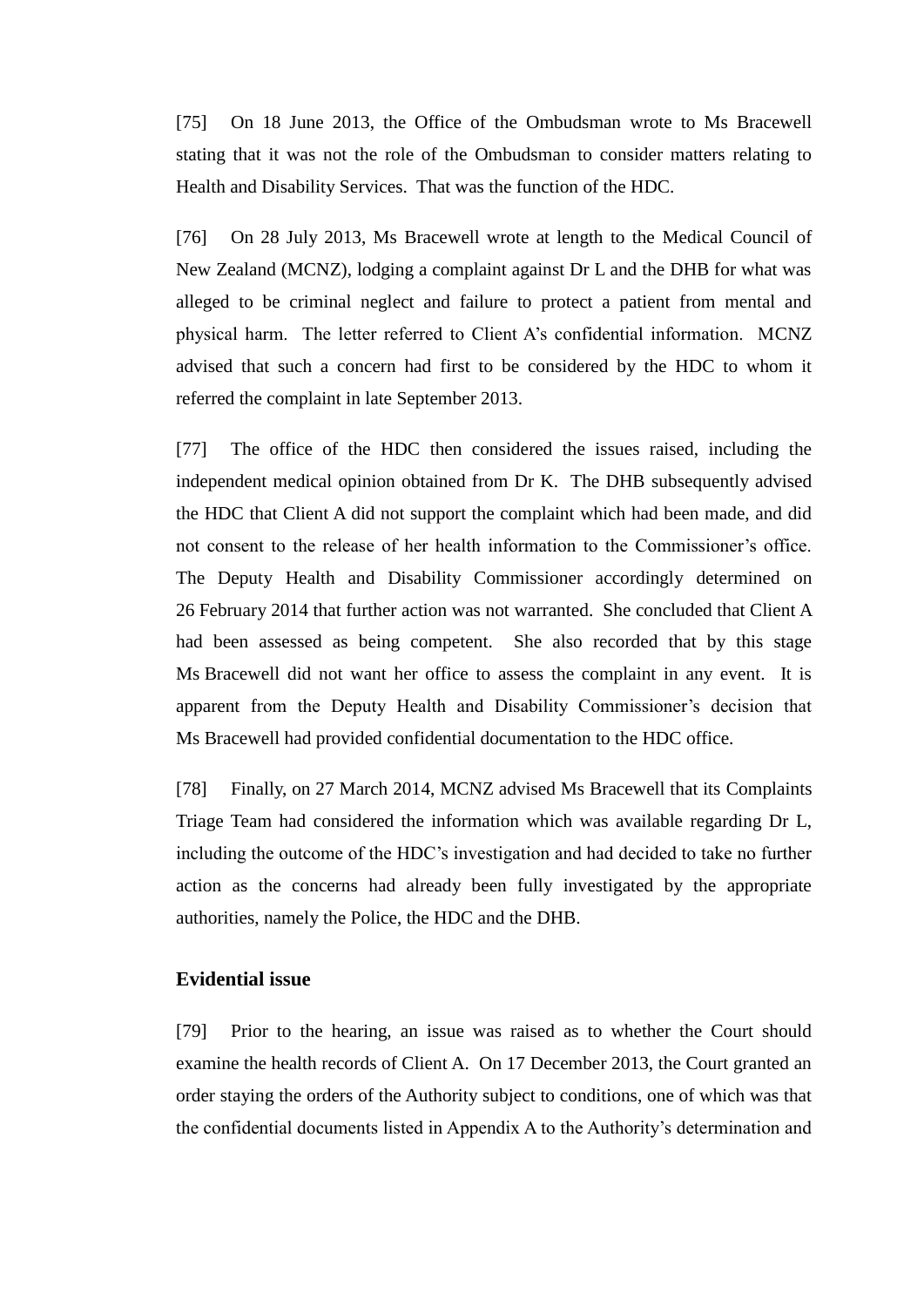any copies thereof (including paper and electronic copies) were to be sent to the Registrar of the Employment Court at Auckland, which duly occurred.

[80] In a pre-hearing communication Dr Cook requested that the presiding Judge consider those documents. I directed that, if need be, I would receive submissions on this point at the hearing. In fact neither party pressed such a request, although Ms Bracewell in her evidence implied that it would be desirable to do so. Accordingly I have carefully considered this issue.

[81] Section 69 of the Evidence Act 2006 provides for the exercise of a discretion when a Court must consider an issue as to admissibility of confidential information. That Act does not automatically apply to proceedings in this Court, although its principles can be of assistance and may be applied by analogy.<sup>26</sup> It is appropriate to do so in this instance.

[82] The documents in question include risk assessments, progress notes, incident reports, and a clinical assessment. Dr Disley said they contained very confidential information. It was accepted by Ms Bracewell in cross-examination that this was the case. The information is described as very personal and sensitive. It arose in the course of the provision of care by health professionals and others. There can be no doubt that the documents which Ms Bracewell obtained contain confidential information.

[83] Section 69 provides that confidential information may be disclosed in Court unless the Judge gives a direction under s 69(2) having regard to the factors in s 69(3). Dealing with those factors:

a) *The likely extent of harm that may result from the disclosure of the communication or information:* Dr Disley advised that Client A had not given consent for third parties to access her confidential information, and that there was a risk of irreparable harm being caused to her if she was aware that her private information was provided to third parties. I accept this evidence. The Court must be very conscious of this risk.

<sup>&</sup>lt;sup>26</sup> Indeed it was considered by this Court with regard to a application to access a document in the possession of the DHB, a non-party: *Bracewell v Richmond Services Ltd* [2014] NZEmpC 63. The leading case with regard to s 69 principles is  $R \nu X$  [2009] NZCA 531, [2010] 2 NZLR 181.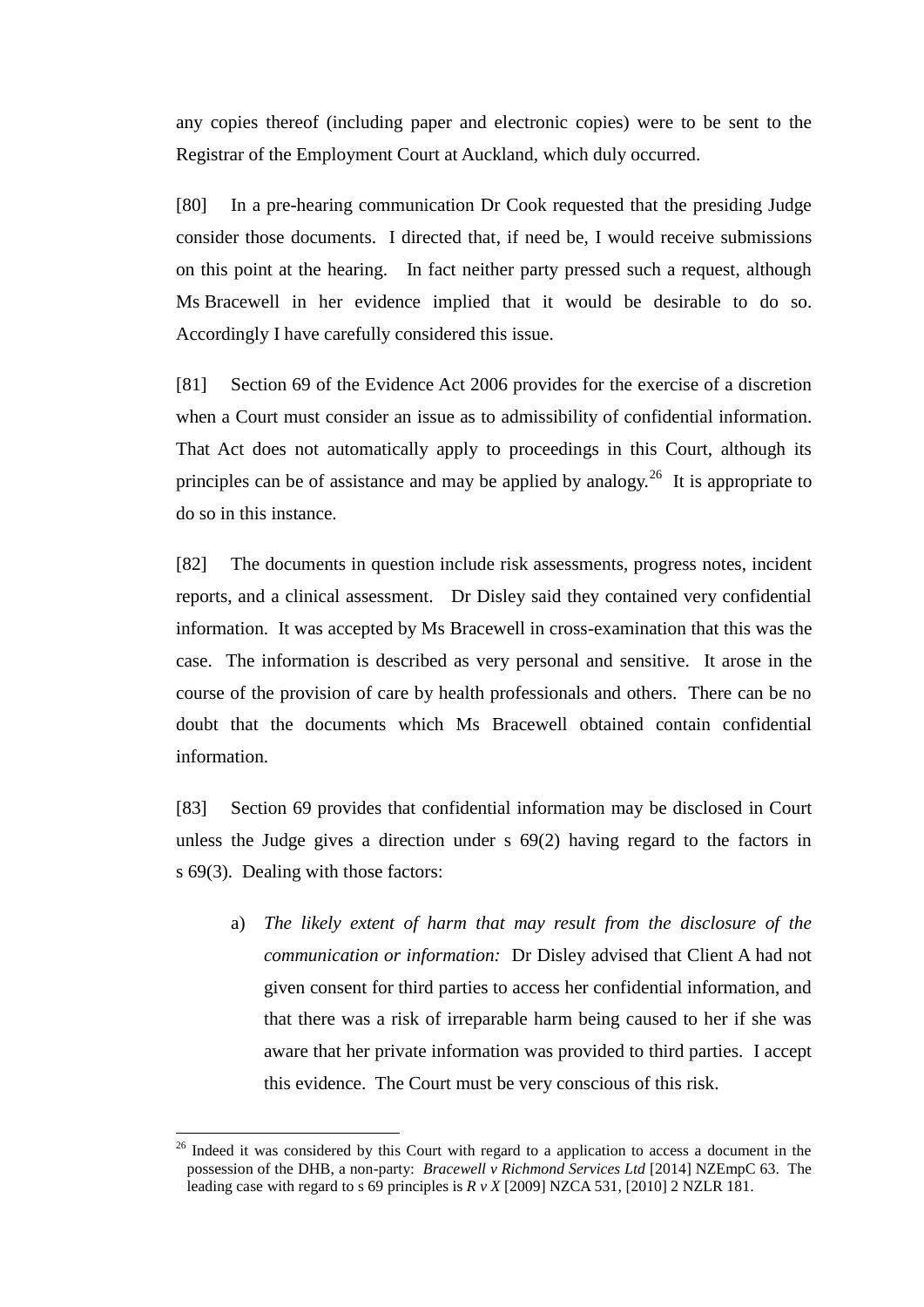- b) *The nature of the communication or information and its likely importance in the proceeding:* the information is important, but this factor assumes little weight on the question which arises under s 69, since Ms Bracewell has summarised key points in the documentation in her brief of evidence, and the likely content is apparent from the contextual evidence.
- c) *The nature of the proceeding:* the proceeding focuses on the content of the notes, but the issues can be resolved without the Court having to examine the confidential documents.
- d) *The availability or possible availability of other means of obtaining evidence of the communication or information:* as already indicated, the key elements of the information have been summarised by Ms Bracewell in her evidence.
- e) *The availability of means of preventing or restricting public disclosure of the evidence if the evidence is given:* orders of non-publication could be made in respect of the confidential information.
- f) *The sensitivity of the evidence:* there is no doubt that the confidential information is very sensitive.
- g) *Society's interest in protecting the privacy of victims of offences and, in particular, victims of sexual offences:* this ground applies to protect the private health information of Client A, since it relates to an issue which concerns her alleged sexual activities.

[84] I agree with the recent dicta of the Human Rights Review Tribunal, which emphasised the following points as being relevant to the weighing or proportionality exercise mandated by s  $69(2)$ :<sup>27</sup>

a) Proper recognition must be given to the principle that all relevant information is disclosable and that a claim to confidentiality should not be lightly upheld.

<sup>27</sup> *Waters v Alpine Energy Ltd* [2014] NZHRRT 8 at [35], [39].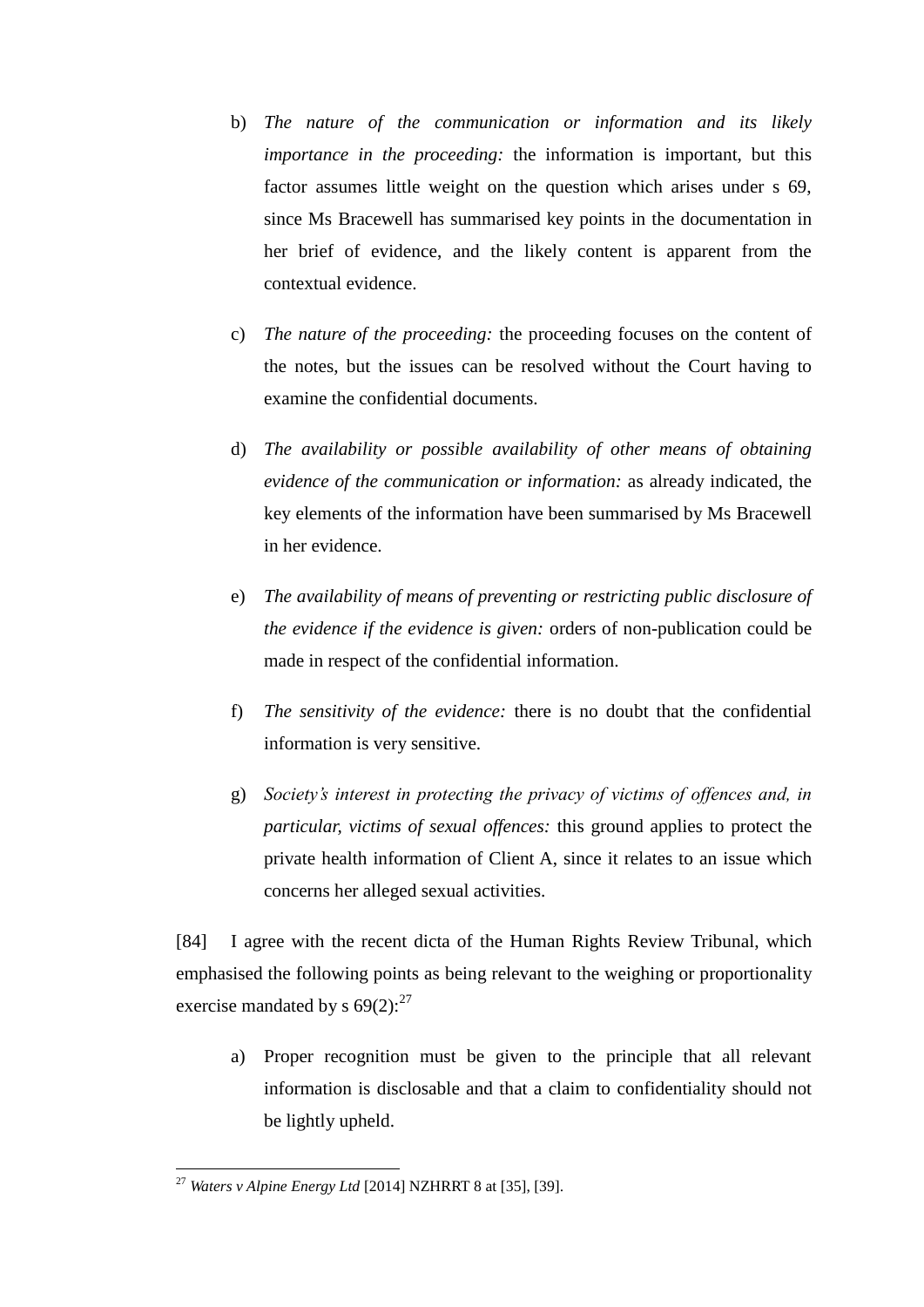b) The interests to be weighed or assessed under the subsection must be public interests. Private interests are excluded from the assessment exercise except to the extent that those private interests can be elevated into a public interest.

[85] I am satisfied that it is not appropriate for the private information of Client A to be admitted, even for the limited purpose of consideration by the Court. There is a possible risk of harm to Client A were she to be informed this had occurred. There is a possibility that other similar relationships could be affected if it was known that private, sensitive information could be considered by the Court where the subject person is unaware of such a responsibility and if informed would not consent to such a possibility. I am not satisfied that there is a public interest in Client A's information being considered, beyond that which is already able to be considered by the Court. This is not a case where it is necessary for the further information to be admitted in evidence so as properly to resolve the issues before the Court.<sup>28</sup>

### **Submissions**

- [86] For the plaintiff it was submitted:
	- a) Ms Bracewell's complaints and her wish to be able to disclose confidential documents arises because she is concerned that Richmond and relevant DHB personnel have neglected Client A; in particular she believes Client A has been the subject of "multiple rapes", and that the confidential health information of Client A shows that Richmond and DHB personnel have concealed these violations from the Police and other investigative bodies. Ms Bracewell says that her complaints have never focused on Client A's capacity to consent.
	- b) She asserts that the true position is contained in the confidential documents which have been concealed behind a "deceptive veil of client consent and privacy"; she says that when she realised Richmond was deceiving her, she resigned in order to "protectedly disclose information

<sup>28</sup> This reasoning also applies to the request made by Ms Bracewell after the hearing in her memorandum of 14 June 2014 that the DHB should provide other clinical documents to the Court.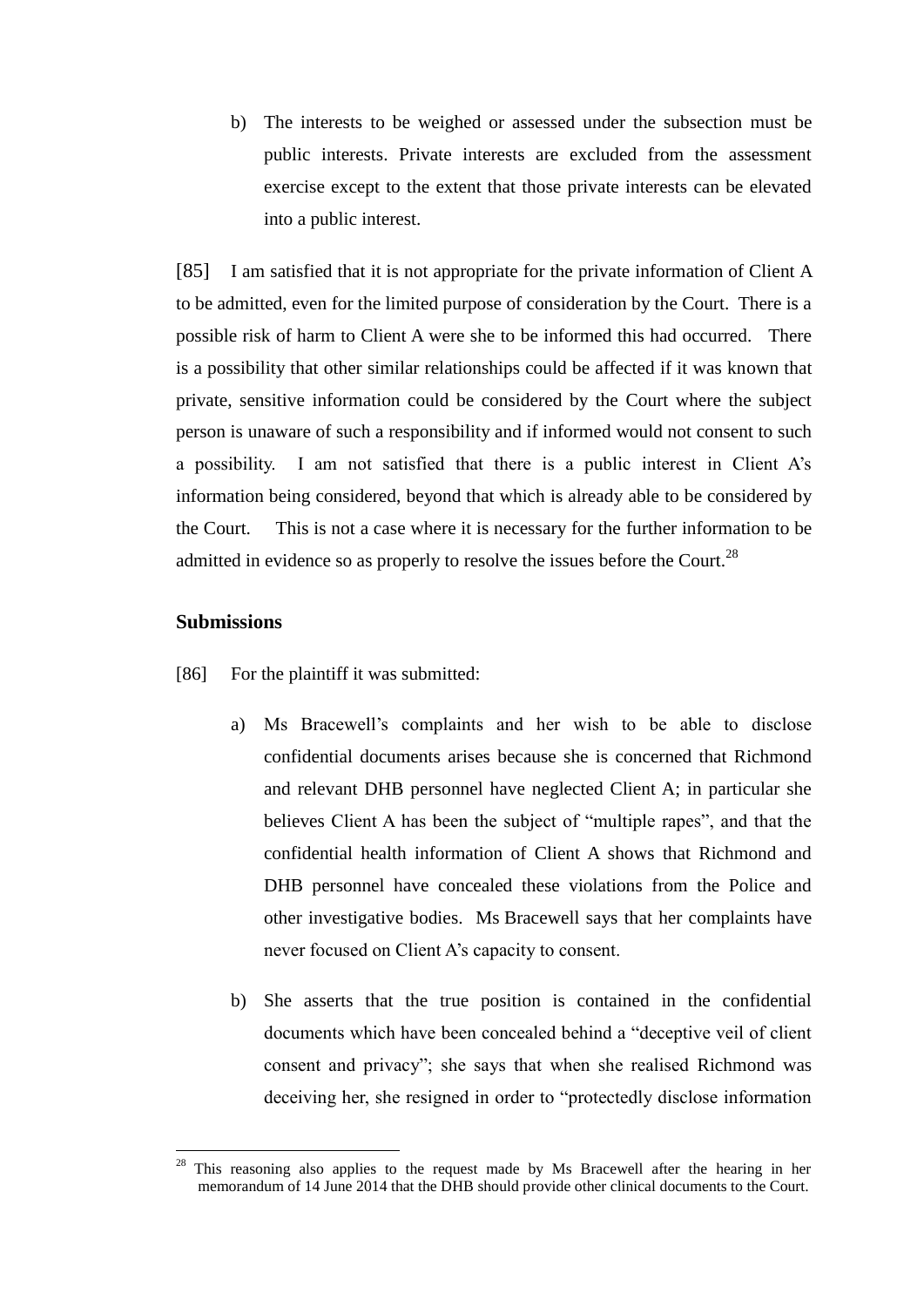to higher authorities", so as to have it investigated and halt what she believed to be criminal wrongdoing.

- c) She submitted that that she acted under a duty to disclose the documents under the Crimes Act, and pursuant to rights she has under the PD Act to report and make protected disclosures to appropriate authorities in order to have wrongdoing investigated.
- d) It is her case that she therefore has a lawful right to retain and disclose the confidential documents in support of what she justifiably believes to be criminal wrongdoing; and that this right should continue until her allegations have been "appropriately and openly investigated and addressed" by the Police.
- e) It was also submitted that the PD Act makes no reference to whether or not documents used in a disclosure should be returned.
- f) Compensation in the sum of \$40,000 should be paid.
- g) The Authority reached an incorrect conclusion as to costs.
- [87] The defendant asserts by way of counter-challenge:
	- a) No "serious wrongdoing" had occurred in terms of the definition contained in s 3 of the PD Act.
	- b) Neither the client nor the client's family raised concerns about the care provided; and the issues have been investigated by the DHB, Police and also considered by the HDC and MCNZ. None of these agencies considered there to be any serious wrongdoing or a criminal offence.
	- c) The plaintiff had not followed Richmond's internal procedures. It is asserted that an internal disclosure was made to the CEO on 20 February 2013, and that the plaintiff did not follow proper procedures by allowing 20 working days to lapse before taking any further step.
	- d) By 6 March 2013, Ms Bracewell had provided the confidential information of Client A to her partner and to the client's family; and by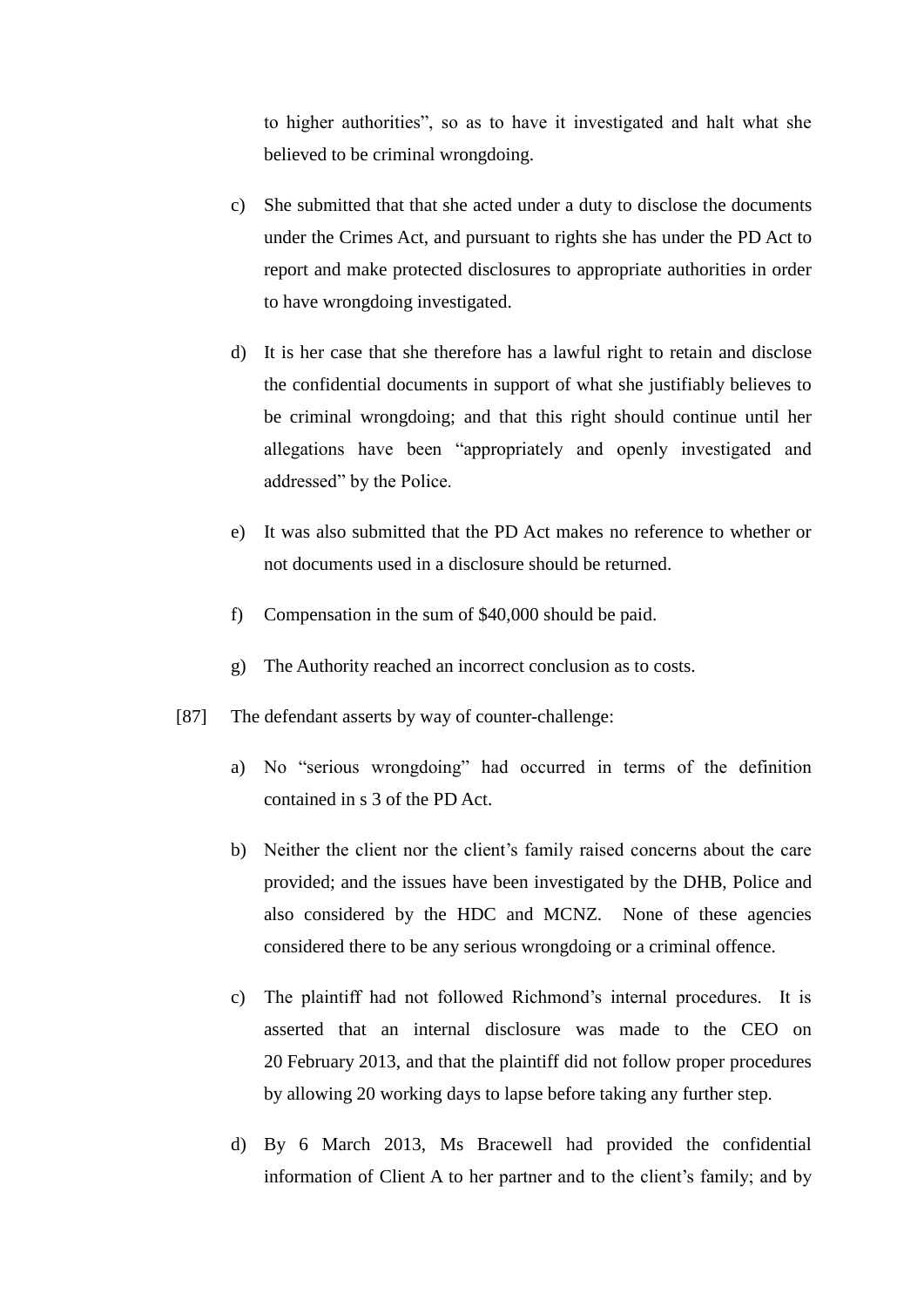19 March 2013 she had made disclosures to the media – none of these disclosures met the requirements of Richmond's internal policy.

- e) It was submitted that the PD Act does not provide authorisation for a whistleblower to retain confidential information once disclosures have been made. The purpose of the PD Act is to facilitate disclosures of serious wrongdoing and to protect the disclosure in doing so. Such a disclosure did not require Ms Bracewell to retain or even to disclose the confidential information of Client A. Any appropriate authority could obtain the documents if they were legally entitled to, and if it was necessary for them to do so during the course of an investigation. It was also submitted that disclosures to the HDC and MCNZ were made in breach of undertakings given by the plaintiff to the Authority.
- f) Clause 18.2 of the employment agreement did not operate to justify the release of information by Ms Bracewell. The information was highly sensitive and obtained from a client in a situation of trust and confidence; a high threshold should be reached before there could be any appropriate disclosure of that information without that client's consent. Further, a CSW is not a health practitioner and does not belong to a professional body with ethical obligations; nor did she have training or guidelines or support to make such disclosures externally. No attempt was made by Ms Bracewell to seek the consent of the client to take, retain and use her confidential information.
- g) In all these circumstances it was submitted that injunctive relief should be granted, and an order of a penalty made.
- h) As regards Ms Bracewell's claim for compensation, it was submitted that no personal grievance had been raised or considered by the Authority which would be the only basis upon which compensation could be awarded.
- i) As regards Ms Bracewell's challenge in respect of the Authority's order of costs, it was submitted that the Authority had reached a correct conclusion.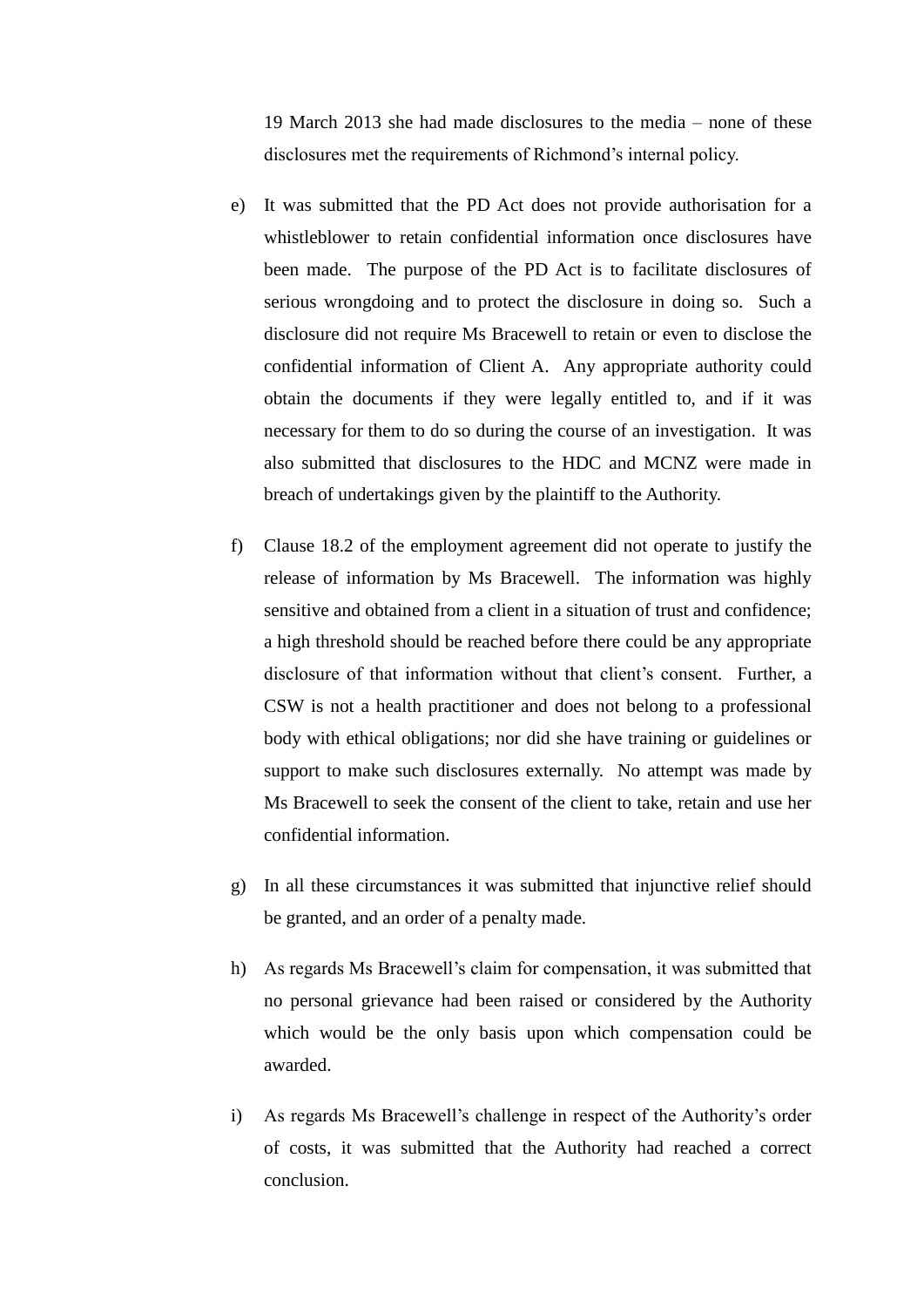### **The disclosures**

[88] Ms Bracewell first escalated her concerns when she wrote to Dr Disley on 27 January 2013. However, no details as to Client A's circumstances were provided. An indication of possible use of the PD Act was given. On 5 February 2013, Dr Disley acknowledged Ms Bracewell's letter of concerns and requested relevant documents.

[89] However, rather than provide those documents to Dr Disley as requested, Ms Bracewell contacted and met with Ms B on about 10 February 2013. She provided her with confidential information relating to Client A. Ms B was herself concerned by the information provided and indicated she would follow up the issue of competency. She also told Ms Bracewell that if she thought Client A was really at risk from continued contact with the male neighbour, she should raise the issue with her managers and approach the Police. Subsequently, Ms Bracewell emailed further documents to Ms B.

[90] Richmond's PD Policy required disclosure initially to the Divisional/General Manager (it appears this had occurred), then disclosure to the CEO (this had been initiated but further information had been requested and not yet provided), and then disclosure to the Chair of the Richmond Board of Directors (this had not occurred at all). Only once those three steps had been undertaken did the policy mandate a disclosure to an "appropriate authority". The PD Policy did not include the DHB as such an authority, but it would qualify under the default provisions of the PD Act particularly if immediate disclosure was justified by reason of urgency, or some other exceptional circumstances.

[91] There was a technical failure to comply with the PD Act because Ms Bracewell had not escalated the matter through the hierarchy of steps referred to in the PD Policy. Nor had she referred to the disclosure as being one under the PD Act. Section 6A of the PD Act states that a disclosure will not lose its protection merely because the employee does not refer to the Act, or there is a technical non-compliance if the employee has substantially complied with the requirement in s 6 to disclose the information in accordance with the PD Act. I find that in broad terms the requirements of ss 6 and 9 of the PD Act were met; that Ms Bracewell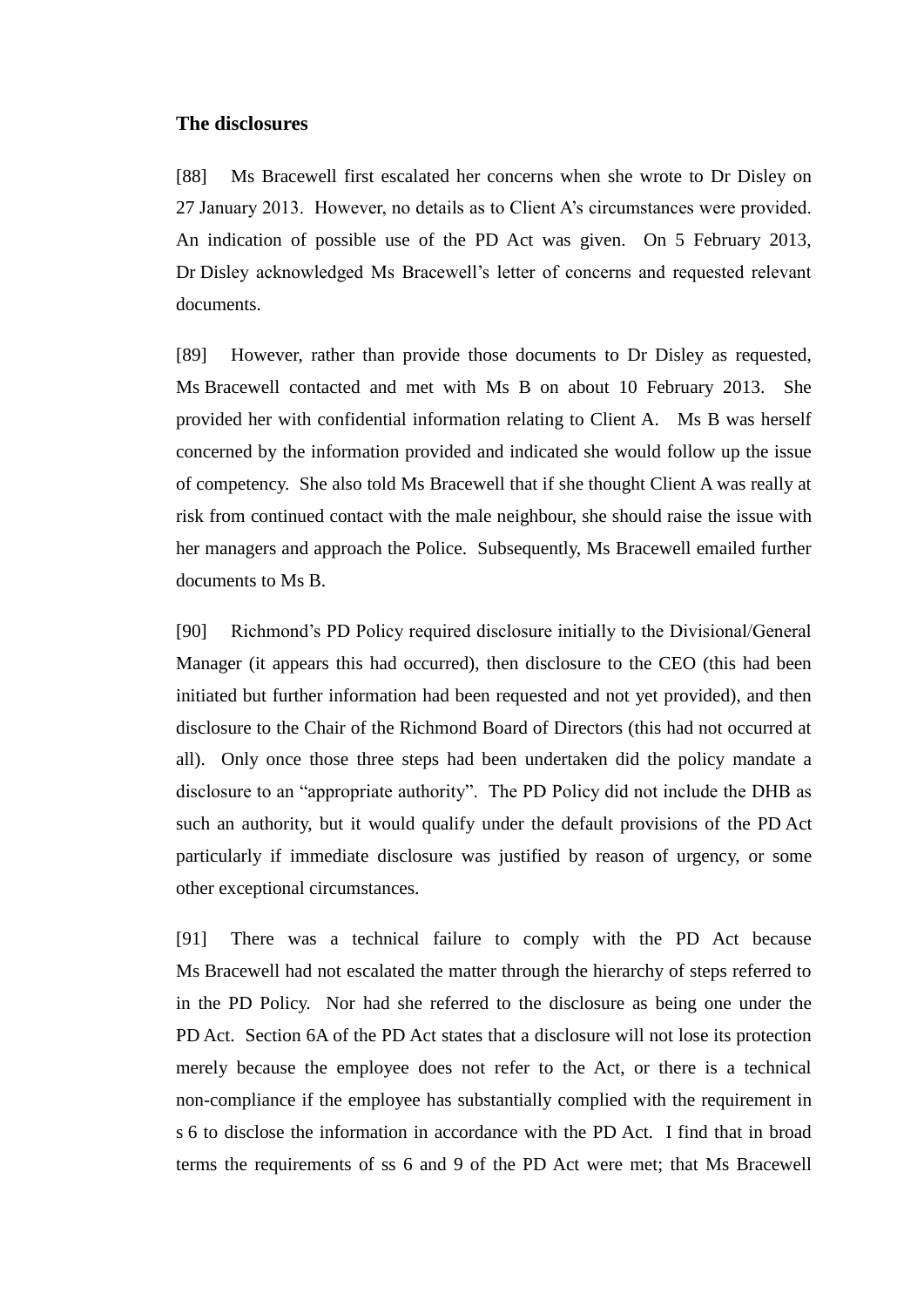believed on reasonable grounds that she had information about serious wrongdoing within her organisation; and that s 6A operated to relieve the technical non-compliance with the PD Policy. The protections of the PD Act apply to this disclosure.

[92] The next disclosure was to the Police on 14 February 2013. Again, Client A's confidential information was disclosed as well as some of her documents. Although, even at this stage, Ms Bracewell had not provided the information requested to the CEO of Richmond, I find she believed she was entitled to take this step in reliance of the advice given to her by Ms B. Ms B was then contacted by the Police, and as a result, the DHB cooperated with Police inquiries.

[93] Ms Bracewell did not purport to take this step under the PD Policy or PD Act. It was arguably a step that was authorised by the PD Policy, if regarded as an immediate reference to an outside authority on the grounds of urgency or some other exceptional circumstances. The Commissioner of Police was named under the PD Policy as an appropriate authority.

[94] Ms Bracewell held a reasonable belief in the truth of the allegation she was making, particularly as Ms B had agreed with her that if Client A was a vulnerable adult then a crime may have been committed, although this was subject to obtaining an assessment of Client A's capacity to consent. I find Ms Bracewell had a reasonable basis for making the disclosure to the Police. In broad terms, the requirements of ss 6 and 9 of the PD Act were met. There was no reference to the PD Policy or PD Act, but s 6A of the PD Act again applies. The protections of the PD Act apply to this disclosure.

[95] On 20 February 2013, Ms Bracewell wrote in detail to the CEO as requested and provided confidential information relating to Client A. This step was taken at the request of the CEO, and was mandated by the PD Policy. She told the CEO that she had received advice from "a DHB lawyer who stated that a crime had been committed", and that she had laid a complaint with the Police. Ms B had advised her that she should inform her managers of her concerns, and in this letter she acted accordingly and appropriately. In broad terms the requirements of s 6 of the PD Act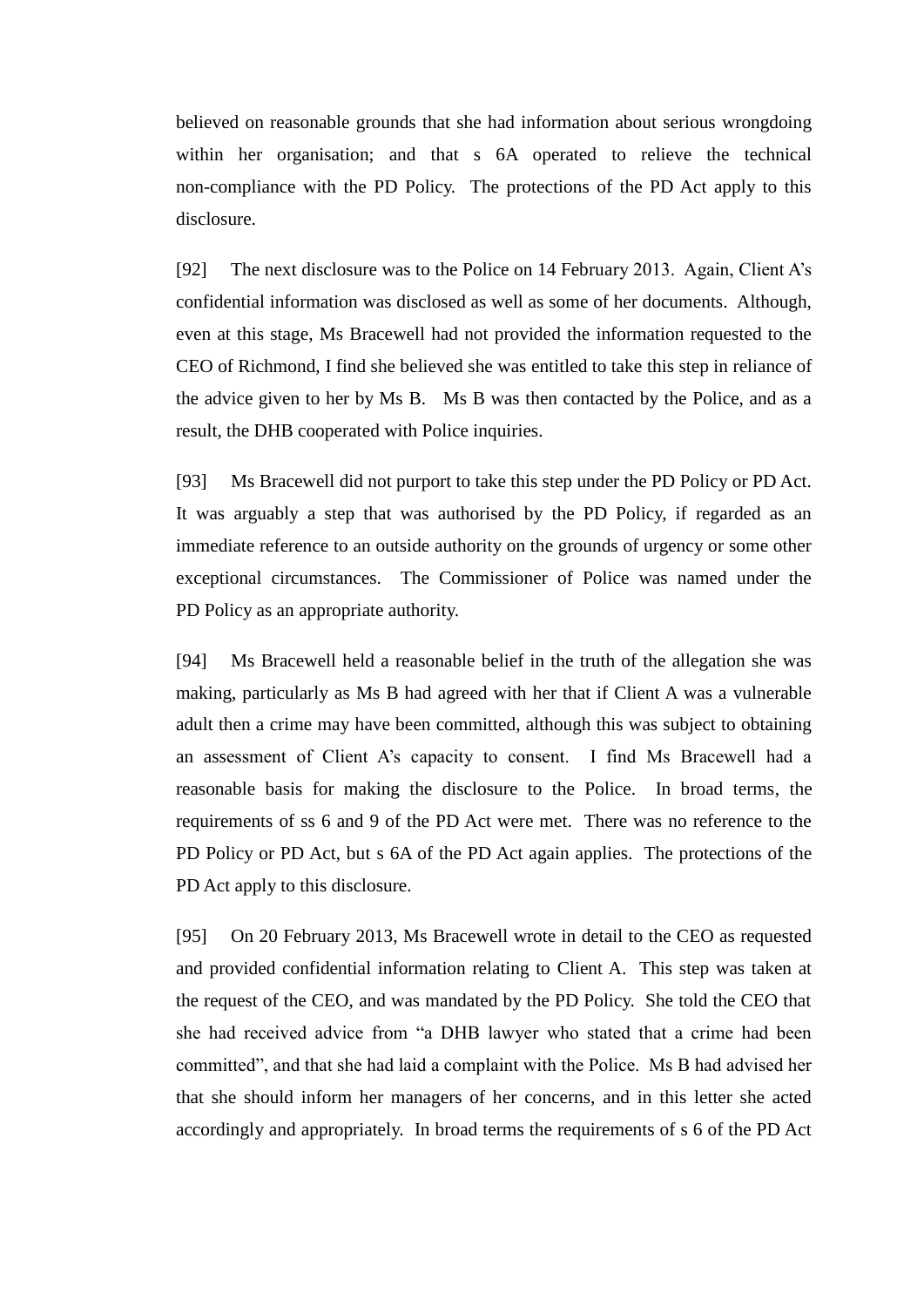were met. Although there was no express reference to the PD Policy, s 6A applies. This disclosure was protected under the PD Act.

[96] The next disclosure was by way of the letter Ms Bracewell and Dr Cook wrote to the Clinical Director/Director of Area Mental Health Services at the DHB on 22 February 2013. Clearly there had been a disclosure by Ms Bracewell to her advocate Dr Cook. By this stage, Ms Bracewell knew that Dr L considered that Client A did not fall within the description of a "vulnerable adult" under the Crimes Act. It appears this assessment was conducted as a result of Ms Bracewell's meeting with Ms B on 10 February 2013. The Police were also investigating. This disclosure was not necessary because the DHB was already aware of the situation following the prior disclosure to Ms B, and as a result of the referral of the situation to the Police. But the essential prerequisites of ss 6 and 9 existed. The technical non-compliance provisions of s 6A again apply. Accordingly, the protections of the PD Act apply to this disclosure.

[97] The next disclosure requiring consideration is that relating to family members following Ms Bracewell's resignation on 28 February 2013. For disclosure to a family member to be protected, Ms Bracewell would have to establish that this step constituted a disclosure to an appropriate authority under the PD Act itself, since family members were not included as appropriate authorities in the PD Policy.

[98] Section 3 of the PD Act contains the definition of "appropriate authority". The term is defined with reference to certain investigative bodies, public sector organisations and private sector bodies comprising members of a particular profession or calling which possess the power to discipline. It is apparent from the examples given that an appropriate authority is intended to be an independent body capable of conducting a formal investigation, if necessary on a confidential basis. Since the bodies are constituted by statute or exercise statutory functions, they are bodies whose processes are likely to be amenable to judicial review. Family members are private individuals without any investigatory functions. They could not qualify under this definition.

[99] Accordingly, neither the PD Policy nor the PD Act applied.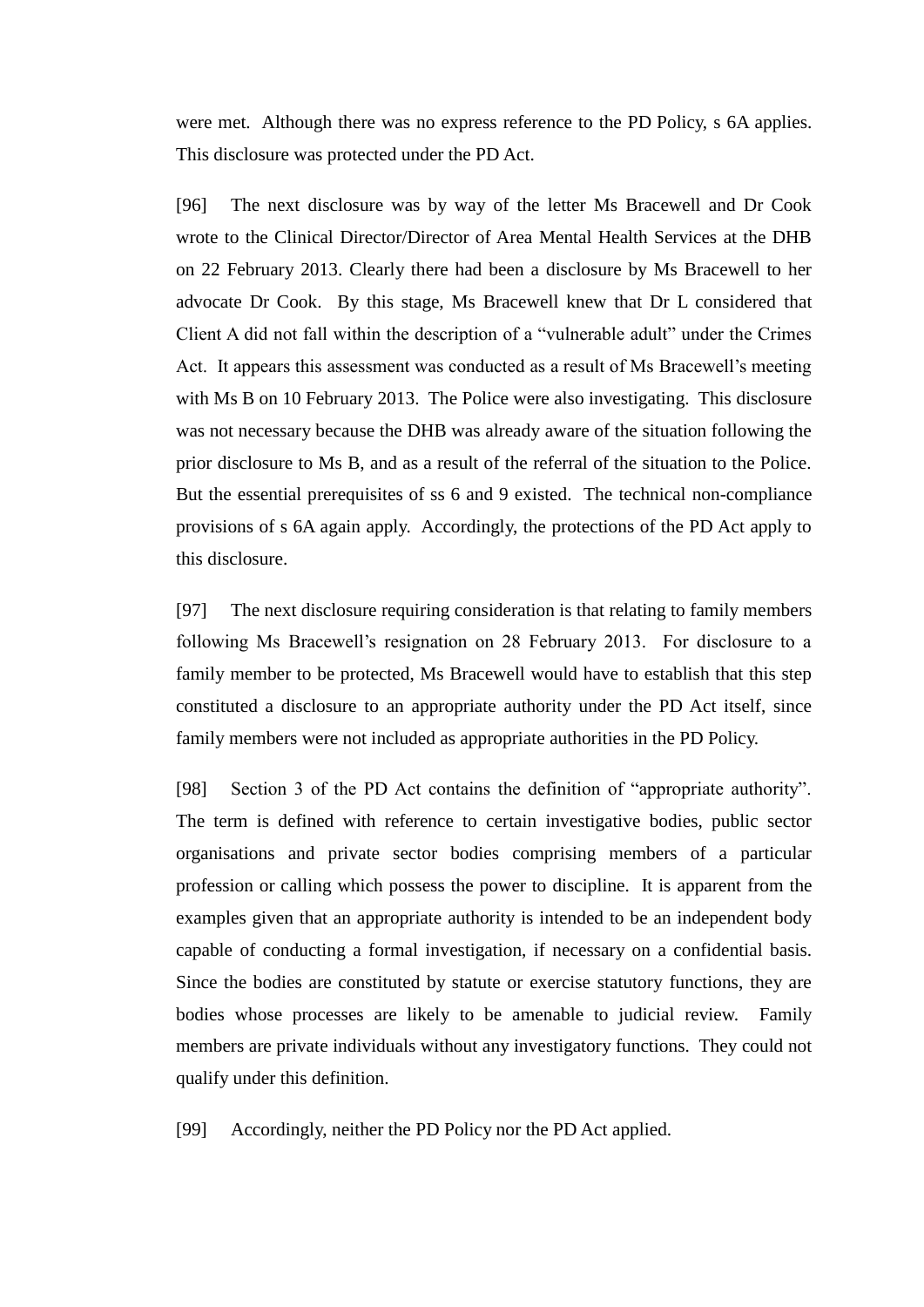[100] It is therefore necessary to consider whether cl 18.2 of the employment agreement would apply. By this time, Ms Bracewell was no longer an employee and no longer in a professional relationship with Client A. Clause 18.2 permits appropriate ethical or professional disclosures regarding individual patient client status and associated legal issues. It clearly contemplates an ethical or professional disclosure arising from an existing professional relationship with a patient. As a former employee, Ms Bracewell no longer had such a relationship. I conclude she was not entitled to release confidential information to family members pursuant to cl 18.2, in the absence of written consent from the client to do so.

[101] For completeness, I find that the provisions of r 11 of the HIPC could not apply in this situation. The exceptions justifying disclosure of health information under r 11(2) apply to a "health agency". As a former employee Ms Bracewell did not have this status.

[102] Ms Bracewell argued that the generic Health Information Consent Form signed by Client A permitted disclosure of this sensitive information relating to her sexual activity to her family members. This was not information of a kind that was contemplated by the consent form. If there was any doubt on this point, it was resolved by the Case Manager having specifically instructed staff that this information was not to be released. There was no consent authorising the disclosure.

[103] In short, there could be no justification for the disclosure made to family members; doing so was a serious breach of the employment agreement.

[104] In mid-March 2013 Ms Bracewell made a disclosure of Client A's confidential information to a journalist. He then made inquiries of Client A's circumstances from both Richmond and the DHB.

[105] The media does not qualify as an appropriate authority under the Richmond PD Policy – which specifically excluded the media.<sup>29</sup> Nor does the media qualify under the definition of that term in the PD Act, for the reasons outlined above.<sup>30</sup>

 $^{29}$  At [23] above.

 $30$  At [98] above.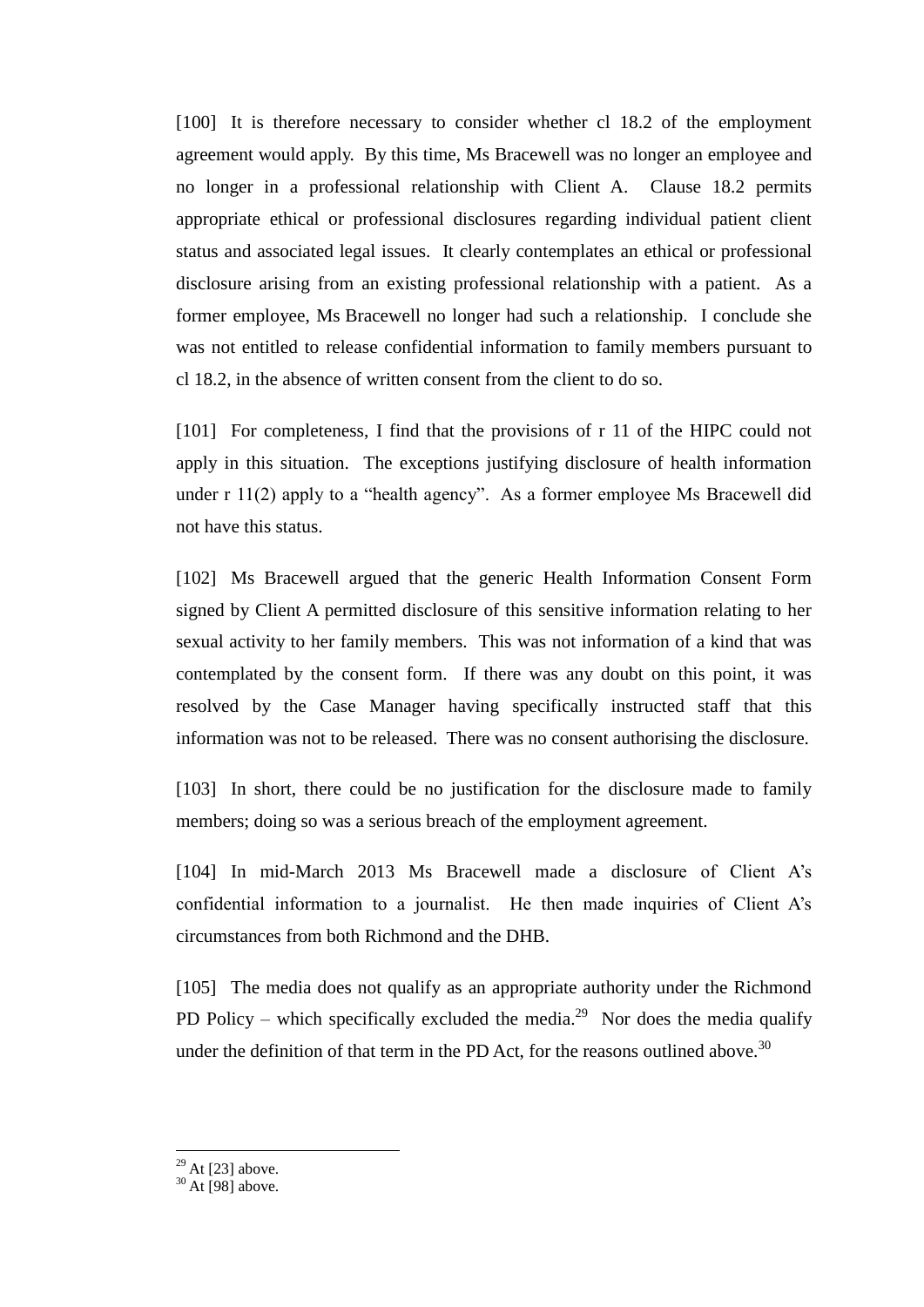[106] Since this is clear from the statute itself it is unnecessary to resort to extrinsic materials to discern legislative intent; however I note that the Government Administrative Committee stated in its Report on the Protected Disclosure Bill 1996 that journalists should not be included in the definition of appropriate authority. Ms Scholtens, in her Report which prompted amendments to the PD Act in 2009, declined to recommend that the definition of appropriate authority be expanded to include the news media.<sup>31</sup>

[107] The disclosure to the media is not protected by the PD Act.

[108] Nor could cl 18.2 of the agreement or the provisions of the HIPC apply to permit such a disclosure, for the same reasons as applied to the disclosure made to family members.<sup>32</sup> The disclosure to the media was unauthorised and constituted a further serious breach of the employment agreement. The fact that Client A's identity was anonymised does not mitigate the seriousness of this disclosure. Client A and her family members were kept informed of the breaches of Client A's confidentiality. The breaches no doubt caused distress.

[109] Subsequent disclosures were made by Ms Bracewell to the offices of the Ombudsman, MCNZ and HDC. By this time the matter was before the Authority. The criticism made of Ms Bracewell in respect of these disclosures is that she breached the undertaking she had given to the Authority. Accordingly, I do not need to analyse these disclosures in terms of the PD Policy, the PD Act, the employment agreement or the HIPC.

[110] In seeking relief Richmond primarily relies on the disclosures to Client A's family and to the media. I have found these were not protected by the PD Policy or PD Act, nor justified under cl 18.2 of the employment agreement, nor mandated by r 11 of the HIPC. They amount to serious breaches of the important obligation of confidentiality under cl 18 of the employment agreement.

 $31$  See references at above n 6.

 $32$  At [101]-[103].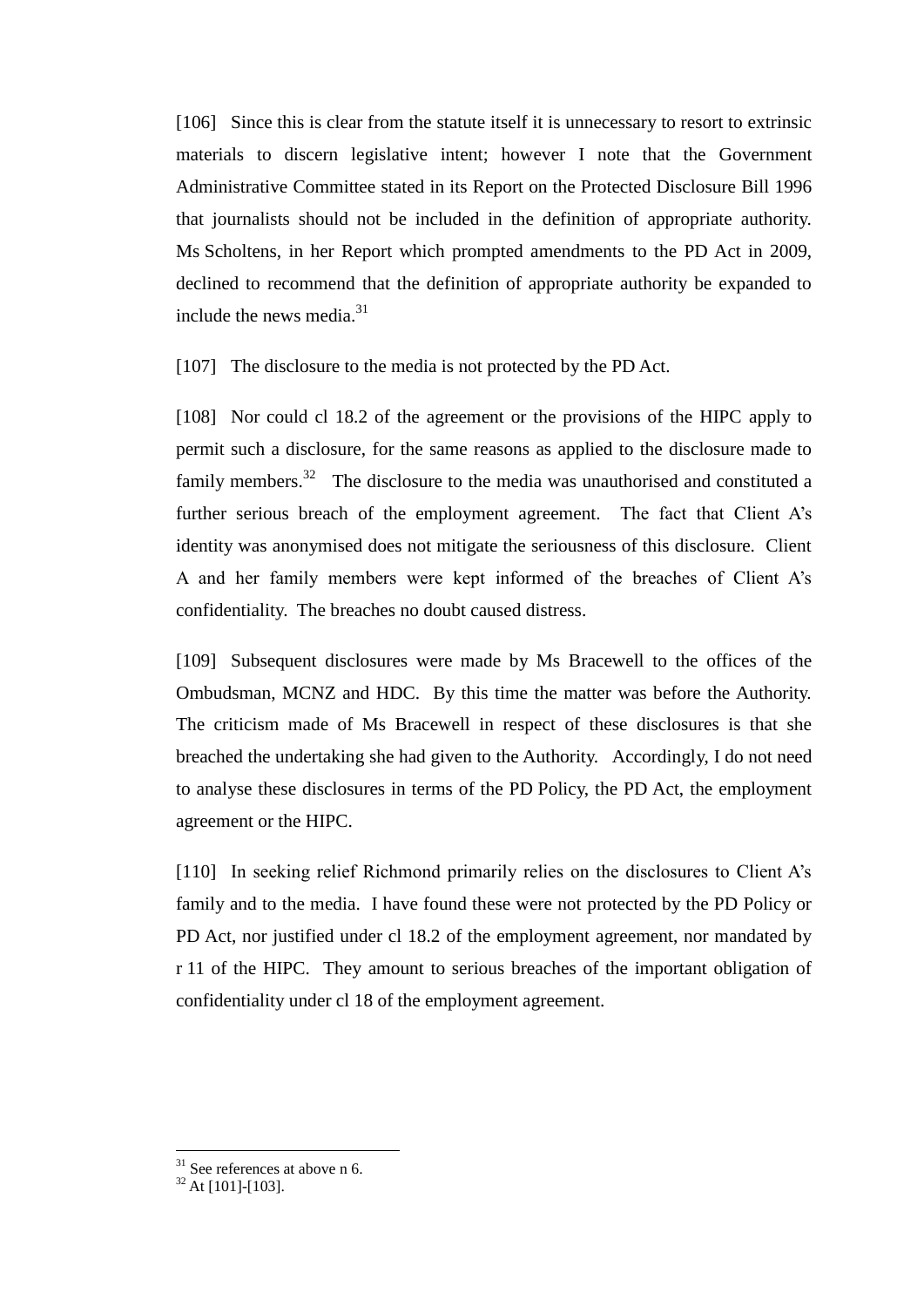#### **Should relief be granted?**

[111] The remedies sought by Richmond raise the question as to whether Ms Bracewell should return all confidential information, or be restrained from disclosing or using confidential information given the breaches of the employment agreement which are established.

[112] For the following reasons there is a right to relief:

- a) The established breaches are serious.
- b) Given the multiple investigations which have now been undertaken, which has included the obtaining of psychiatric advice and legal advice as to whether Client A should be regarded as a vulnerable adult, there are no longer reasonable grounds for concluding that any of the qualifying criteria of s 9 of the PD Act could apply to protect any further disclosure of Client A's confidential information, whether to the Police or otherwise.
- c) From 15 March 2013, when the Police wrote to Ms Bracewell, it was clear that Client A stated and would continue to state she had not been sexually assaulted. By 23 May 2013, Ms Bracewell's continued pursuit of the matter was obviously causing distress to her and her family. On 19 November 2013 the Deputy Health and Disability Commissioner was advised that Client A did not consent to the release of her information to the Commissioner. Client A's position has not changed.
- d) Once the matter was before the Authority and Ms Bracewell gave an undertaking not to use the documents or disclose Richmond's client information; she did so without seeking release from her undertaking.

[113] Ms Bracewell said that she wishes to provide the confidential documents to the Police. She says the Police had only some of these documents when they considered the matter previously. She considers that the Police should investigate the matter further, because the issue of whether Client A is a vulnerable adult under the Crimes Act has focused only on the issue of her ability to consent to sexual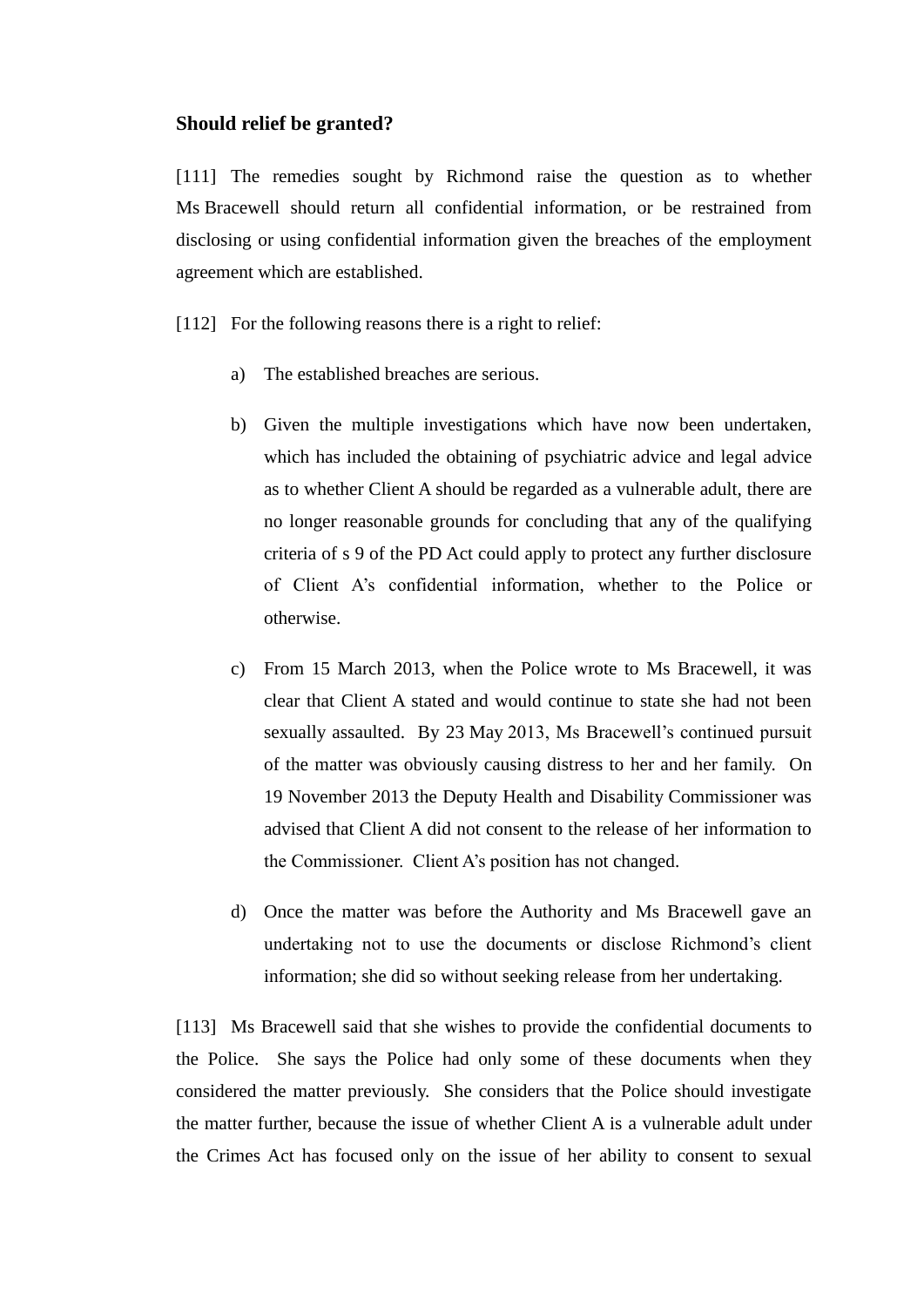intercourse, rather than on the question of whether Client A is able to withdraw from a situation which is not in her best interests. She believes that it is essential for the Police to consider all the confidential documents she held<sup>33</sup> for the purposes of that issue. I do not accept these assertions for the following reasons:

a) The Police carefully investigated and considered the matter. They have interviewed Client A, the male neighbour, as well as relevant staff from the DHB and middle management at Richmond. The Police were satisfied that Richmond had done everything allowed by them under law to protect Client A. They were alert to the question of whether Client A was a vulnerable adult. The Police sought opinion on the relevant legal issues, including the issue of consent. They concluded that consent could not be aligned to Client A's mental health classification and must be determined by a medical professional.

To this point, the Police have taken the view that they should not be in receipt of Client A's confidential records, and indeed returned those which were provided by Ms Bracewell to the DHB since there was no consent for them to possess that information. This Court cannot review the decisions made by the Police.

b) Whether the Police wish to investigate the matter further, obtaining such information as they see fit and by what means they see fit is entirely a matter for them and does not rest on a complaint being advanced by Ms Bracewell. She has already lodged a complaint. The nature of her concerns are well known by the relevant parties, and indeed are evident from this decision.

There is no express provision which protects a right to make a complaint to the Police under New Zealand law. The closest analogy is found in the right to freedom of expression under the New Zealand Bill of Rights Act 1990 (NZBORA), which refers to the freedom to impart information

<sup>33</sup> Currently held by the Registrar.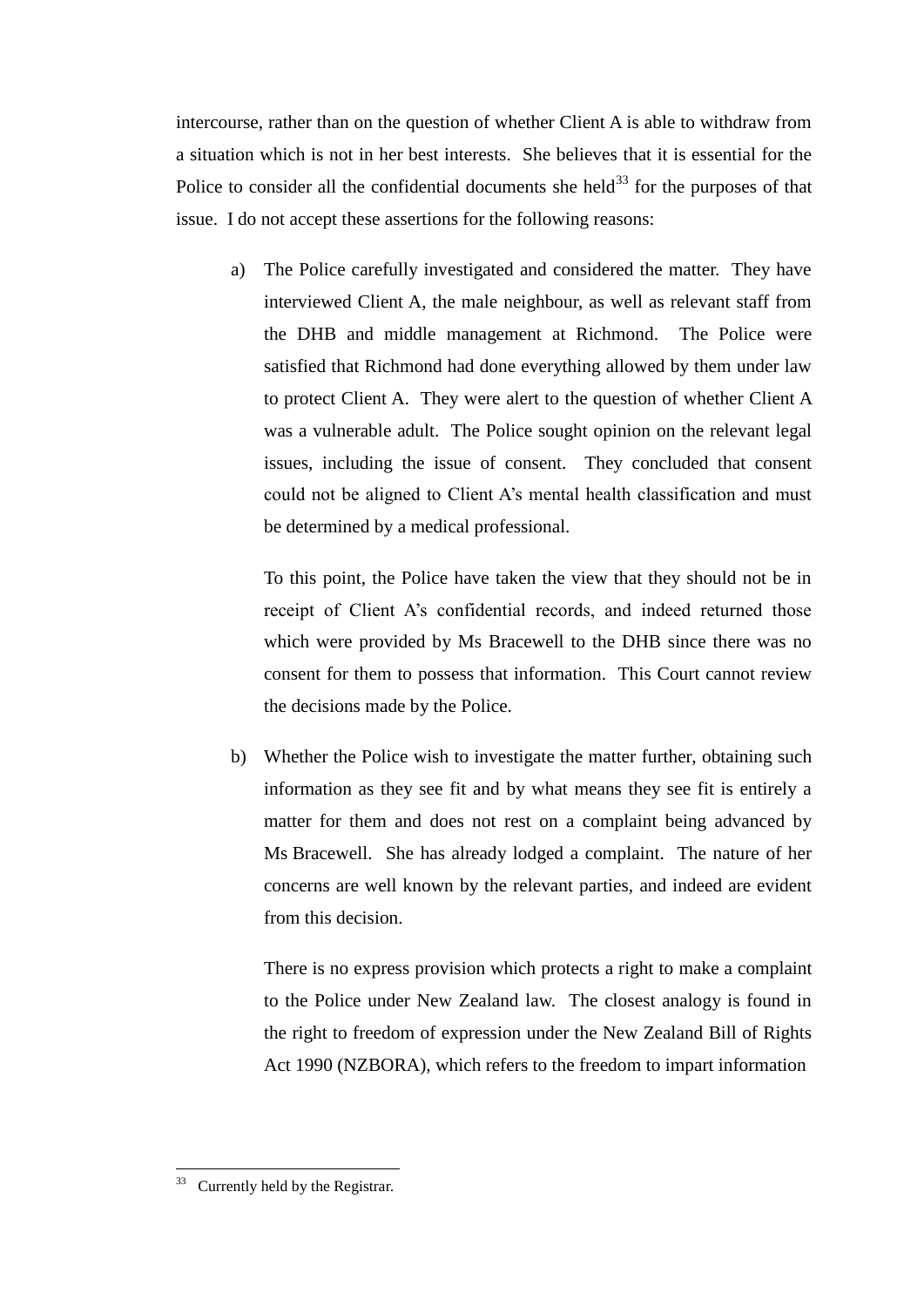and opinions of any kind. $34$  However, the NZBORA only applies to bodies in the performance of any public function, power or duty; and even if Richmond were capable of being so described, employment relationships are effectively a non-public function of public bodies and therefore an area in which the NZBORA has no application.<sup>35</sup>

[114] Given Ms Bracewell's failure to respect the confidentiality provisions of the employment agreement and her strident view that she is justified in continuing to raise her views, there is a prospect of further breaches by the release of client information, whether to the Police or to other parties.

#### **Nature of remedies**

 $\overline{a}$ 

[115] Richmond seeks an order that Ms Bracewell return confidential information, and injunctive relief restraining her from taking any further steps.

[116] The starting point must be the confidentiality provisions of the employment agreement. Clause 18.4 makes it clear that its positive obligations apply throughout the employee's employment and afterwards without any limit in point of time not to use or disclose confidential information. Given the Court's findings that Ms Bracewell has not observed or complied with the provisions of the employment agreement and that there is a prospect of this recurring, a compliance order directing Ms Bracewell henceforth not to use or disclose confidential information is appropriate.<sup>36</sup>

[117] However, the confidentiality provisions of the employment agreement do not require the return of confidential information where an employee or former employee has such in his or her possession. A compliance order cannot be made in

Section 14. In  $M v M$  (2005) 7 HRNZ 971 (HC), a protection order was made against an appellant for unfounded allegations of rape subject to conditions which effectively precluded the appellant from disseminating allegations to any member of the public either orally or in writing. The High Court did not regard freedom of expression and right to justice obligations under NZBORA as absolute – although those rights did in the particular circumstances mean that the plaintiff should have the ability to communicate with counsel, the Police or a counsellor.

<sup>&</sup>lt;sup>35</sup> See *Electrical Union 2001 Inc v Mighty River Power Ltd* [2013] NZEmpC 197, (2013) 11 NZELR 252 at [53]-[55].

<sup>&</sup>lt;sup>36</sup> The Court has a "derivative jurisdiction" to make such orders as it is satisfied the Authority ought to have made: *Norske Skog Tasman Ltd v Manufacturing and Construction Workers' Union Inc* [2009] ERNZ 342 (EmpC) at [37].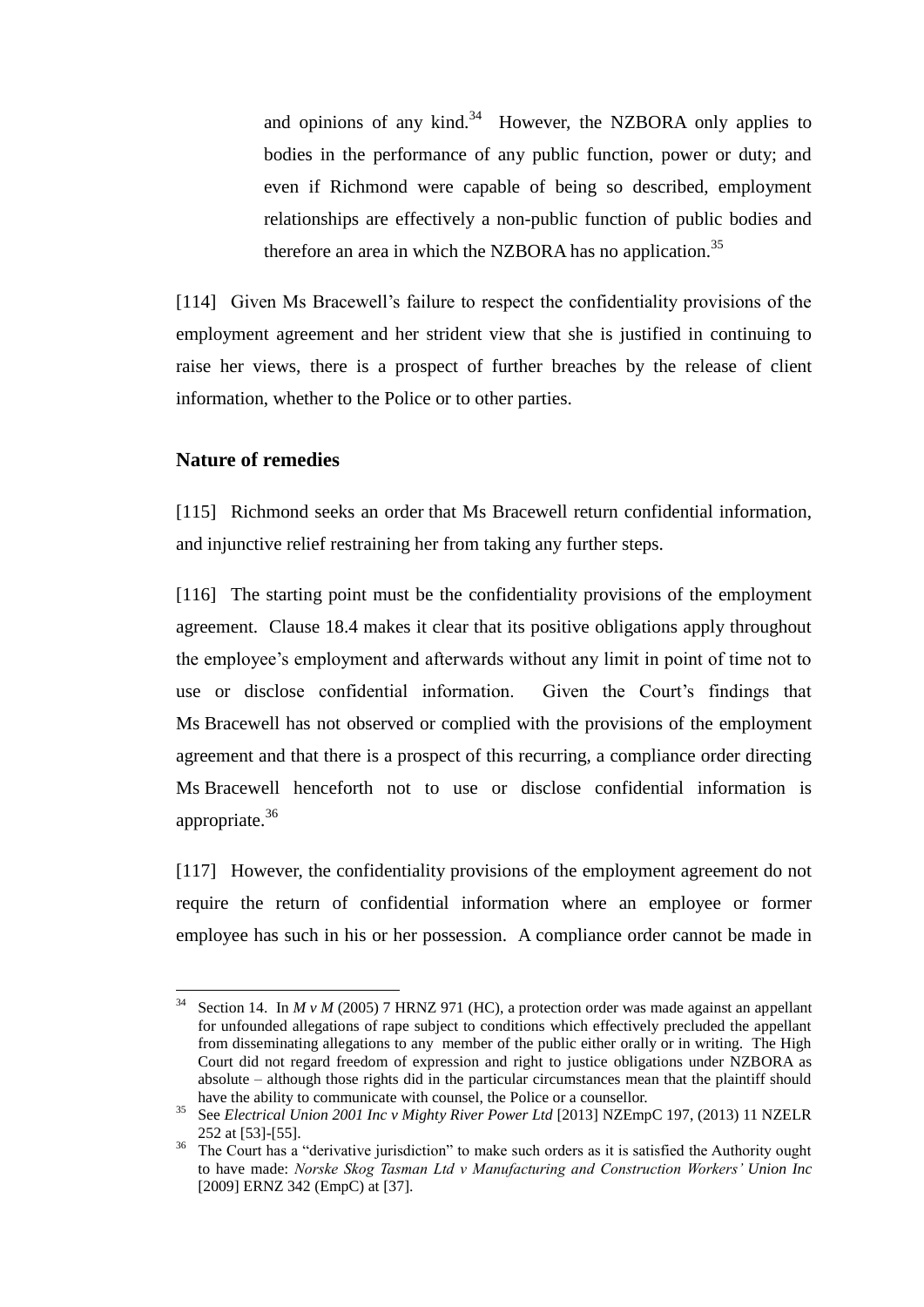the absence of such a positive obligation. It is therefore appropriate to consider utilising the Court's injunctive jurisdiction to order the return of confidential information held without the consent of the client.

[118] The Authority and, on challenge, the Court, is able to grant an injunction to preserve contractual rights, including rights in the law of employment agreements. $37$ The issue here is whether a mandatory injunction should be ordered. The following provides a useful summary of the relevant considerations:<sup>38</sup>

The Court has power to grant a mandatory injunction to protect contractual rights, either at the trial or on an application. The Court will be reluctant to grant specific performance in any case where continuing supervision by the Court will be needed or whether the exact nature of the obligations to be enforced are difficult to establish. However relief may be granted where there are no other appropriate remedies available. Such a mandatory injunction is similar to an order for specific performance. The grant of an injunction is discretionary and the Court must always have regard to all the circumstances of the case, including the balance of convenience …

[119] I consider that having regard to the serious breaches of confidentiality in respect of sensitive information of a mental health patient, and there being no other appropriate jurisdictional basis for restraining Ms Bracewell from further breaches, it is necessary to grant injunctions as follows:

- a) An order of mandatory injunction that Richmond's confidential information in respect of any client is to be returned to it. Because Client A's confidential information is held by the Court, the Registrar is directed to return the sealed envelope of documents to Richmond after 28 days have elapsed following the date of this decision.
- b) From the date of this decision, Ms Bracewell and any agent of hers is ordered not to directly or indirectly use or disclose any of Richmond's confidential information, including any information relating to its clients.
- c) If she has not already done so,  $RR^{39}$  is directed to return all confidential information of Richmond, to Richmond.<sup>40</sup>

<sup>37</sup> *Credit Consultants' Debt Services NZ Ltd v Wilson* [2007] ERNZ 205 (EmpC) at [43]-[47].

<sup>38</sup> *Laws of New Zealand* Equitable Remedies at [443].

 $39$  RR is the person referred to at Order D of the Authority's determination.

<sup>&</sup>lt;sup>40</sup> This order repeats a similar order made by the Authority, and is made for the avoidance of doubt since this decision replaces the Authority's decision: s 183(2) of the Employment Relations Act.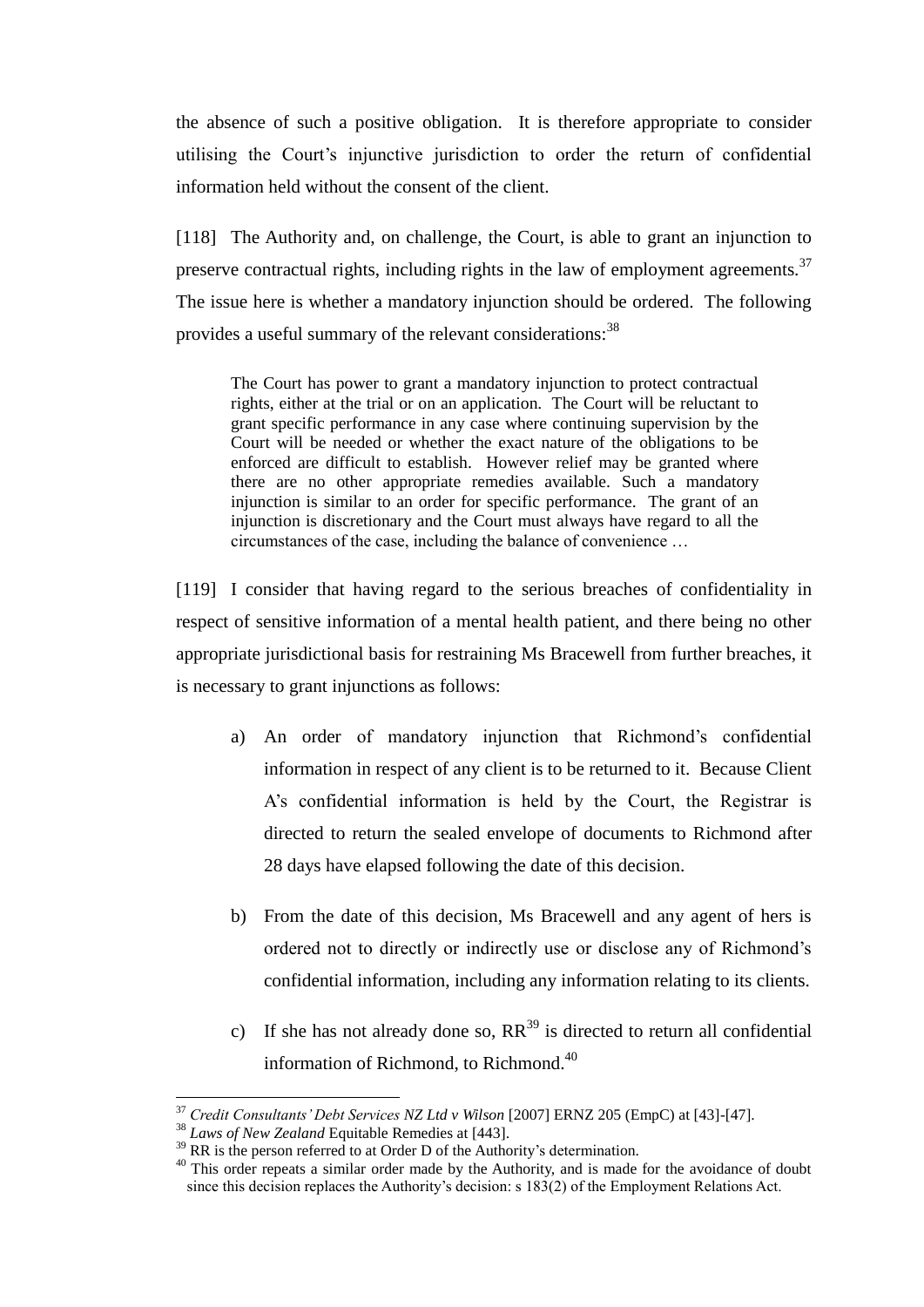[120] A non-publication order is made in respect of any confidential information which has been or is held by Ms Bracewell or any agent of hers; this order will include the confidential information relating to Client A as recorded in Ms Bracewell's brief of evidence and in her submissions; and in the handwritten notes she and her agent made when examining the content of the sealed envelope held by the Court pursuant to leave being granted.

[121] Because the basis and form of orders made by the Court differs from those made by the Authority, the counter-challenge partially succeeds.

## **Penalty considerations**

[122] Richmond also seeks a penalty. It was submitted that this was necessary having regard to the disclosures made to the family even when Ms Bracewell had been advised that Client A did not consent to such, and to the media. It was submitted that the potential damage to patient/doctor relationships and other health practitioners is significant, and that an award towards "the high end of the scale" is appropriate.

[123] In  $Xu \, v$  *McIntosh*, Chief Judge Goddard stated:<sup>41</sup>

[47] A penalty is imposed for the purpose of punishment of a wrongdoing which will consist of breaching the Act or another Act or an employment agreement. Not all such breaches will be equally reprehensible. The first question ought to be, how much harm has the breach occasioned? How important is it to bring home to the party in default such behaviour is unacceptable or to deter others from it?

[48] The next question focuses on the perpetrator's culpability. Was the breach technical and inadvertent or was it flagrant and deliberate?

[124] As already indicated in this decision, there is evidence before the Court that Ms Bracewell's actions caused distress to Client A and to her family. This is unsurprising. Later it was indicated to the Health and Disability Commissioner that Client A did not support the ongoing complaints which Ms Bracewell was raising, or consent to release of her confidential health information to the Commissioner. It is

…

<sup>41</sup> *Xu v McIntosh* [2004] 2 ERNZ 448 (EmpC).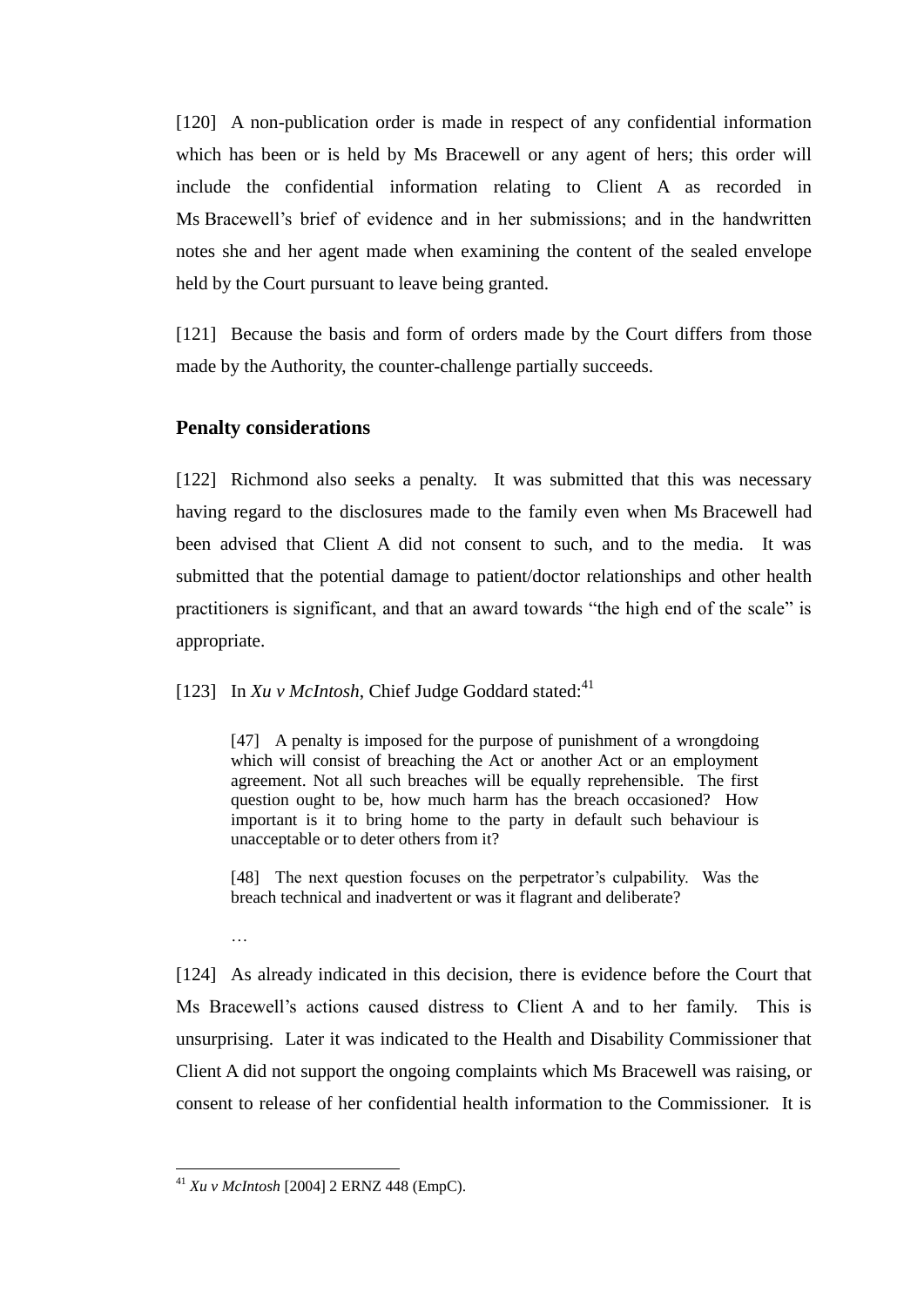plain that Client A was well aware of Ms Bracewell's continued initiatives, and this will have caused distress.

[125] With regard to the second question posed in the *Xu* decision, it is in the Court's view very important that the Court mark its disapproval of the significant breaches which occurred in this case – both to make it plain to Ms Bracewell that her conduct has been inappropriate and also to deter others that might otherwise make unwarranted disclosures of the confidential information of mental health patients, whether or not those persons are health practitioners. I accept the submission made for Richmond that otherwise there is a potential for harm to relationships with health practitioners or those working in the health field because patients may be reluctant to provide health information if there is a risk of unauthorised disclosure.

[126] With regard to the third question, it is clear the disclosures were deliberate.

[127] Ms Bracewell's belief that serious wrongdoing occurred cannot in the present circumstance justify the significant act of disclosing sensitive and private confidential information to family members without express consent, and the egregious act of initiating publication of this information in the media, even if anonymised.

[128] It is obvious that those steps were beyond the scope and protection of the PD Policy and PD Act. Consequently, it is appropriate to impose a penalty.

[129] However, it should be noted for future reference that disclosures made in accordance with an organisation's internal procedures and the statutory requirements of the PD Act are lawful and will not be met with the kind of sanction which it is necessary to consider on this occasion.

[130] The Court is very concerned that an undertaking given to the Authority has been breached. However, that is an issue of contempt and not an issue where a penalty is appropriate for breach of an employment agreement.

[131] Since Ms Bracewell has been ordered to pay costs in the Authority, and it is possible she will be ordered to pay costs by the Court, a modest penalty is appropriate. The maximum penalty which can be imposed on an individual is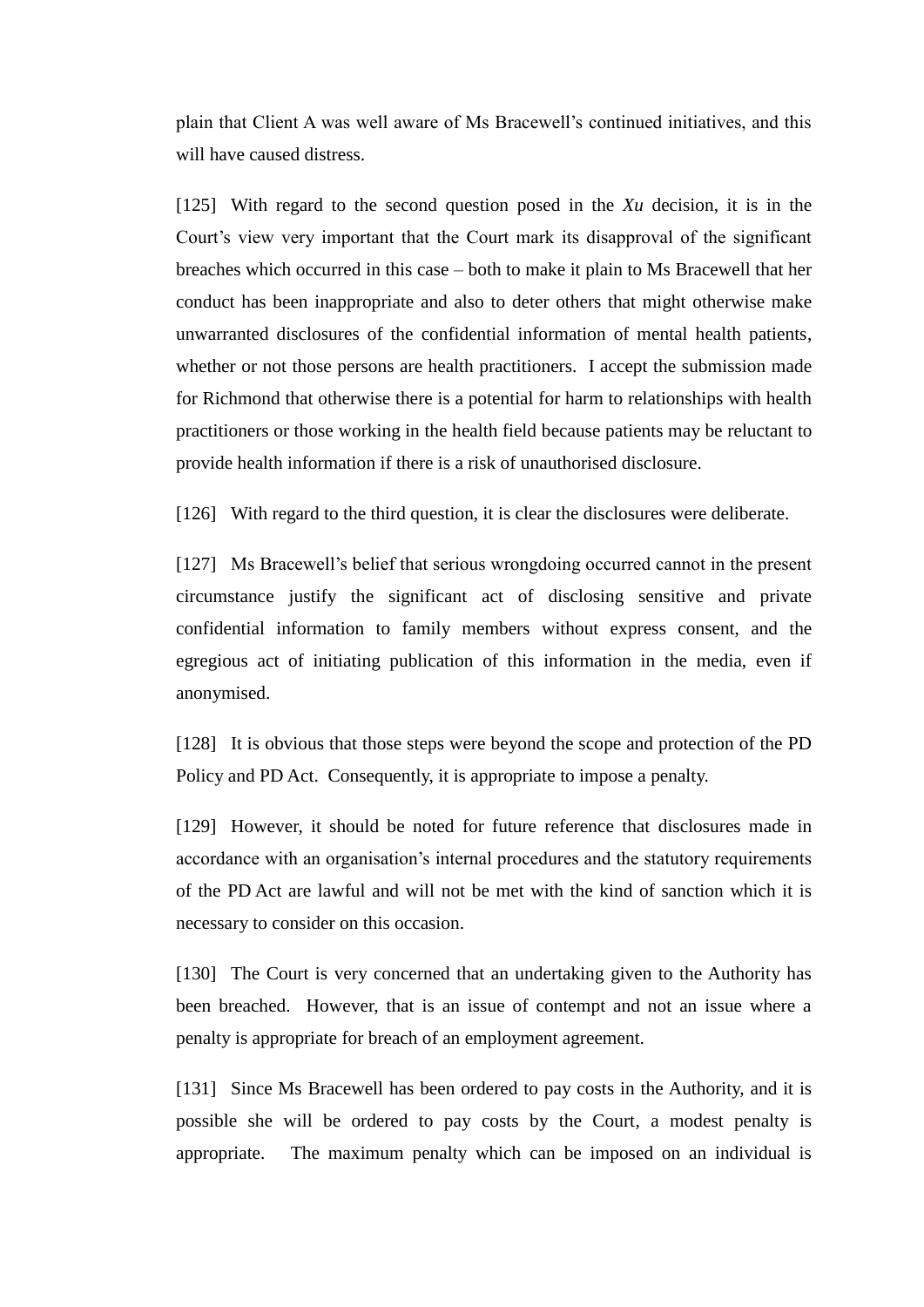$$10,000.<sup>42</sup>$  In all the circumstances I consider an appropriate penalty is \$2,000, which sum Ms Bracewell is to pay to the Court.

# **The plaintiff's challenges**

[132] Ms Bracewell submitted that s 66 of the Human Rights Act 1993 applied. Although she did not spell out the basis for this assertion, she was presumably submitting that by pursuing these proceedings, Richmond was victimising her $^{43}$  for having made use of her rights under the PD Act. The findings made earlier are that there have been disclosures that could not be justified under the PD Policy, the PD Act, the employment agreement or the HIPC. Nor was there a relevant consent. For the reasons already fully explored, I do not consider that a contention of victimisation under s 66 is established. Richmond has acted responsibly in seeking to protect Client A's information.

[133] Ms Bracewell's challenge included a claim for compensation in the sum of \$40,000 for "... stress, anxiety and to cover advocacy costs ...". No personal grievance has been raised with or heard by the Authority; consequently the compensatory provisions of s 123 of the Act are not relevant. There is no other basis for considering such a claim.

[134] It was asserted by Ms Bracewell that the Authority reached an incorrect conclusion as to costs. Richmond submitted that an appropriate order was made.

[135] For the purposes of this aspect of her challenge, Ms Bracewell asserted that Richmond had deliberately "misrepresented the facts and committed extensive perjury in its application for injunction and despite being informed of this perjury the Authority did nothing to address it." There is no evidence whatsoever to suggest that perjury was committed by any witness who gave evidence to the Authority for Richmond. This ground of challenge is misconceived.

[136] In general terms, the challenge raises a question as to whether the quantum of costs which the Authority considered appropriate was justified, although no detailed

 $42$  Employment Relations Act 2000, s 135(2)(a).

<sup>&</sup>lt;sup>43</sup> As that term is understood under s 66.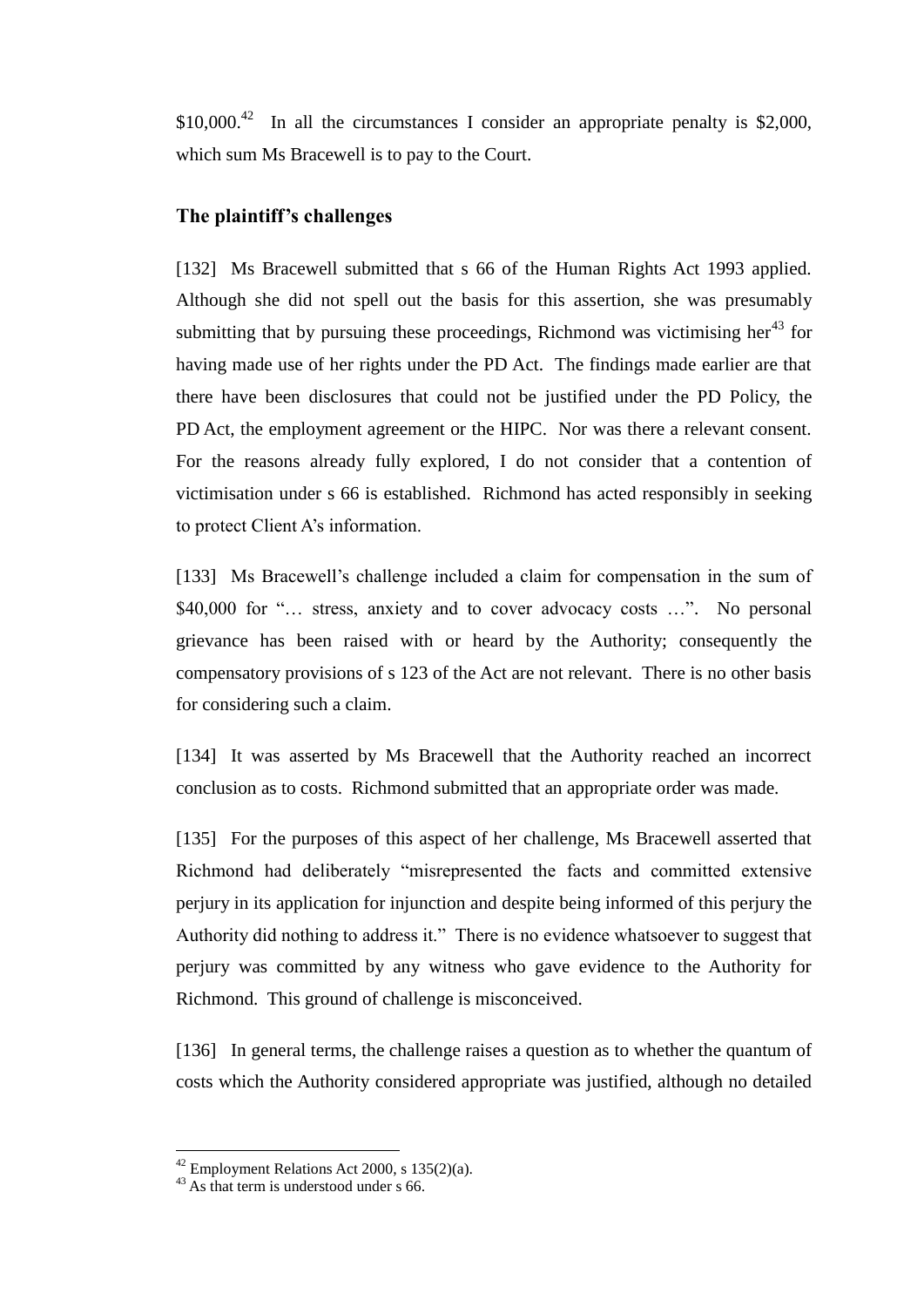submission in that regard was provided. The Authority Member carefully considered the following issues: $44$ 

- Should an unsuccessful party be entitled to costs?
- Should there be an award of indemnity costs?
- If not, what is the starting point for assessing costs?
- Are there any factors that warrant adjusting costs?

[137] The Authority properly concluded that the case was not one where an unsuccessful party should be entitled to costs. The Authority determined that the normal rule of costs following the event should apply.<sup>45</sup> I agree.

[138] The Authority also found that an award of indemnity costs is exceptional; and that in this matter neither party's behaviour warranted such a conclusion.<sup>46</sup> I do not regard the circumstances as being so exceptional as to justify an award of indemnity costs.

[139] As regards a starting point for assessing costs, the Authority adopted the notional daily tariff of  $$3,500<sup>47</sup>$  It also found that Richmond's invoice of  $$5,500$ plus GST should be reduced by \$2,500, because there was an "unsuccessful" application for an interim injunction.<sup>48</sup> In fact, the interim position was able to be dealt with by undertakings. However, the Authority then adopted the figure of \$3,375; apparently GST was calculated at 12.5 per cent rather than 15 per cent.

[140] Finally, the Authority considered whether there were any factors warranting an adjustment of the starting point for assessing costs. After reciting the procedural history, the Authority concluded there was no such basis, and so ordered Ms Bracewell to pay costs to Richmond of \$3,375.

 $^{45}$  At [5].

 $44$  Authority costs determination, above n 3, at [2].

 $46$  At [6]-[7].

 $^{47}$  At [8].

 $48$  At [9].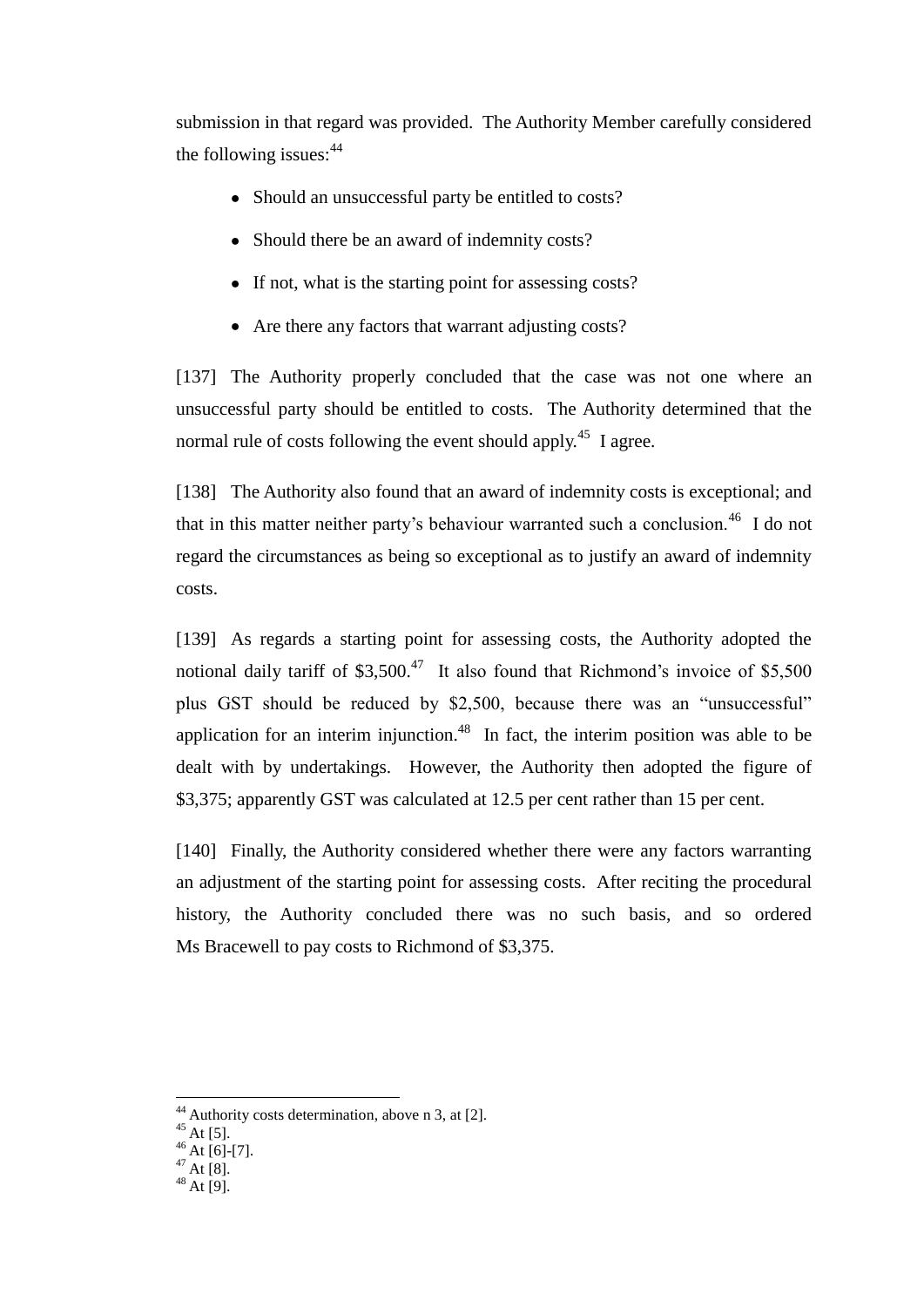[141] I consider the Authority's reasoning to be persuasive in respect of its assessment of reasonable costs in the sum of \$3,000 plus GST. But the correct amount should therefore have been \$3,450, inclusive of  $GST<sup>49</sup>$ 

[142] Accordingly Ms Bracewell is ordered to pay Richmond costs in the Authority of \$3,450.

[143] Ms Bracewell's challenge fails.

# **Conclusion**

[144] A compliance order is made directing Ms Bracewell not to use or disclose Richmond's confidential information; this order is to take effect from the date of this decision.

[145] Injunctions are ordered also to take effect from the date of this decision:

- a) An order of mandatory injunction that Richmond's confidential information in respect of any client is to be returned to it. Because Client A's confidential information is held by the Court, the Registrar is directed to return the sealed envelope of documents to Richmond 28 days after the date of this decision.
- b) Ms Bracewell and any agent of hers is ordered not to directly or indirectly use or disclose any of Richmond's confidential information, including any information relating to its clients.
- c) If she has not already done so, RR is directed to return all confidential information of Richmond, to Richmond.<sup>50</sup>

[146] An order of non-publication is made in respect of any confidential information which has been or is held by Ms Bracewell or any agent of hers; this order will include the confidential information relating to Client A as recorded in Ms Bracewell's brief of evidence and in her submissions; and in the handwritten

 $^{49}$  At [11]-[17].

<sup>&</sup>lt;sup>50</sup> Richmond is directed to serve a copy of this decision on RR, if necessary.